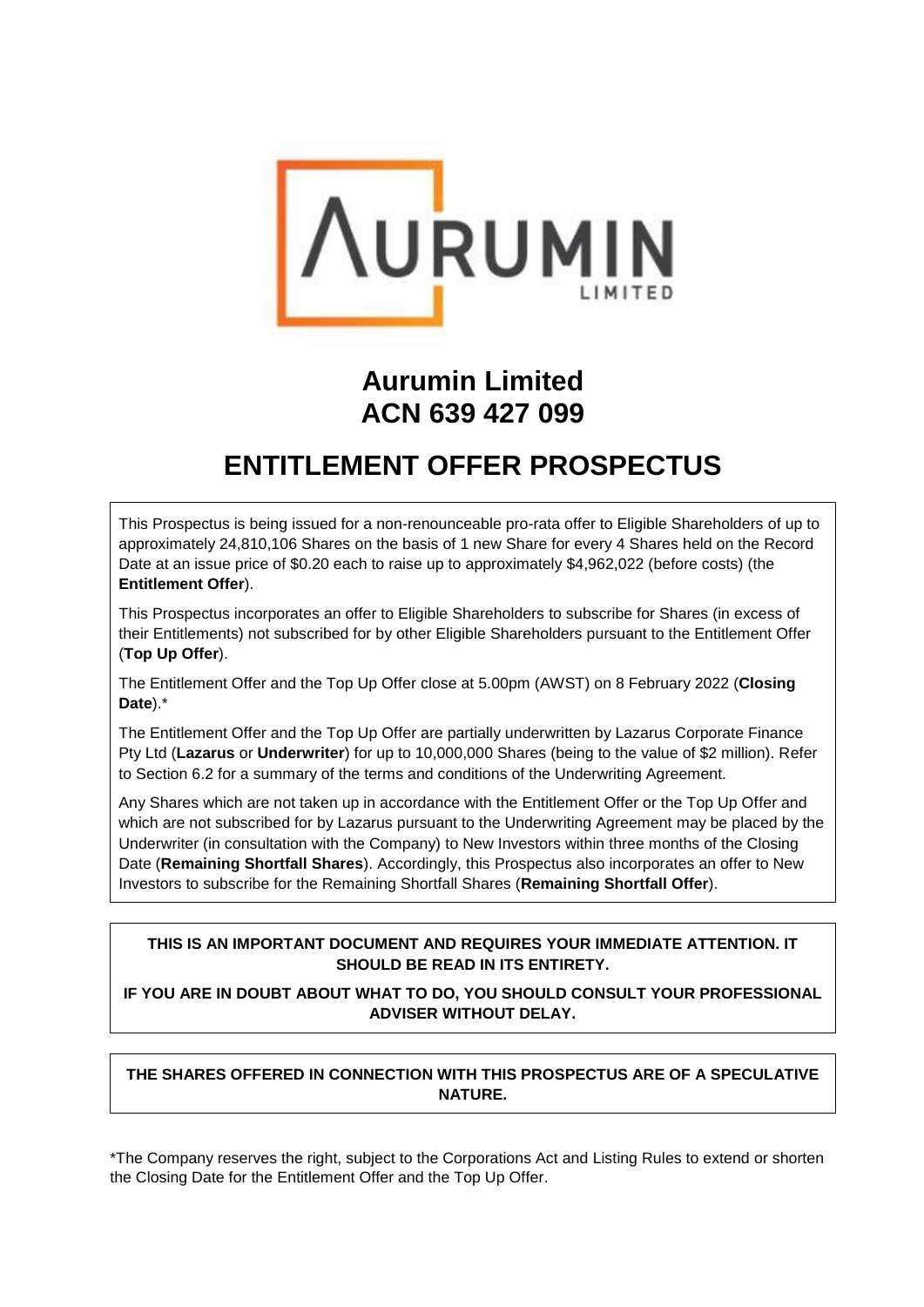# Important information

This Prospectus is dated 14 January 2022 and was lodged with ASIC on that date with the consent of all Directors. Neither ASIC nor ASX nor their respective officers take any responsibility for the contents of this Prospectus.

No Shares will be issued on the basis of this Prospectus any later than 13 months after the date of this Prospectus (being the expiry date of this Prospectus).

A copy of this Prospectus is available for inspection at the registered office of the Company at Unit 1, 295 Rokeby Rd Subiaco, WA 6008 during normal business hours. The Company will provide a copy of this Prospectus to any person on request. The Company will also provide copies of other documents on request (see Section [6.5\)](#page-49-0).

The Shares offered by this Prospectus should be considered speculative. Please refer to Section [5](#page-32-0) for details relating to investment risks.

This Prospectus may be made available in electronic form. Persons having received a copy of the Prospectus in electronic form, or other prospective investors may obtain a paper copy of this Prospectus and the relevant Entitlement Form or Application Form (as applicable) free of charge from the offices of the Company for the duration of the offer period by contacting the Company. Contact details for the Company are detailed in the Corporate Directory.

By paying for your Shares by BPAY® in accordance with the instructions at **[https://aunoffer.thereachagency.com](https://aunoffer.thereachagency.com/)**, in Section [3](#page-26-0) and on the Entitlement Form or Application Form (as applicable), you acknowledge that you have read this Prospectus and you have acted in accordance with and agree to the terms of the Entitlement Offer and Top Up Offer detailed in this Prospectus.

No person is authorised to give any information or to make any representation in connection with the Offers which is not contained in this Prospectus. Any information or representation not so contained may not be relied on as having been authorised by the Company in connection with the Offers.

No action has been taken to permit the offer of Shares under this Prospectus in any jurisdiction other than Australia, New Zealand, Hong Kong, Malaysia and Singapore.

The distribution of this Prospectus in jurisdictions outside Australia and New Zealand may be restricted by law and therefore persons into whose possession this document comes should seek advice on and observe any such restrictions. Any failure to comply with these restrictions may constitute a violation of those laws. This Prospectus does not constitute an offer of Shares in any jurisdiction where, or to any person to whom, it would be unlawful to issue this Prospectus.

### *New Zealand*

The Shares are not being offered or sold to the public within New Zealand other than to existing Shareholders of the Company with registered addresses in New Zealand to whom the offer of these securities is being made in reliance on the transitional provisions of the Financial Markets Conduct Act 2013 (New Zealand).

This Prospectus has been prepared in compliance with Australian law and has not been registered, filed with or approved by any New Zealand regulatory authority. This Prospectus is not a product disclosure statement under New Zealand law and is not required to, and may not, contain all the information that an investment statement or prospectus under New Zealand law is required to contain.

# *Hong Kong*

WARNING: The contents of this document have not been reviewed by any Hong Kong regulatory authority. You are advised to exercise caution in relation to the Offers. If you are in doubt about any contents of this document, you should obtain independent professional advice.

# *Malaysia*

No approval from, or recognition by, the Securities Commission of Malaysia has been or will be obtained in relation to the Shares to be offered pursuant to the Offers. The Shares under the Offers may not be offered, sold or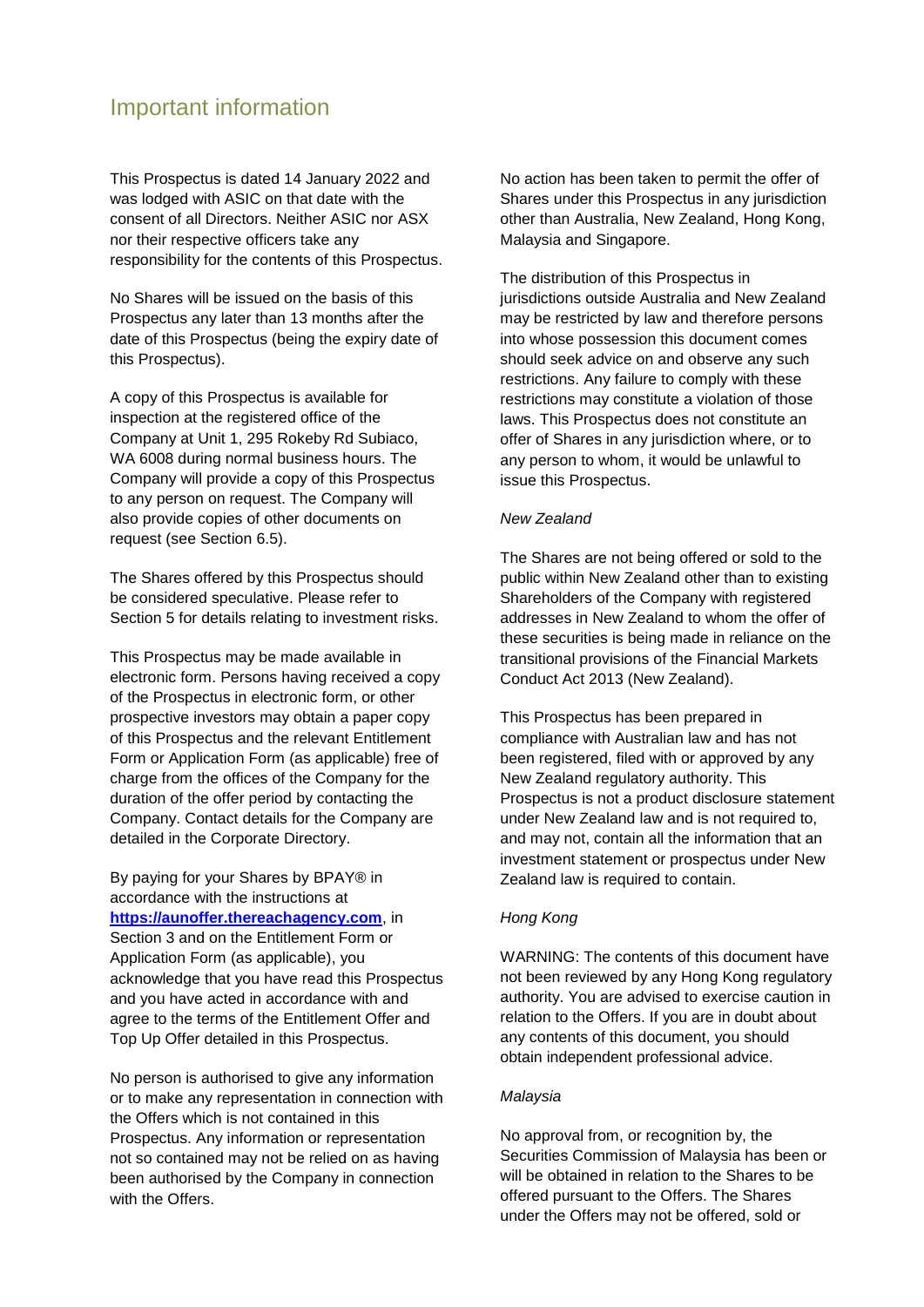issued in Malaysia except to existing Shareholders. Any Shares not taken up under the Offers may not be offered, sold or issued in Malaysia except pursuant to, and to persons prescribed under, pursuant to Part I of Schedule 6 and Schedule 7 of the Malaysian Capital Markets and Services Act.

### *Singapore*

.

This document and any other materials relating to the Shares offered pursuant to the Offers have not been, and will not be, lodged or registered as a prospectus in Singapore with the Monetary Authority of Singapore. Accordingly, this document and any other document relating to the Shares may not be issued, circulated or distributed, nor may the Shares be offered or sold, or be made the subject of an invitation for subscription or purchase, whether directly or indirectly, to persons in Singapore except pursuant to and in accordance with exemptions in Subdivision (4) Division 1, Part XIII of the Securities and Futures Act, Chapter 289 of Singapore (the **SFA**), or as otherwise pursuant to, and in accordance with the conditions of any other applicable provisions of the SFA.

This document has been given to you on the basis that you are an existing Shareholder. If you are not such a Shareholder, please return this document immediately. You may not forward or circulate this document to any other person in Singapore.

Any Offer is not made to you with a view to the Shares being subsequently offered for sale to any other party. There are on-sale restrictions in Singapore that may be applicable to investors

who acquire Shares pursuant to the Offers. As such, investors are advised to acquaint themselves with the SFA provisions relating to resale restrictions in Singapore and comply accordingly.

This document is important and should be read in its entirety before deciding to participate in the Offers. This does not take into account the investment objectives, financial or taxation, or particular needs of any Applicant. Before making any investment in the Company, each Applicant should consider whether such an investment is appropriate to his/her particular needs, and considering their individual risk profile for speculative investments, investment objectives and individual financial circumstances. Each Applicant should consult his/her stockbroker, solicitor, accountant or other professional adviser without delay. Some of the risk factors that should be considered by potential investors are outlined in Section [5.](#page-32-0)

This Prospectus includes forward looking statements that have been based on current expectations about future acts, events and circumstances. These forward looking statements are, however, subject to risks, uncertainties and assumptions that could cause those acts, events and circumstances to differ materially from the expectations described in the forward looking statements.

Definitions of certain terms used in this Prospectus are contained in Section [9.](#page-58-0) All references to currency are to Australian dollars and all references to time are to WST unless otherwise indicated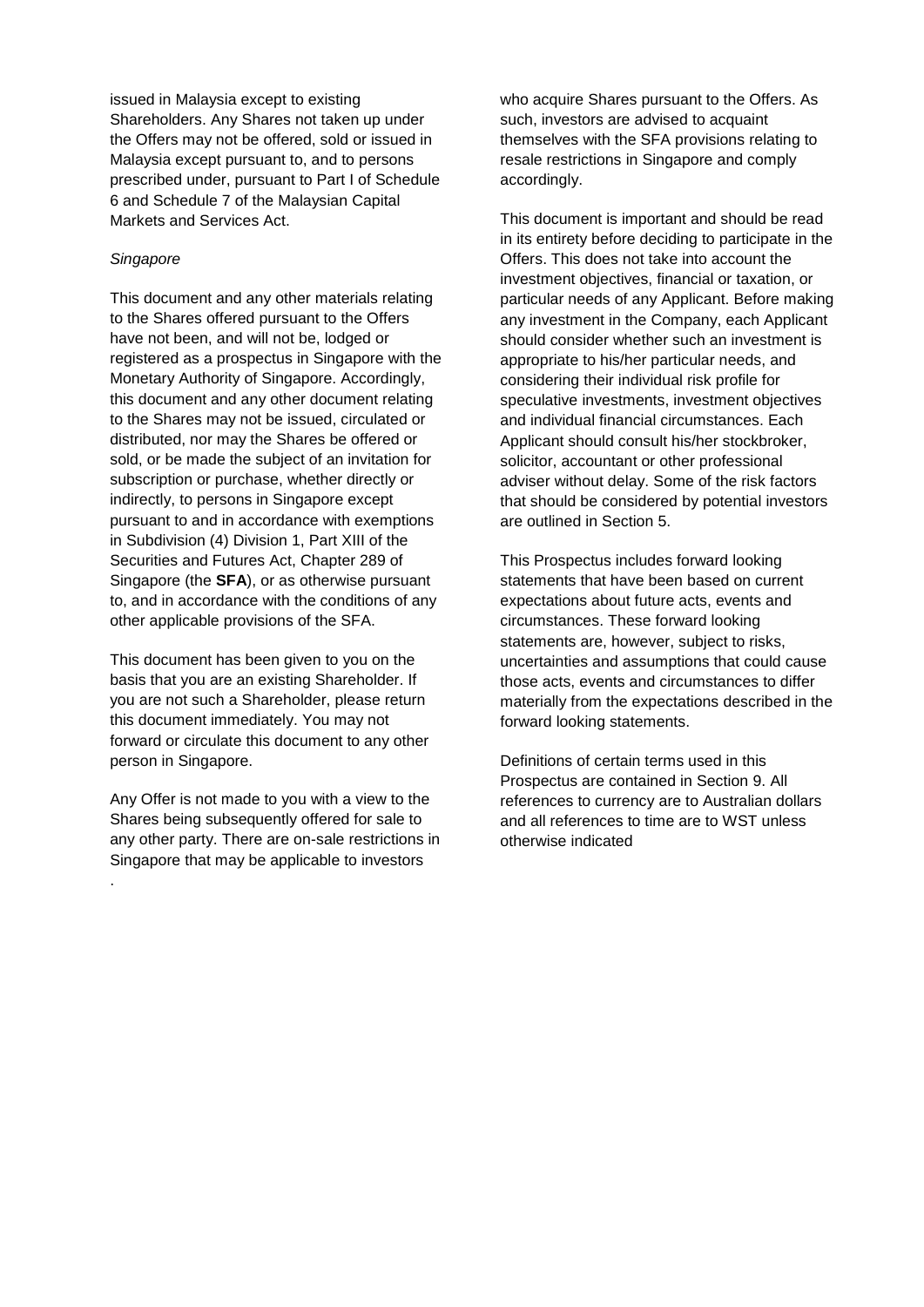# Corporate directory

| <b>Piers Lewis</b>      | Non-Executive Chairman                               |
|-------------------------|------------------------------------------------------|
| <b>Bradley Valiukas</b> | <b>Managing Director</b>                             |
| Shaun Day               | Non-Executive Director                               |
| Darren Holden           | Non-Executive Director                               |
| <b>Officers</b>         |                                                      |
| Victor Goh              | Chief Financial Officer &<br>Joint Company Secretary |

Joint Company Secretary

# **Directors Share Registry\***

Computershare Investor Services Pty Limited Level 11, 172 St Georges Terrace Perth WA 6000

Tel (within Aus): 1300 850 505 Tel (outside Aus): +61 (03) 9415 4000

# **Registered Office Lawyers**

Arron Canicais

Unit 1, 295 Rokeby Rd Subiaco, WA 6008

| Telephone: | +61 8 6555 2950      |
|------------|----------------------|
| Email:     | admin@aurumin.com.au |
| Website:   | www.aurumin.com.au   |

# **ASX Code: AUN Auditors\***

HWL Ebsworth Lawyers Level 20, 240 St Georges Terrace Perth, WA 6000

### **Underwriter**

Lazarus Corporate Finance Pty Ltd Level 32, 152 St Georges Terrace Perth, WA 6000

BDO Audit (WA) Pty Ltd Level 9 Mia Yellagonga Tower 2 5 Spring Street Perth, WA 6000

\* These entities are included for information purposes only. They have not been involved in the preparation of this Prospectus.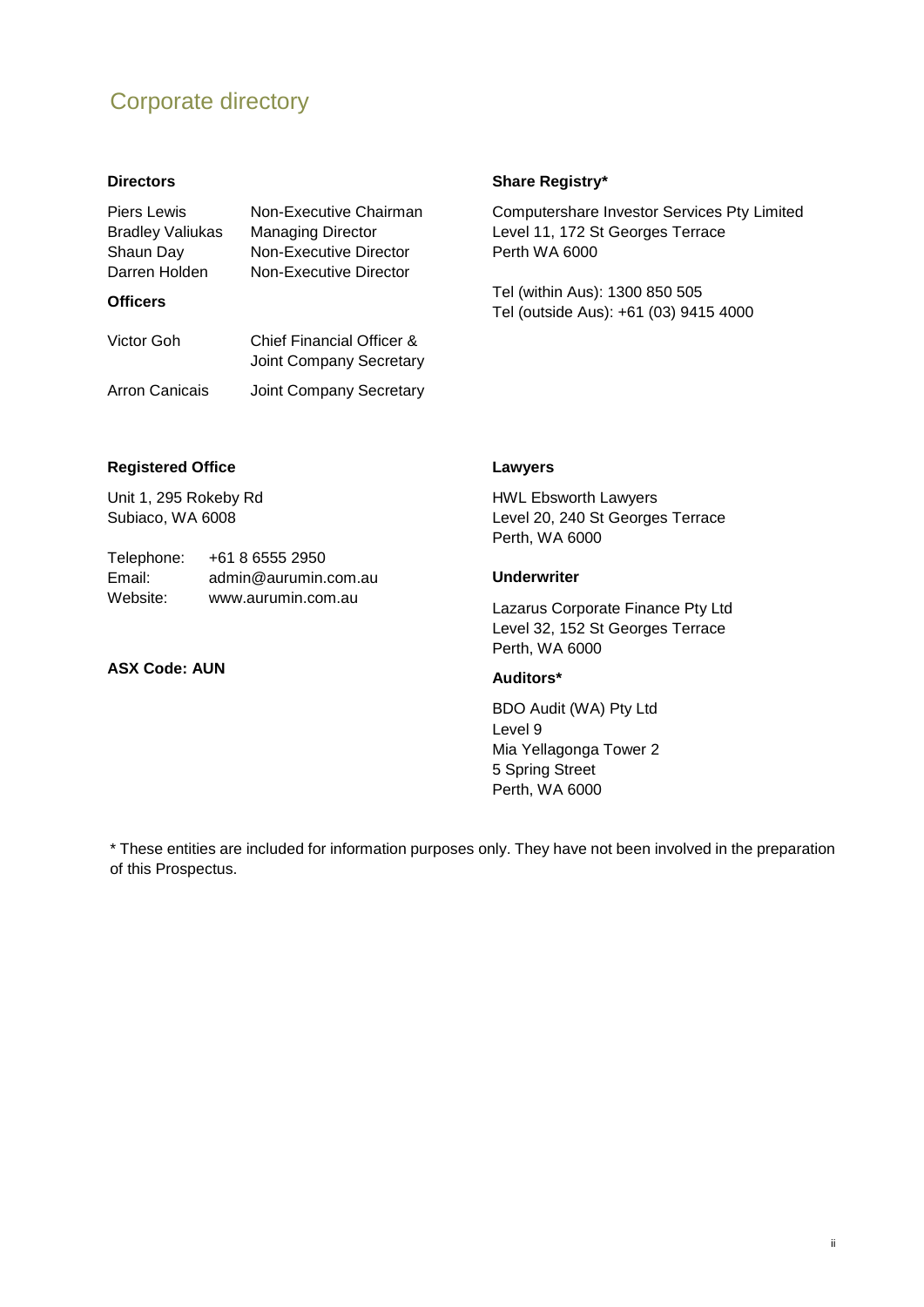# Proposed timetable for the Offers

| <b>Event</b>                                                                                                                                                                                                                                           | <b>Date</b>                       |
|--------------------------------------------------------------------------------------------------------------------------------------------------------------------------------------------------------------------------------------------------------|-----------------------------------|
| Lodgement of Appendix 3B with ASX                                                                                                                                                                                                                      | 14 January 2022 (after<br>market) |
| Lodgement of Prospectus with the ASIC and ASX                                                                                                                                                                                                          | 14 January 2022 (after<br>market) |
| Ex-date                                                                                                                                                                                                                                                | 19 January 2022                   |
| Record Date for determining Entitlements                                                                                                                                                                                                               | 20 January 2022                   |
| Despatch of Prospectus, Entitlement Form and Application Form                                                                                                                                                                                          | 25 January 2022                   |
| Opening date for Entitlement Offer and Top Up Offer                                                                                                                                                                                                    | 25 January 2022                   |
| Last day to extend the Closing Date of the Entitlement Offer and Top Up<br>Offer                                                                                                                                                                       | 3 February 2022                   |
| Closing Date of Entitlement Offer and Top Up Offer as at 5.00pm (AWST)*                                                                                                                                                                                | 8 February 2022                   |
| Shareholder Approval (refer Notice of Meeting)                                                                                                                                                                                                         | 8 February 2022                   |
| Computershare to provide interim result of Entitlement Offer and Top Up<br>Offer                                                                                                                                                                       | 9 February 2022                   |
| ASX and Underwriter notified of under subscriptions pursuant to the<br>Entitlement Offer and Top Up Offer                                                                                                                                              | 11 February 2022                  |
| Underwriter subscribes for up to 10,000,000 Shortfall Shares (comprising<br>the shortfall of Shares remaining after the Closing Date of the Entitlement<br>Offer and Top Up Offer) under the Underwriting Agreement (Settlement<br>Date)               | 14 February 2022                  |
| Issue Date and lodgement of Appendix 2A with ASX applying for quotation<br>of Shares subscribed for under the Entitlement Offer, the Top Up Offer<br>and Shortfall Shares subscribed for by the Underwriter under the<br><b>Underwriting Agreement</b> | 15 February 2022                  |
| Quotation of Securities issued under the Entitlement Offer, the Top Up<br>Offer and to the Underwriter under the Underwriting Agreement*                                                                                                               | 16 February 2022                  |
| <b>Issue of Underwriter Options</b>                                                                                                                                                                                                                    | 25 February 2022                  |
| <b>Issue of Remaining Shortfall Shares</b>                                                                                                                                                                                                             | By no later than 8 May<br>2022    |

\* All dates (other than the date of the Prospectus and the date of lodgement of the Prospectus with ASIC and ASX) are indicative only. The Directors may extend the Closing Date in respect of the Entitlement Offer and Top Up Offer by giving at least 3 Business Days' notice to ASX prior to the Closing Date. As such the date the Shares issued under the Offers are expected to commence trading on ASX may vary.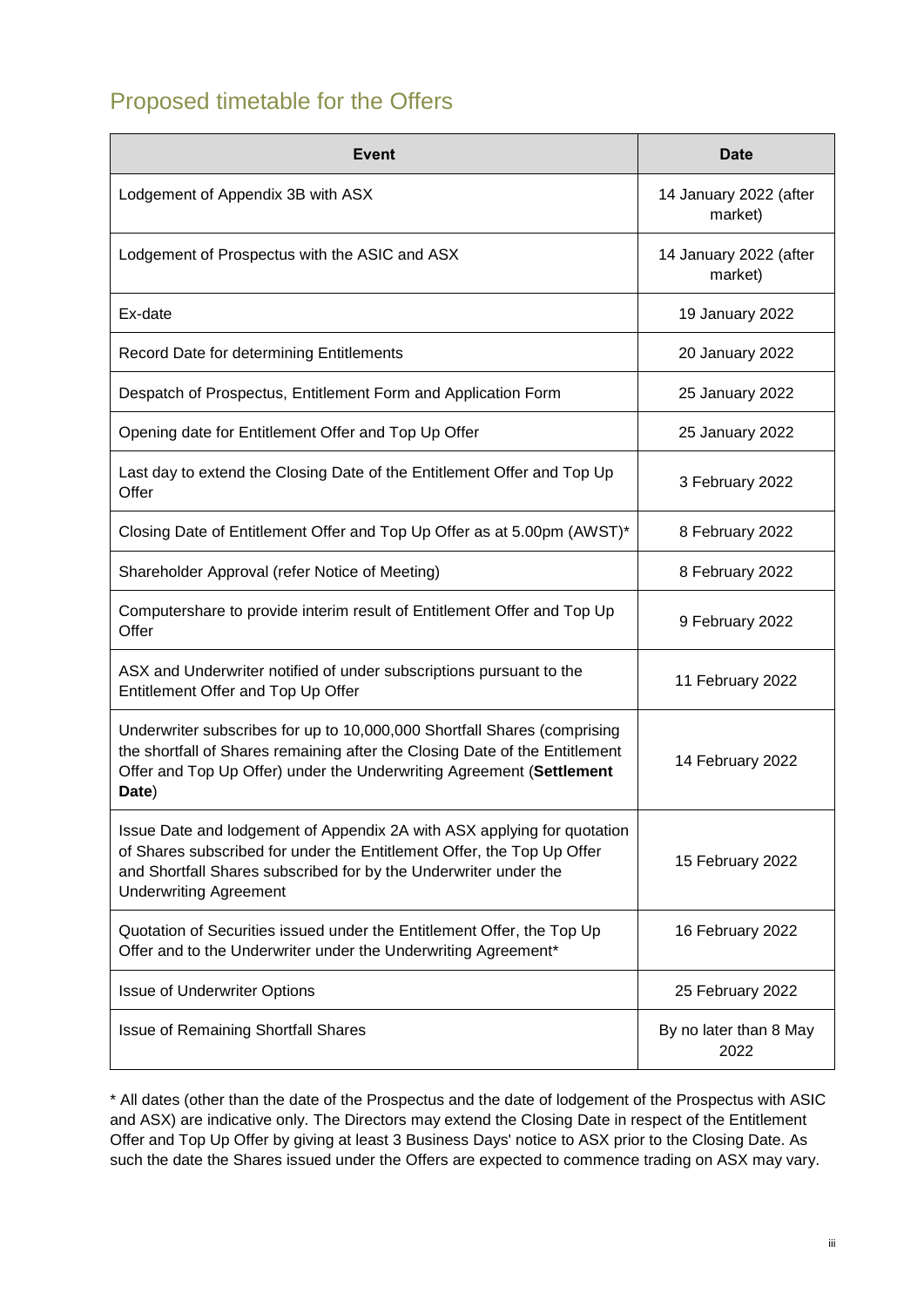# Table of contents

| $\mathbf 1$ . | <b>Background</b>                                   | 1  |
|---------------|-----------------------------------------------------|----|
| 2.            | <b>Details of the Offers</b>                        | 3  |
| 3.            | <b>Action required by Shareholders</b>              | 13 |
| 4.            | <b>Effect of the Offers</b>                         | 17 |
| 5.            | <b>Risk Factors</b>                                 | 19 |
| 6.            | <b>Additional Information</b>                       | 29 |
| 7.            | <b>Directors' Statement and Consent</b>             | 42 |
| 8.            | Unaudited Pro Forma Statement of Financial Position | 43 |
| 9.            | <b>Glossary of Terms</b>                            | 45 |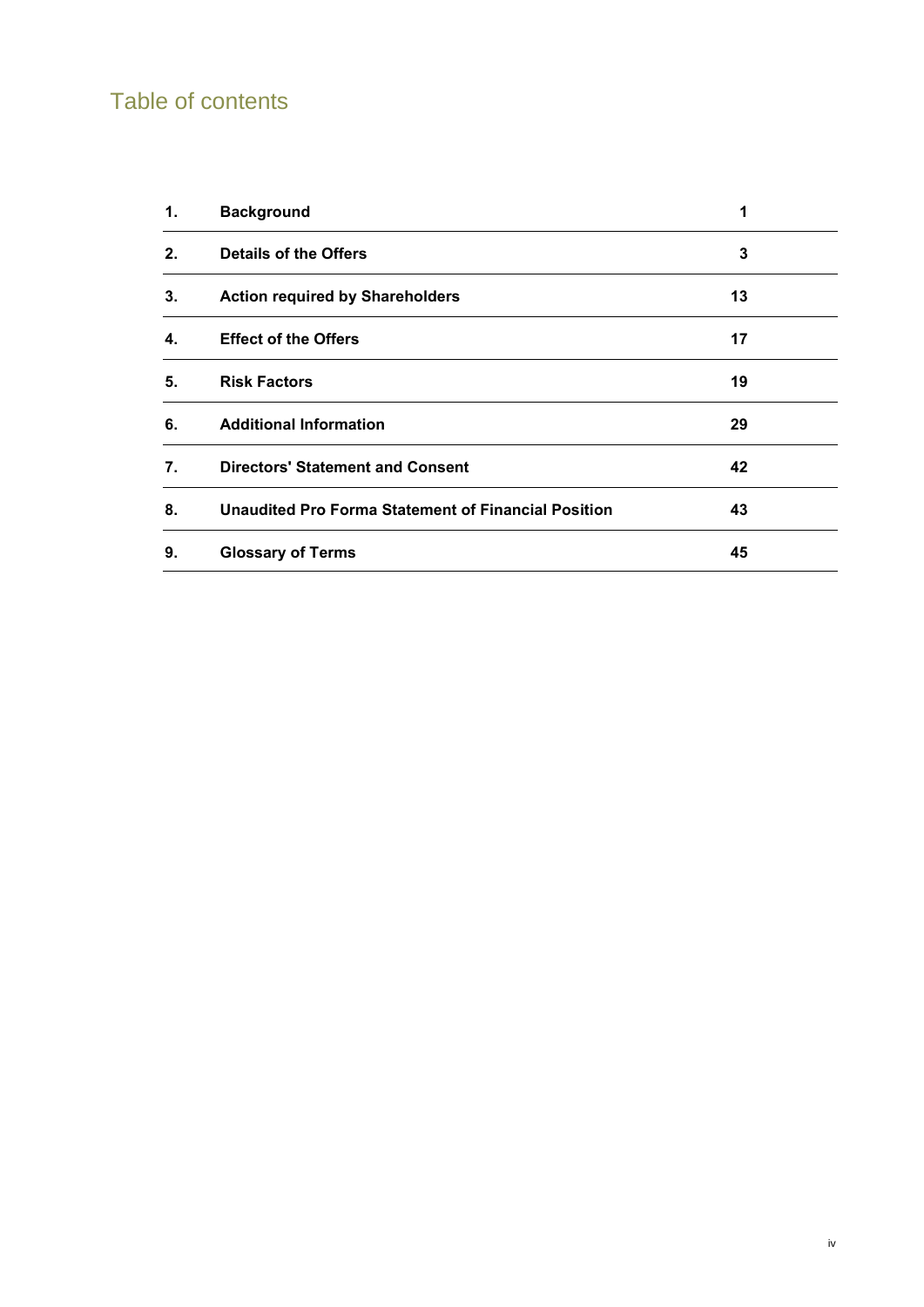# Letter from the Chairperson

# Dear Shareholder

On behalf of your Directors, I am pleased to invite you to participate in this non-renounceable pro-rata 1 for-4 entitlement offer at an issue price of \$0.20 per share to raise up to \$4,962,022 (before costs) (**Entitlement Offer**). The Directors intend to take up all or part of their Entitlement pursuant to the Entitlement Offer.

The Entitlement Offer forms part of the Company's capital raising first announced to ASX on 16 December 2021 (further details in respect of which are set out in Section [1.2\)](#page-14-1) (**Aurumin Capital Raising**) in connection with the Company's proposed acquisition of the Sandstone Gold Project pursuant to the Sandstone SPA.

Proceeds from the Offers will be principally applied towards satisfying the \$6 million Completion Payment pursuant to the Sandstone SPA, funding exploration and development on the Company's projects and for general working capital (further details in respect of which are set out in Section [2.5\)](#page-19-0).

To the extent that the Company does not raise the maximum of \$12.5 million (before costs) pursuant to the Aurumin Capital Raising, the Company will adjust the use of funds (other than the Completion Payment) to reflect the amount actually raised. The Company also reserves the right to alter the use of funds if the conditions precedent pursuant to the Sandstone SPA are not satisfied or waived (as applicable) or completion of the Sandstone SPA does not otherwise occur, including the right to reallocate the funds attributable to the Acquisition and exploration on the Sandstone Gold Project to the Company's existing projects, potential alternative transactions and general working capital.

# **Entitlement Offer**

Under the Entitlement Offer, Eligible Shareholders are entitled to subscribe for 1 new Share for every 4 existing Shares in the Company held on the Record Date, being 5.00pm (AWST) on 20 January 2022 (**Record Date**). Shares issued under the Entitlement Offer will rank equally with existing Shares. The Entitlement Offer is non-renounceable and therefore your Entitlements will not be tradeable on the ASX or otherwise transferable. Further details in respect of how Eligible Shareholders can participate in the Entitlement Offer are set out in Sections [3.2](#page-26-1) and [3.3.](#page-26-2)

# **Top Up Offer**

Eligible Shareholders may also apply (in excess of their Entitlement) for Shares not subscribed for by other Eligible Shareholders pursuant to the Entitlement Offer at the same issue price as the Entitlement Offer (subject to the allocation policy set out in Section [2.2\)](#page-16-1) (**Top Up Offer**). Further details in respect of how Shareholders can participate in the Top Up Offer are set out in Section [3.4.](#page-26-3)

# **Partial Underwriting**

The Entitlement Offer and the Top Up Offer are partially underwritten by Lazarus. Accordingly, to the extent there remains any shortfall of Shares taken up by Eligible Shares pursuant to the Entitlement Offer, these Shares will be taken up by the Underwriter up to \$2,000,000 worth (being 10,000,000 Shares) (refer Section [6.2\)](#page-43-0).

# **Remaining Shortfall Offer**

Any Shares which are not taken up in accordance with the Entitlement Offer or the Top Up Offer and which are not subscribed for by Lazarus pursuant to the Underwriting Agreement (**Remaining Shortfall Shares**) may (subject to the allocation policy set out in Section [3.5\)](#page-27-0) be placed by the Underwriter (in consultation with the Company) to New Investors within three months of the Closing Date. Accordingly,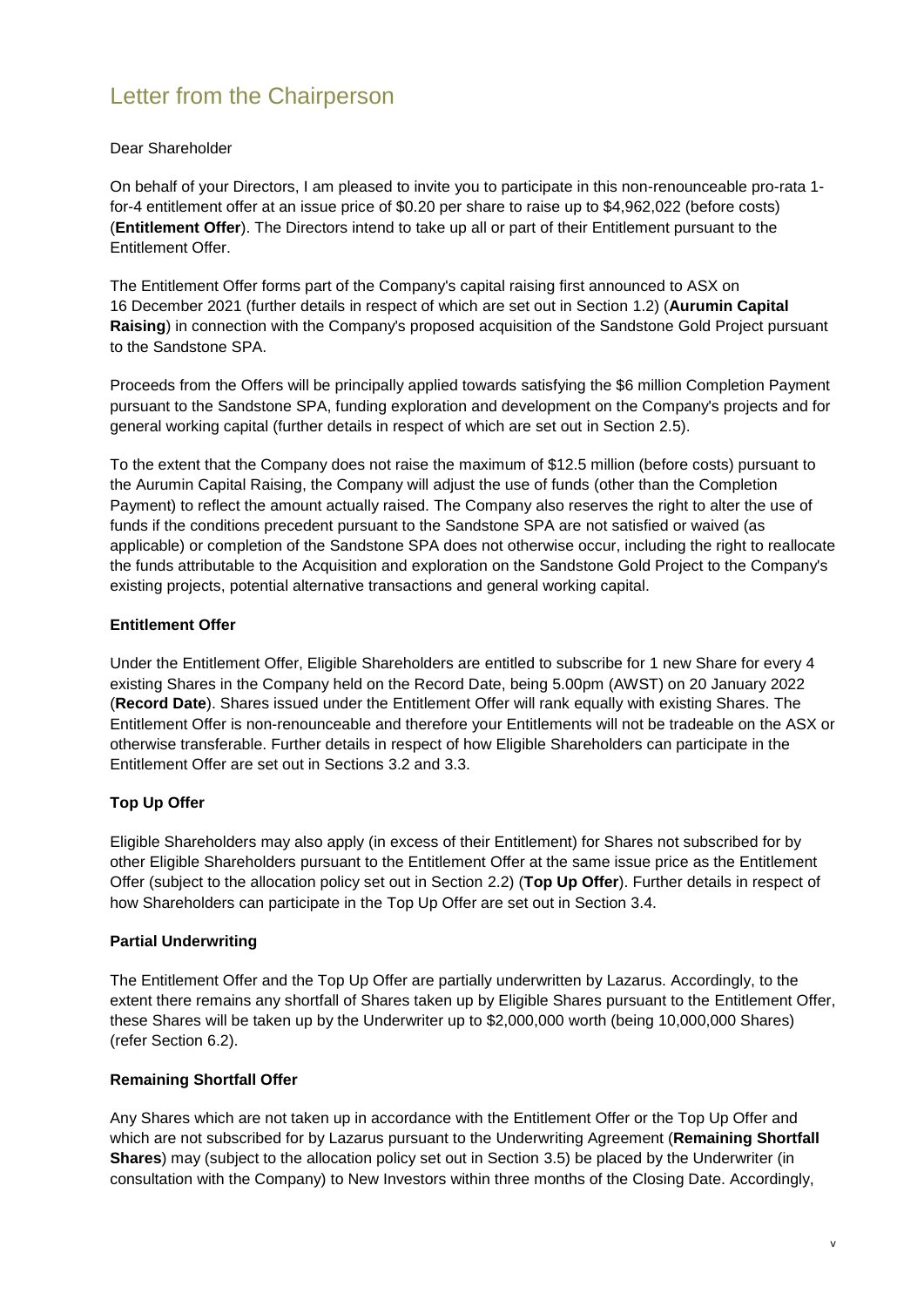this Prospectus also incorporates an offer to New Investors to subscribe for Remaining Shortfall Shares (**Remaining Shortfall Offer**).

# **Payment Via BPAY**®

The Entitlement Offer and the Top Up Offer are scheduled to close at 5.00pm (AWST) on 8 February 2022.

Eligible Shareholders wishing to participate in the Entitlement Offer and the Top Up Offer must ensure that they have completed their Application by paying Application Monies via BPAY® before this time in accordance with the instructions set out at **[https://aunoffer.thereachagency.com](https://aunoffer.thereachagency.com/)**, on the Entitlement Form or Application Form (as applicable) and Section [3](#page-26-0) of this Prospectus.

**The global pandemic of COVID-19 has resulted in government restrictions, and mandated or voluntary closures of certain services, which may restrict or delay postal and delivery services. As such, the Company has determined to limit the payment method in connection with the Offers to BPAY® only.**

The Prospectus includes further details of the Offers and the effect of the Entitlement Offer and Top Up Offer on the Company, and a statement of the risks associated with investing in the Company. This is an important document and should be read in its entirety. If you have any doubts or questions in relation to the Prospectus you should consult your stockbroker, accountant, solicitor or other independent professional adviser to evaluate whether or not to participate in the Offers.

On behalf of the Board, I look forward to your continued support and on updating you on the Company's progress.

Yours faithfully

Piers Lewis Non-Executive Chairman **Aurumin Limited**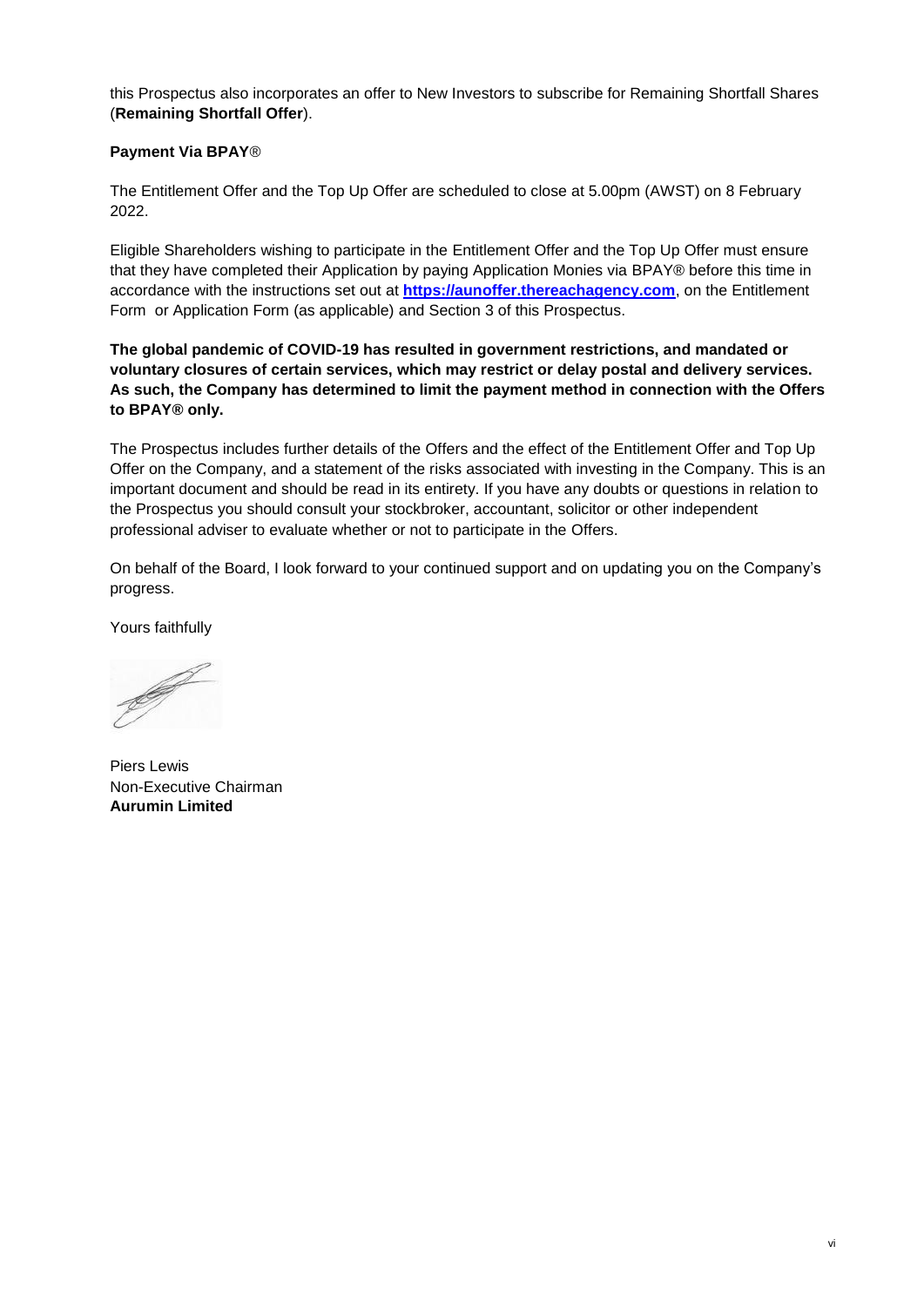# Investment overview

This Section is intended to highlight key information for potential investors. It is an overview only and is not intended to replace the Prospectus. Potential investors should read the Prospectus in full before deciding to invest in Shares.

|                     | <b>Further</b><br><b>Information</b>                                                                                                                                                                                                                                                                                                                                                                                                                                                                                                                                                                                                                                                                                                                                                 |             |
|---------------------|--------------------------------------------------------------------------------------------------------------------------------------------------------------------------------------------------------------------------------------------------------------------------------------------------------------------------------------------------------------------------------------------------------------------------------------------------------------------------------------------------------------------------------------------------------------------------------------------------------------------------------------------------------------------------------------------------------------------------------------------------------------------------------------|-------------|
| consult.            | <b>Transaction specific prospectus</b><br>This Prospectus is a transaction specific prospectus for offers of continuously quoted<br>securities (as defined in the Corporations Act) and has been prepared in accordance<br>with section 713 of the Corporations Act. It does not contain the same level of<br>disclosure as an initial public offering prospectus. In making representations in this<br>Prospectus, regard has been had to the fact that the Company is a disclosing entity for<br>the purposes of the Corporations Act and certain matters may reasonably be expected<br>to be known to investors and professional advisers whom potential investors may                                                                                                            | Section 6.3 |
| <b>Risk factors</b> | Potential investors should be aware that subscribing for Shares in the Company<br>involves a number of risks. The key risk factors of which investors should be aware are<br>set out in Section 5, including (but not limited to) risks in respect of:                                                                                                                                                                                                                                                                                                                                                                                                                                                                                                                               | Section 5   |
| (a)                 | Resource Risk: There is inherent uncertainty with mineral resource estimates.<br>In addition, there is no guarantee that inferred mineral resource estimates can<br>successfully be converted to indicated or measured mineral resource estimates<br>to allow potential reserve estimates. There remains risk, regardless of JORC<br>Code or other status, with actual mining performance against any resource or<br>reserve estimate.                                                                                                                                                                                                                                                                                                                                               |             |
| (b)                 | Exploration & Development Risks: Mineral exploration and development are<br>high-risk undertakings. There can be no assurance that exploration and<br>development will result in the discovery of further mineral deposits. Even if an<br>apparently viable deposit is identified, there is no guarantee that it can be<br>economically exploited. The future exploration and development activities of<br>the Company may be affected by a range of factors, including geological<br>conditions, limitations on activities due to seasonal weather patterns,<br>unanticipated operational and technical difficulties, industrial and<br>environmental accidents, native title process, changing government regulations<br>and many other factors beyond the control of the Company. |             |
| (c)                 | Contractual Risk: As announced to ASX on 16 December 2021, the Company<br>has executed the binding Sandstone SPA with Middle Island to acquire SOPL,<br>which in turn owns the Sandstone Gold Project (further details in respect of<br>which are set out in Section 1.1).                                                                                                                                                                                                                                                                                                                                                                                                                                                                                                           |             |
|                     | At the date of this Prospectus, completion of the Sandstone SPA has not yet<br>occurred and is subject to (among other things) the conditions precedent being<br>satisfied or waived (some of which are outside the Company's control,<br>including Middle Island obtaining shareholder approval). If completion of the<br>Sandstone SPA does not occur, the Company will not receive an interest in<br>SOPL or the Sandstone Gold Project. The Offers are not conditional on the                                                                                                                                                                                                                                                                                                    |             |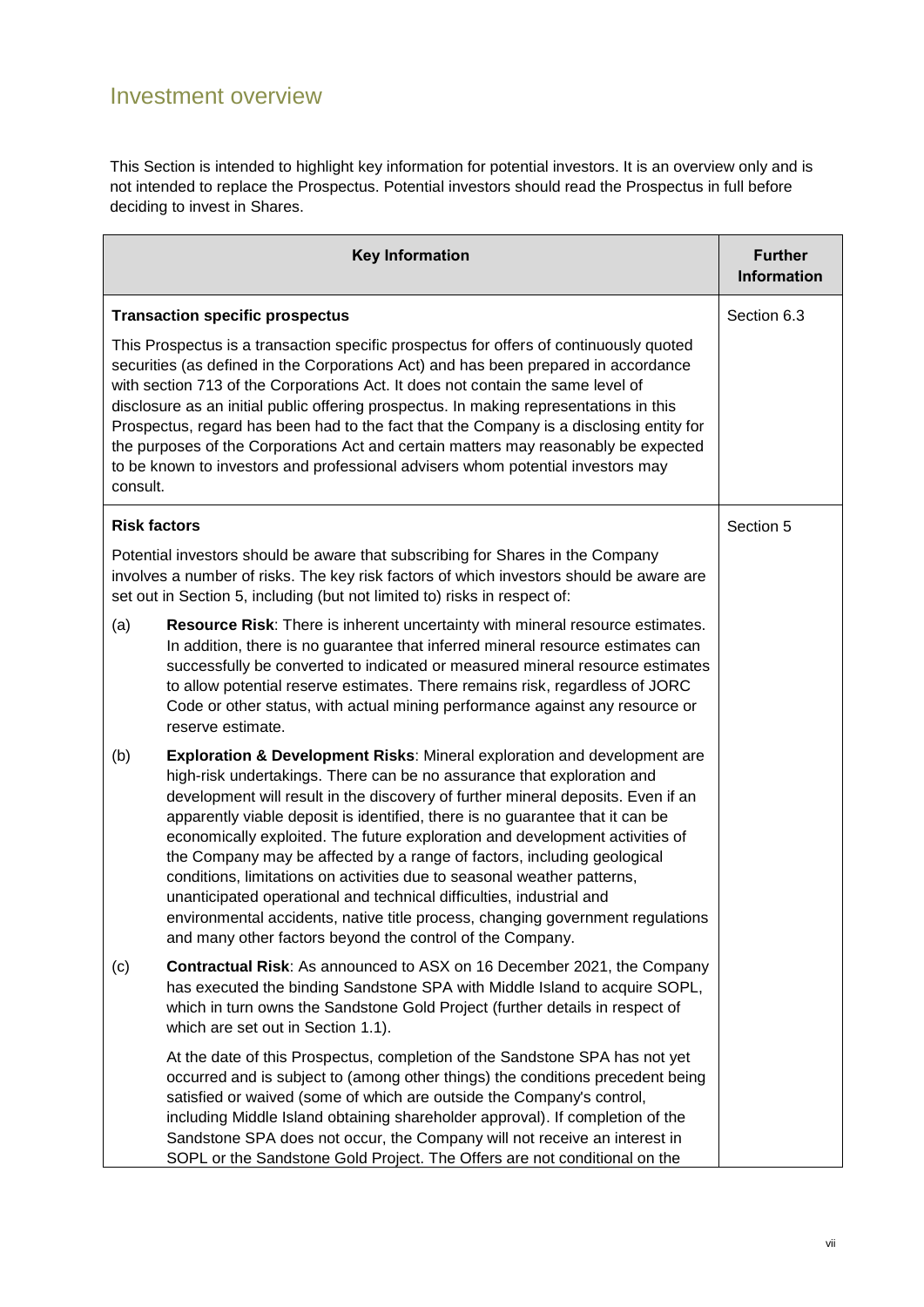|     | <b>Key Information</b>                                                                                                                                                                                                                                                                                                                                                                                                                                                                                                                                                                                                                                                                                                                                                                                                                                                                                          | <b>Further</b><br><b>Information</b> |
|-----|-----------------------------------------------------------------------------------------------------------------------------------------------------------------------------------------------------------------------------------------------------------------------------------------------------------------------------------------------------------------------------------------------------------------------------------------------------------------------------------------------------------------------------------------------------------------------------------------------------------------------------------------------------------------------------------------------------------------------------------------------------------------------------------------------------------------------------------------------------------------------------------------------------------------|--------------------------------------|
|     | Acquisition completing, and there is a risk that the Acquisition may not<br>complete and the funds from the Offers will be reallocated.                                                                                                                                                                                                                                                                                                                                                                                                                                                                                                                                                                                                                                                                                                                                                                         |                                      |
|     | The ability of the Company to achieve its stated objectives may be materially<br>affected by the performance of the parties in fulfilling their obligations under<br>certain agreements, including the Sandstone SPA. If any party defaults in the<br>performance of its obligations, it may be necessary for the Company to<br>approach a court to seek a legal remedy, which can be costly.                                                                                                                                                                                                                                                                                                                                                                                                                                                                                                                   |                                      |
| (d) | <b>Underwriting Risk:</b> The Company has entered into the Underwriting<br>Agreement under which the Underwriter has agreed to partially underwrite the<br>Entitlement Offer and the Top Up Offer, subject to the terms and conditions of<br>the Underwriting Agreement. If certain conditions are not satisfied or certain<br>events occur, the Underwriter may terminate the Underwriting Agreement.<br>Termination of the Underwriting Agreement may have a material adverse<br>impact on the proceeds raised under the Offers. Termination of the<br>Underwriting Agreement could materially adversely affect the Company's<br>business, cash flow, financial condition and results.                                                                                                                                                                                                                        |                                      |
| (e) | Future capital and funding requirements: The Company has no operating<br>revenue and is unlikely to generate any operating revenue unless and until its<br>projects are successfully developed and production commences. The future<br>capital requirements of the Company will depend on many factors including its<br>business development activities. The Company believes its available cash and<br>the net proceeds of the Aurumin Capital Raising should be adequate to fund its<br>business development activities, exploration program and other Company<br>objectives in the short term as stated in this Prospectus. There is a risk that<br>any one or more of the Offers and Convertible Note Agreement may not<br>complete, in which case the Company may require additional funding in order<br>to fund its business development activities, exploration program and other<br>Company objectives. |                                      |
| (f) | <b>Environmental Risk: Mining operations have inherent risks and liabilities</b><br>associated with safety and damage to the environment and the disposal of<br>waste products occurring as a result of mineral exploration and production. The<br>occurrence of any such safety or environmental incident could delay production<br>or increase production costs. Events, such as unpredictable rainfall or<br>bushfires may impact on the Company's ongoing compliance with<br>environmental legislation, regulations and licences. Significant liabilities could<br>be imposed on the Company for damages, clean-up costs or penalties in the<br>event of certain discharges into the environment, environmental damage<br>caused by previous operations or noncompliance with environmental laws or<br>regulation.                                                                                          |                                      |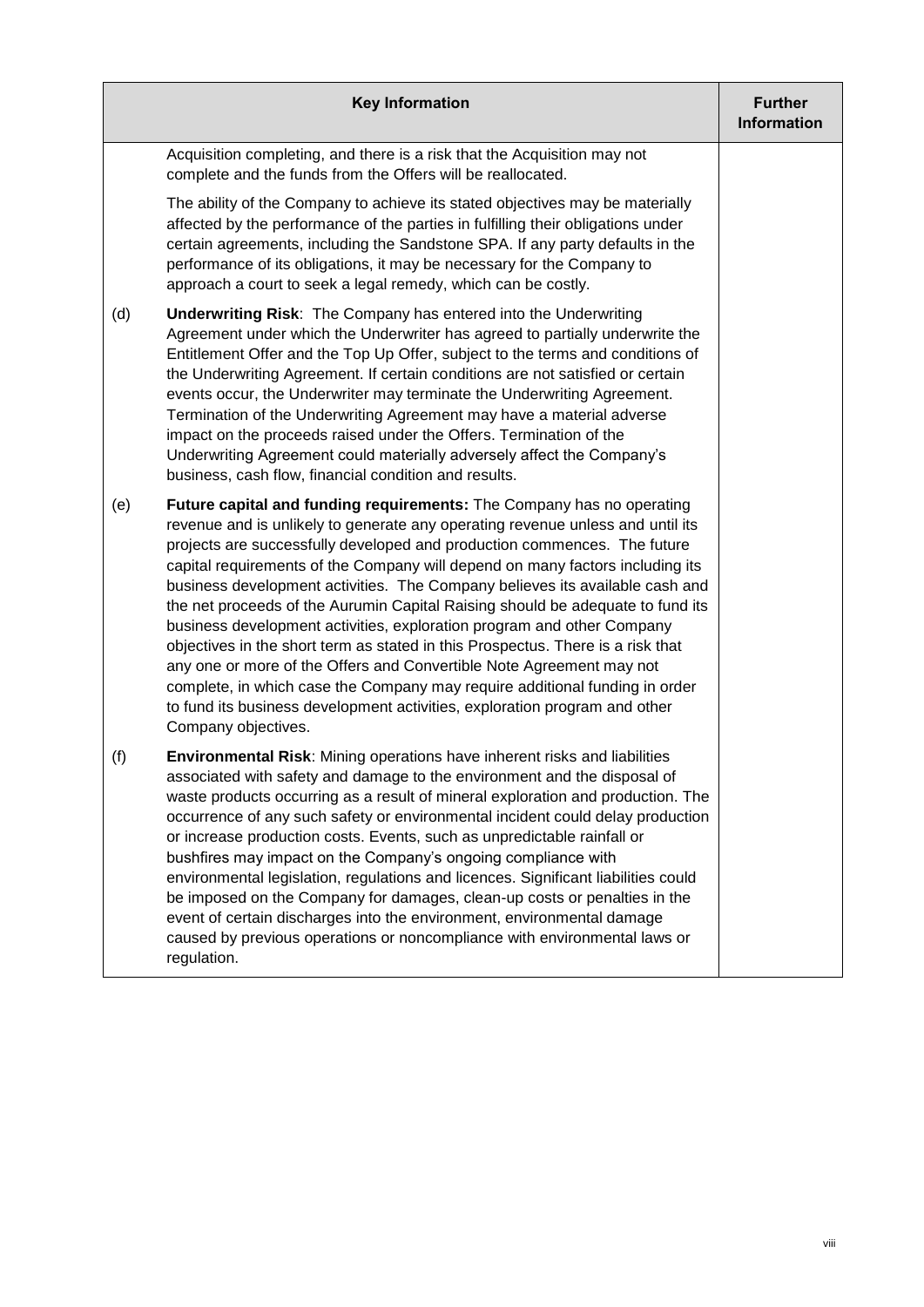| <b>Key Information</b>                                                                                                                                                                                                                                                                                                                                                          | <b>Further</b><br><b>Information</b> |
|---------------------------------------------------------------------------------------------------------------------------------------------------------------------------------------------------------------------------------------------------------------------------------------------------------------------------------------------------------------------------------|--------------------------------------|
| <b>Aurumin Capital Raising</b>                                                                                                                                                                                                                                                                                                                                                  | Section 1.2                          |
| Simultaneous with the announcement of the Sandstone SPA, the Company announced<br>a capital raising comprising of three components, being the Placement, the Convertible<br>Note Agreement and the Entitlement Offer to raise a minimum of \$8 million (before<br>costs) and a maximum of \$12.5 million (before costs) (Aurumin Capital Raising).                              |                                      |
| <b>Entitlement Offer</b>                                                                                                                                                                                                                                                                                                                                                        | Section 2                            |
| The Entitlement Offer is a non-renounceable entitlement issue of 1 new Share for<br>every 4 existing Shares held by Eligible Shareholders on the Record Date at an issue<br>price of \$0.20 per new Share to raise up to approximately \$4,962,022 (before costs).                                                                                                              |                                      |
| Eligible Shareholders may apply for Shares under the Entitlement Offer subject to such<br>applications being received by the Closing Date.                                                                                                                                                                                                                                      |                                      |
| The issue price for each Share to be issued under the Entitlement Offer shall be \$0.20.                                                                                                                                                                                                                                                                                        |                                      |
| <b>Top Up Offer</b>                                                                                                                                                                                                                                                                                                                                                             | Section 2.2                          |
| The Top Up Offer is an offer to Eligible Shareholders to subscribe for Shares (in<br>excess of their Entitlements) not subscribed for by other Eligible Shareholders pursuant<br>to the Entitlement Offer.                                                                                                                                                                      |                                      |
| Eligible Shareholders who have applied for their full Entitlement, may apply for further<br>Shares under the Top Up Offer subject to such applications being received by the<br>Closing Date.                                                                                                                                                                                   |                                      |
| The issue price for each Share to be issued under the Top Up Offer shall be \$0.20,<br>being the price at which Shares are being offered under the Entitlement Offer.                                                                                                                                                                                                           |                                      |
| Any Shares to be issued pursuant to the Top Up Offer will be allocated at the discretion<br>of the Directors, pursuant to the allocation policy outlined in Section 2.2. Accordingly,<br>there is no guarantee that Eligible Shareholders who apply for Shares in excess of the<br>Entitlement pursuant to the Top Up Offer will receive such Shares.                           |                                      |
| <b>Eligible Shareholders</b>                                                                                                                                                                                                                                                                                                                                                    | Sections 2.14                        |
| The Entitlement Offer and the Top Up Offer are made to Eligible Shareholders only.<br>Eligible Shareholders are those Shareholders who:                                                                                                                                                                                                                                         | and 2.15                             |
| are the registered holder of Shares on the Record Date; and<br>(a)                                                                                                                                                                                                                                                                                                              |                                      |
| (b)<br>have a registered address in Australia, or subject to the offer restrictions in<br>Section 2.15, New Zealand, Hong Kong, Malaysia and Singapore.                                                                                                                                                                                                                         |                                      |
| <b>Partial Underwriting</b>                                                                                                                                                                                                                                                                                                                                                     | Sections 2.3                         |
| The Entitlement Offer and the Top Up Offer are partially underwritten by Lazarus<br>Corporate Finance Pty Ltd (Lazarus or Underwriter) up to a value of \$2,000,000,<br>being 10,000,000 Shares (Underwritten Shares). Any Shares not subscribed for<br>under the Entitlement Offer or Top Up Offer will be subscribed for by Lazarus (or<br>nominees) up to 10,000,000 Shares. | and $6.2$                            |
| See Sections 2.3 and 6.2 for further details.                                                                                                                                                                                                                                                                                                                                   |                                      |
| <b>Remaining Shortfall Offer</b>                                                                                                                                                                                                                                                                                                                                                | Section 2.4                          |
| Any Shares which are not taken up in accordance with the Entitlement Offer or the Top<br>Up Offer and which are not subscribed for by Lazarus pursuant to the Underwriting                                                                                                                                                                                                      |                                      |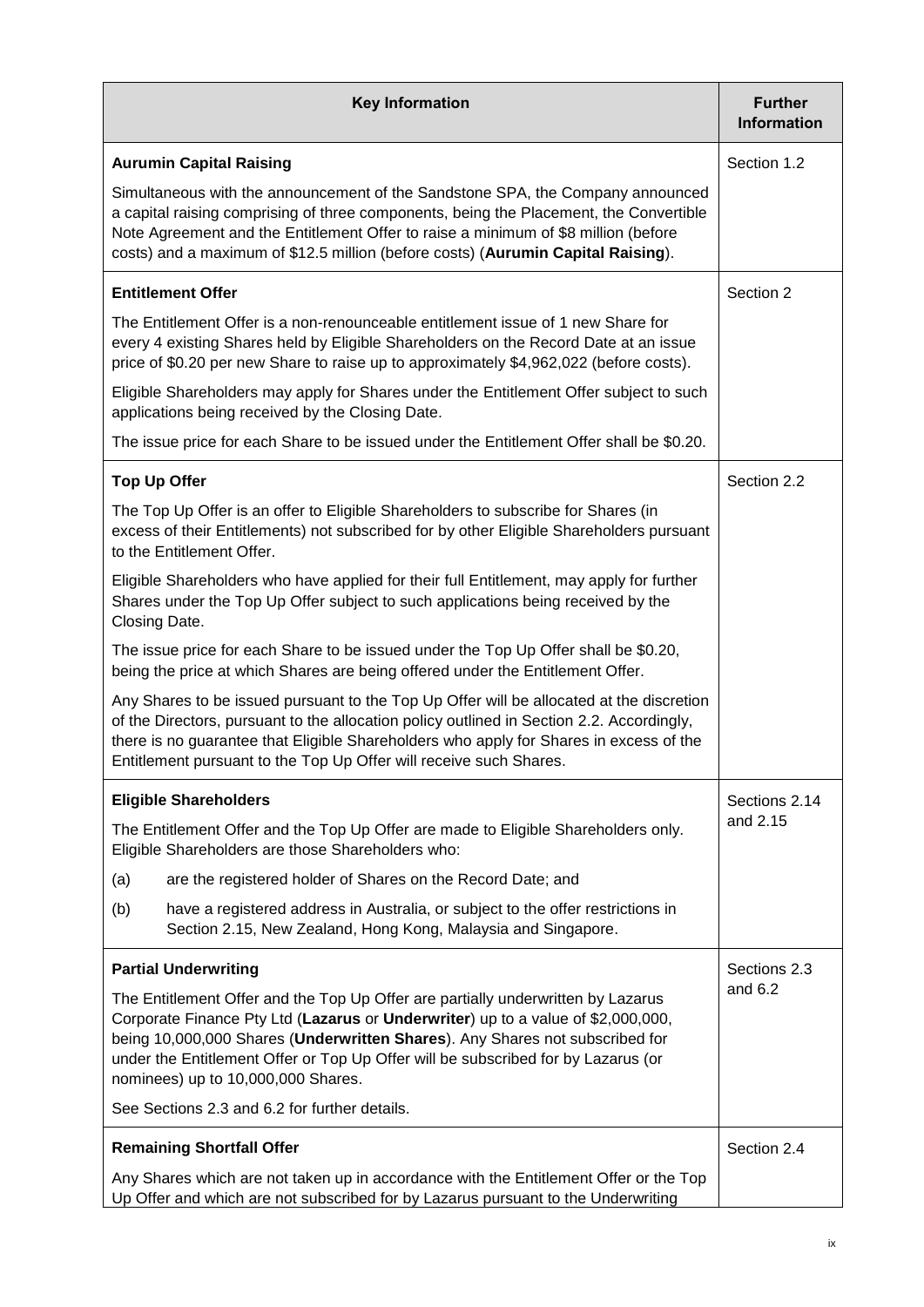|                                                                                                                                                                                                                                                                                                                                                                                                                                                                                                                                                                                                                                                                                                                                                | <b>Further</b><br><b>Information</b> |  |  |  |              |
|------------------------------------------------------------------------------------------------------------------------------------------------------------------------------------------------------------------------------------------------------------------------------------------------------------------------------------------------------------------------------------------------------------------------------------------------------------------------------------------------------------------------------------------------------------------------------------------------------------------------------------------------------------------------------------------------------------------------------------------------|--------------------------------------|--|--|--|--------------|
| Agreement (Remaining Shortfall Shares) may be placed by the Underwriter (in<br>consultation with the Company) to New Investors within three months of the Closing<br>Date.                                                                                                                                                                                                                                                                                                                                                                                                                                                                                                                                                                     |                                      |  |  |  |              |
| Accordingly, this Prospectus also incorporates an offer to New Investors to subscribe<br>for Remaining Shortfall Shares (Remaining Shortfall Offer).                                                                                                                                                                                                                                                                                                                                                                                                                                                                                                                                                                                           |                                      |  |  |  |              |
| The Remaining Shortfall Offer is only open to New Investors in Australia who have<br>received an invitation to apply for Remaining Shortfall Shares pursuant to the<br>Remaining Shortfall Offer.                                                                                                                                                                                                                                                                                                                                                                                                                                                                                                                                              |                                      |  |  |  |              |
| The issue price for each Share to be issued under the Remaining Shortfall Offer shall<br>be \$0.20, being the price at which Shares are being offered under the Entitlement<br>Offer.                                                                                                                                                                                                                                                                                                                                                                                                                                                                                                                                                          |                                      |  |  |  |              |
| Any Remaining Shortfall Shares will be allocated at the discretion of the Company (in<br>consultation with the Underwriter) pursuant to the allocation policy outlined in Section<br>2.4. Accordingly, there is no guarantee that New Investors will receive Shares pursuant<br>to the Remaining Shortfall Offer.                                                                                                                                                                                                                                                                                                                                                                                                                              |                                      |  |  |  |              |
| Use of funds                                                                                                                                                                                                                                                                                                                                                                                                                                                                                                                                                                                                                                                                                                                                   |                                      |  |  |  | Section 2.5  |
| The proceeds of the Aurumin Capital Raising (including the Offers) will be used to<br>satisfy the Completion Payment pursuant to the Sandstone SPA, fund exploration on<br>the Company's projects and for general working capital.                                                                                                                                                                                                                                                                                                                                                                                                                                                                                                             |                                      |  |  |  |              |
| To the extent that the Company does not raise the maximum of \$12.5 million (before<br>costs) pursuant to the Aurumin Capital Raising, the Company will adjust the use of<br>funds (other than the Completion Payment) to reflect the amount actually raised. The<br>Company also reserves the right to alter the use of funds if the conditions precedent<br>pursuant to the Sandstone SPA are not satisfied or waived (as applicable) or<br>completion of the Sandstone SPA does not otherwise occur, including the right to<br>reallocate the funds attributable to the Acquisition and exploration on the Sandstone<br>Gold Project to the Company's existing projects, general working capital or a potential<br>alternative transaction. |                                      |  |  |  |              |
| <b>Effect on control of the Company</b>                                                                                                                                                                                                                                                                                                                                                                                                                                                                                                                                                                                                                                                                                                        |                                      |  |  |  | Sections 2.7 |
| The Company is of the view that the Offers will not affect the control of the Company<br>as no investor or existing Shareholder will hold a voting power greater than 20% as a<br>result of the Offers.                                                                                                                                                                                                                                                                                                                                                                                                                                                                                                                                        |                                      |  |  |  | and $2.8$    |
| Shareholders should note that if they do not participate in the Offers, their holdings will<br>be diluted. Examples of how the dilution may impact Shareholders are set out in<br>Section 2.8.                                                                                                                                                                                                                                                                                                                                                                                                                                                                                                                                                 |                                      |  |  |  |              |
| Indicative capital structure and pro-forma balance sheet                                                                                                                                                                                                                                                                                                                                                                                                                                                                                                                                                                                                                                                                                       |                                      |  |  |  | Sections 4.1 |
| The indicative capital structure upon completion of the Offers (assuming the<br>Entitlement Offer is fully subscribed and the Acquisition proceeds) is set out below:                                                                                                                                                                                                                                                                                                                                                                                                                                                                                                                                                                          |                                      |  |  |  | and 8        |
| <b>Securities</b>                                                                                                                                                                                                                                                                                                                                                                                                                                                                                                                                                                                                                                                                                                                              |                                      |  |  |  |              |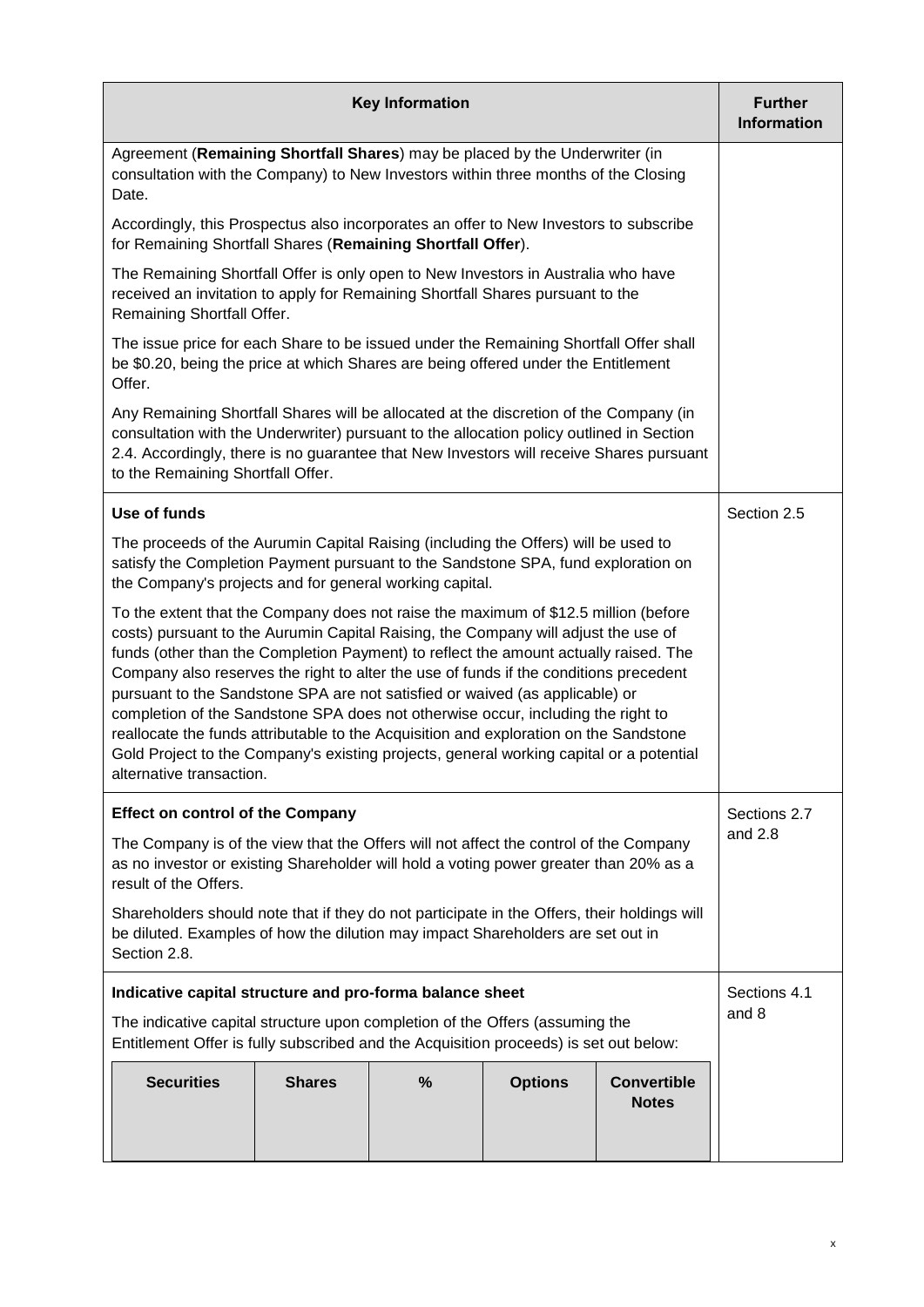| <b>Key Information</b>                                                                                                                                                              |  |               |  |                            |            | <b>Further</b><br><b>Information</b> |                |                    |  |                                           |
|-------------------------------------------------------------------------------------------------------------------------------------------------------------------------------------|--|---------------|--|----------------------------|------------|--------------------------------------|----------------|--------------------|--|-------------------------------------------|
| <b>Existing securities</b><br>on issue<br>(excluding<br>Placement<br>Securities)                                                                                                    |  | 86,740,423    |  | 56.31                      | 13,485,210 |                                      |                |                    |  |                                           |
| Placement<br><b>Securities</b>                                                                                                                                                      |  | 12,500,000    |  | 8.11                       |            | 2,000,000                            |                |                    |  |                                           |
| <b>Convertible Note</b><br>Agreement<br>securities                                                                                                                                  |  |               |  |                            |            | 10,000,000                           |                | 21,378,263         |  |                                           |
| Consideration<br><b>Shares</b>                                                                                                                                                      |  | 30,000,000    |  | 19.47                      |            |                                      |                |                    |  |                                           |
| <b>Offer Securities</b>                                                                                                                                                             |  | 24,810,106    |  | 16.11                      |            |                                      |                |                    |  |                                           |
| Underwriting<br>Agreement<br>securities                                                                                                                                             |  |               |  |                            |            | 2,500,000                            |                |                    |  |                                           |
| <b>TOTAL</b>                                                                                                                                                                        |  | 154,050,529   |  | 100%                       |            | 27,985,210                           |                | 21,378,263         |  |                                           |
| Further details in respect of the Company's capital structure are set out in Section 4.<br>The indicative pro-forma balance sheet showing the effect of the Offers is in Section 8. |  |               |  |                            |            |                                      |                |                    |  |                                           |
| <b>Directors' interests in Shares and Entitlements</b>                                                                                                                              |  |               |  |                            |            |                                      | Section 6.8(b) |                    |  |                                           |
| The relevant interest of each of the Directors in Shares as at the date of this<br>Prospectus, together with their respective Entitlement, is set out in the table below:           |  |               |  |                            |            |                                      |                |                    |  |                                           |
| <b>Director</b>                                                                                                                                                                     |  | <b>Shares</b> |  | <b>Voting</b><br>power (%) |            | <b>Options</b>                       |                | <b>Entitlement</b> |  |                                           |
| <b>Bradley</b><br>Valiukas                                                                                                                                                          |  | 5,619,643     |  | 5.663%                     | 4,000,000  |                                      |                | 1,404,911          |  |                                           |
| Darren<br>Holden                                                                                                                                                                    |  | 355,000       |  | 0.358%                     | 400,000    |                                      | 88,750         |                    |  |                                           |
| Shaun Day                                                                                                                                                                           |  | 425,000       |  | 0.428%                     |            | 400,000                              | 106,250        |                    |  |                                           |
| Piers Lewis                                                                                                                                                                         |  | 776,219       |  | 0.782%                     |            | 500,000                              |                | 194,055            |  |                                           |
| It is the intention of all Directors to take up all or part of their Entitlement<br>specified above under the Entitlement Offer.                                                    |  |               |  |                            |            |                                      |                |                    |  |                                           |
| <b>Forward looking statements</b>                                                                                                                                                   |  |               |  |                            |            |                                      |                |                    |  | Important<br>Information<br>and Section 5 |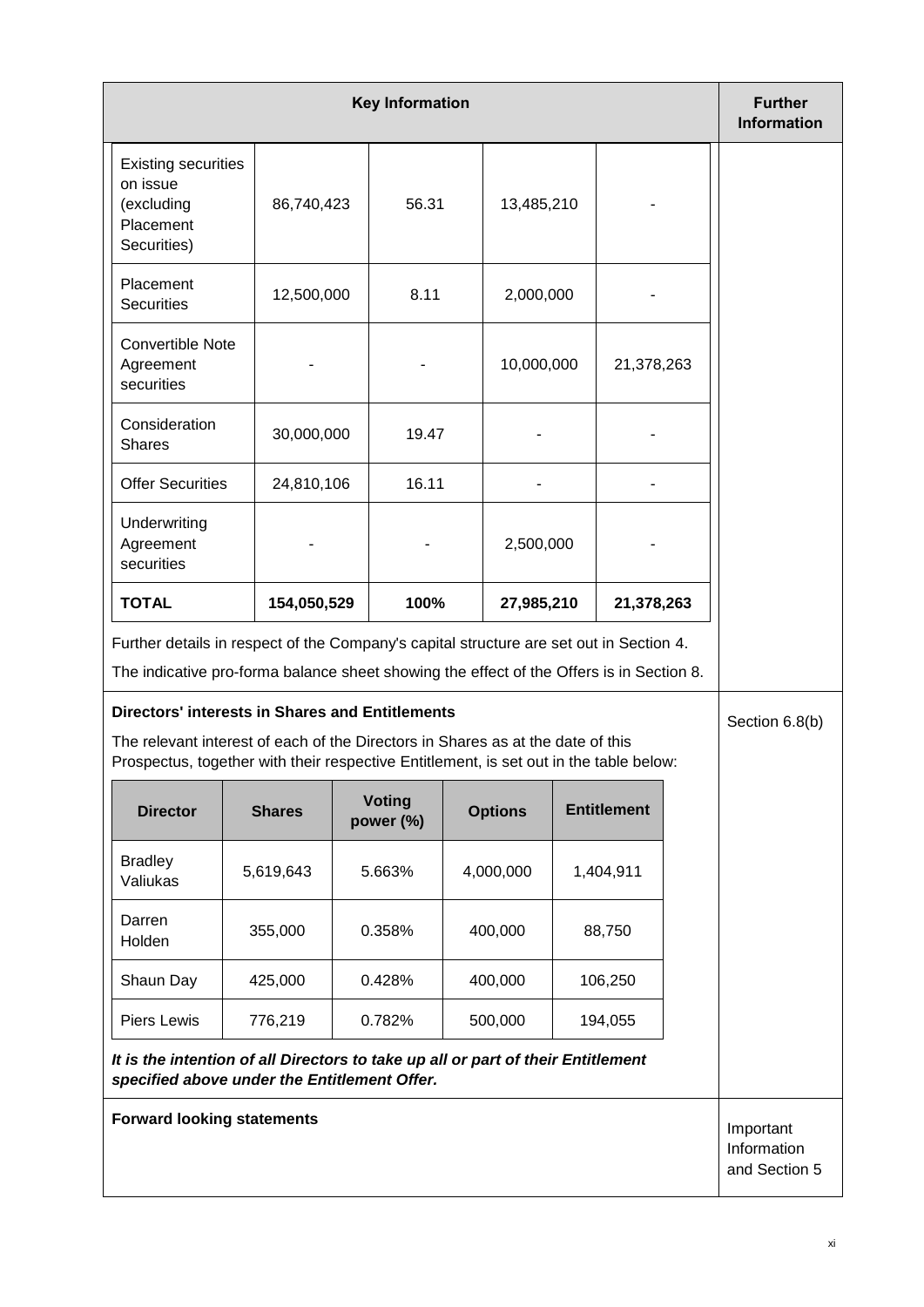| <b>Key Information</b>                                                                                                                                                                                                                                                                                               | <b>Further</b><br><b>Information</b> |
|----------------------------------------------------------------------------------------------------------------------------------------------------------------------------------------------------------------------------------------------------------------------------------------------------------------------|--------------------------------------|
| This Prospectus contains forward-looking statements which are identified by words<br>such as 'may', 'could', 'believes', 'estimates', 'targets', 'expects', or 'intends' and other<br>similar words that involve risks and uncertainties.                                                                            |                                      |
| These statements are based on an assessment of present economic and operating<br>conditions, and on a number of assumptions regarding future events and actions that,<br>as at the date of this Prospectus, are considered reasonable.                                                                               |                                      |
| Such forward-looking statements are not guarantees of future performance and involve<br>known and unknown risks, uncertainties, assumptions and other important factors,<br>many of which are beyond the control of the Company, the Directors and the<br>management.                                                |                                      |
| The Directors cannot and do not give any assurance that the results, performance or<br>achievements expressed or implied by the forward-looking statements contained in this<br>Prospectus will actually occur and investors are cautioned not to place undue reliance<br>on these forward-looking statements.       |                                      |
| The Directors have no intention to update or revise forward-looking statements, or to<br>publish prospective financial information in the future, regardless of whether new<br>information, future events or any other factors affect the information contained in this<br>Prospectus, except where required by law. |                                      |
| These forward looking statements are subject to various risk factors that could cause<br>the Company's actual results to differ materially from the results expressed or<br>anticipated in these statements. These risk factors are set out in Section 5.                                                            |                                      |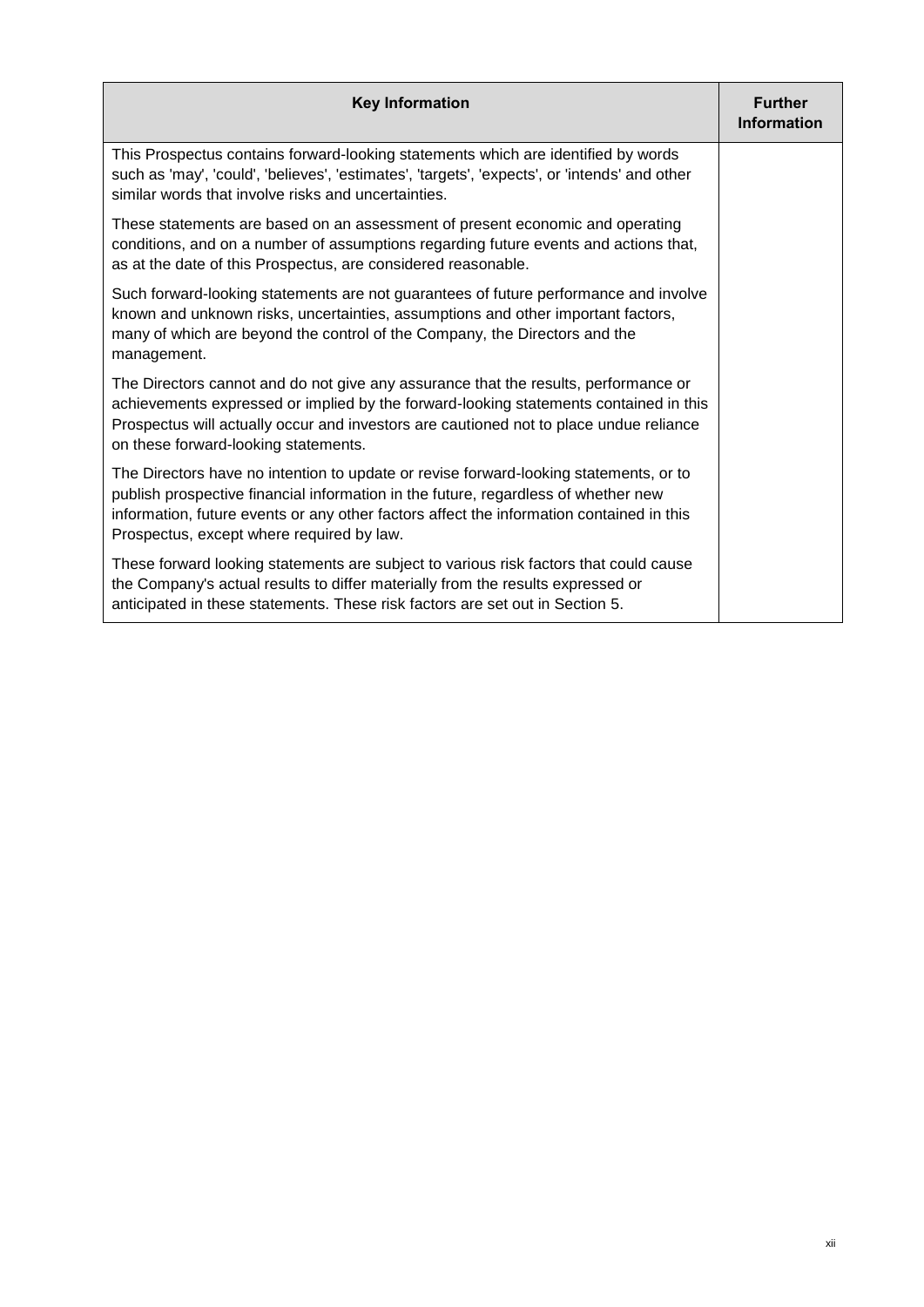# <span id="page-14-0"></span>1. Background

# <span id="page-14-2"></span>1.1 **Sandstone SPA**

As announced on 16 December 2021, the Company entered into a binding Share Purchase Agreement with Middle Island Resources Limited (**Middle Island**) (ASX:MDI) (**Sandstone SPA**), pursuant to which Aurumin agreed to acquire, and Middle Island agreed to sell, all of the issued capital in Middle Island's wholly-owned subsidiary, Sandstone Operations Pty Ltd (**SOPL**) (**Acquisition**).

SOPL is the holder of the Sandstone Gold Project, including mining leases M57/128 and M57/129, exploration licence E57/1102 and prospecting licences P57/1384, P57/1395 and P57/1442 (and related mining information), processing infrastructure and freehold tenure in the town of Sandstone, WA.

The consideration to be satisfied by Aurumin on completion of the Acquisition is \$12 million, comprising \$6 million in cash and 30,000,000 fully paid ordinary shares in Aurumin (valued at \$6,000,000 using a deemed issue price per share of \$0.20).

The Acquisition is subject to various conditions precedent (some of which are beyond Aurumin's control), including:

- (a) Aurumin's shareholders approving the Acquisition, the issue of the Consideration Shares and the Aurumin Capital Raising (**Aurumin Shareholder Approval**);
- (b) Middle Island's shareholders approving the sale of the Sandstone Gold Project pursuant to the Sandstone SPA; and
- (c) other necessary ASX and regulatory approvals and third-party consents being obtained by Aurumin and Middle Island, as needed.

Aurumin has dispatched the Notice of Meeting to convene a meeting of Shareholders to obtain Aurumin Shareholder Approval.

Investors are cautioned that, in the event that completion of the Acquisition does not occur, the Company will not obtain any interest in the Sandstone Gold Project and, as such, the Company will need to reallocate the funds attributable to exploration on the Sandstone Gold Project in the use of funds in Section [2.5](#page-19-0) towards the Company's existing projects, general working capital or a potential alternative transaction.

Further details in respect of the Sandstone SPA are set out in the Notice of Meeting.

# <span id="page-14-1"></span>1.2 **Aurumin Capital Raising**

Simultaneous with the announcement of the Sandstone SPA, the Company announced a capital raising comprising of three components, being the Placement, the Convertible Note Agreement and the Entitlement Offer to raise a minimum of \$8 million (before costs) and a maximum of \$12.5 million (before costs) (**Aurumin Capital Raising**).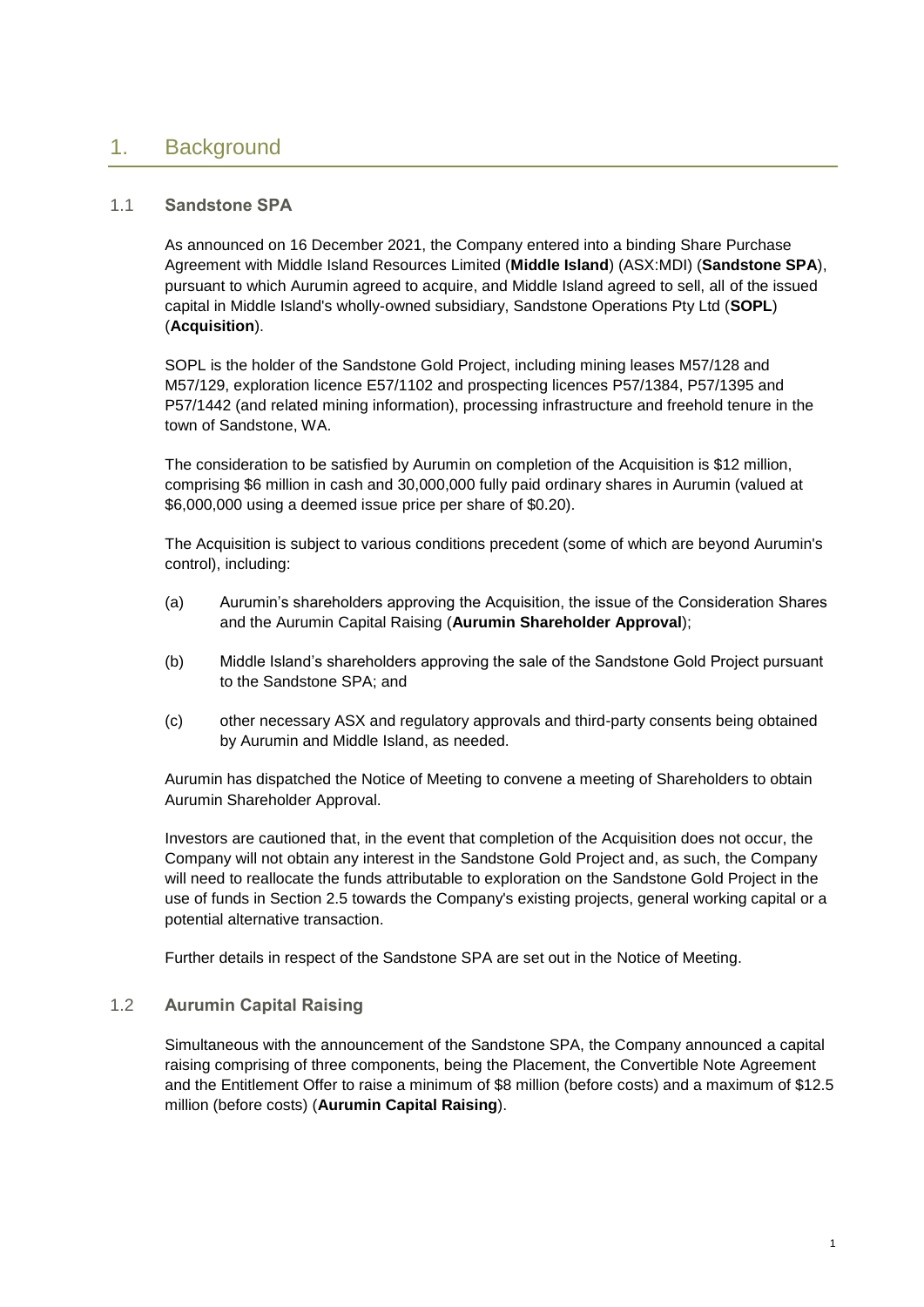An overview of the Aurumin Capital Raising is set out below:

# (a) **Placement**

The Company has issued 12,500,000 Shares to raise \$2.5 million (before costs) pursuant to a placement (**Placement**) with sophisticated and professional investors qualifying under s708 of the *Corporations Act 2001* (Cth) at a price per share of \$0.20 per Share (**Placement Price**) (which is equal to the last trading price of Shares on 7 December 2021, being the last day Shares traded prior to the announcement of the Placement).

The Placement completed on 23 December 2021.

### <span id="page-15-0"></span>(b) **Convertible Note Agreement**

The Company has entered into a binding agreement with Collins St Asset Management Pty Ltd (ACN 601 897 974) (as trustee for the Collins St Value Fund) (ABN 16 601 897 974) (**Noteholder**) dated 15 December 2021 (**Convertible Note Agreement**), pursuant to which it is proposed that the Noteholder will pay the Company an aggregate subscription price of \$5 million (before costs) (**Subscription Amount**) in order to acquire 21,378,263 convertible notes (**Convertible Notes**).

The issue of securities to the Noteholder pursuant to the Convertible Note Agreement is subject to, and conditional upon, the Company having obtained shareholder approval for the issues of the securities.

The Convertible Notes will have an aggregate face value of \$6,413,479 (**Face Value**) on the date of issue and may be converted into Shares at a conversion price of \$0.30 per Share (**Conversion Price**) (which represents a premium of 50% to the Placement Price) into an aggregate of 21,378,263 Shares.

The Noteholder will also, subject to the receipt of prior shareholder approval, receive 10,000,000 Options which may be converted to Shares at an exercise price of \$0.30 per Option on or before the date that is 3 years from the date of issue.

Further details in respect of the Convertible Note Agreement are set out in the Notice of Meeting.

# (c) **Offers**

Details of the Entitlement Offer (together with details of the Top Up Offer and the Remaining Shortfall Offer) are set out in Section [2.](#page-16-0)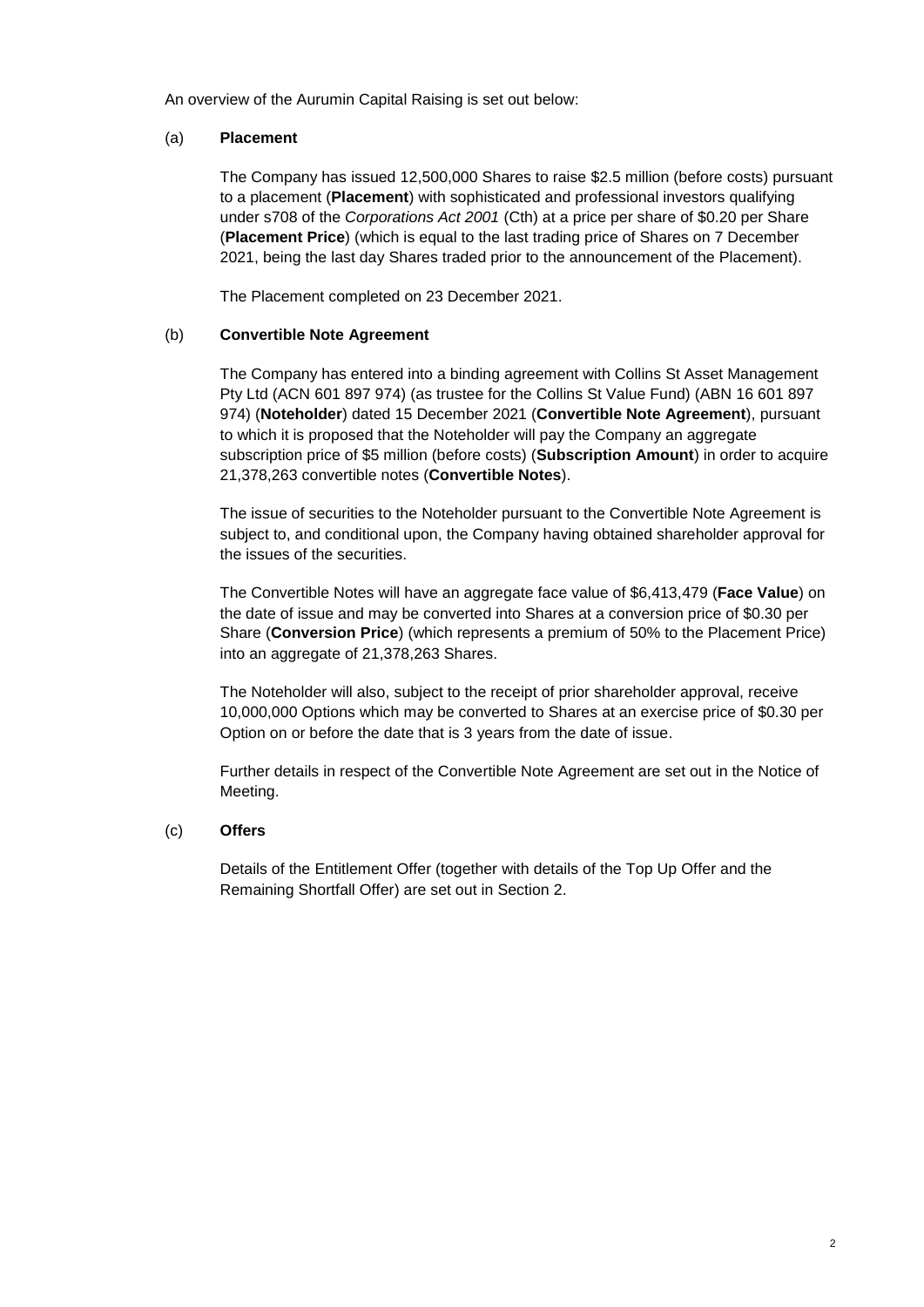# <span id="page-16-0"></span>2. Details of the Offers

# 2.1 **Entitlement Offer**

The Company is making an offer to all Eligible Shareholders to participate in a non-renounceable entitlement offer to raise up to approximately \$4,962,022 (before costs) by the issue of 24,810,106 Shares. The Entitlement Offer will be determined on the basis of 1 new Share for every 4 Shares held at the Record Date at an issue price of \$0.20 each and otherwise on the terms and conditions contained in this Prospectus (**Entitlement Offer**).

The purpose of the Entitlement Offer is to:

- (a) provide Eligible Shareholders with the opportunity to take up Shares proportional to their shareholding, at the same price as the Placement Price (and at a discount of approximately 33.33% to the conversion price per Share pursuant to the Convertible Note Agreement) and to mitigate the effect of dilution; and
- (b) provide the Company with additional funds to be attributed in accordance with the use of funds set out in Section [2.5.](#page-19-0)

As at the date of this Prospectus, the Company has on issue 99,240,423 Shares. Assuming no Options are exercised and no Convertible Notes are converted into Shares, prior to the Record Date (and subject to entitlement rounding) the Entitlement Offer is for a maximum of 24,810,106 Shares to raise up to approximately \$4,962,022 (before costs).

Where the determination of the Entitlement of any Eligible Shareholder results in a fraction of a Share, such fraction will be rounded up to the nearest whole Share.

Shares issued under the Entitlement Offer will be issued as fully paid ordinary shares and will rank equally in all respects with existing Shares on issue. A summary of the rights and liabilities attaching to the Shares offered under the Entitlement Offer is in Section [6.1.](#page-42-1)

# <span id="page-16-1"></span>2.2 **Top Up Offer**

This Prospectus includes a separate offer to Eligible Shareholders who have subscribed for their full Entitlement to apply for Shares not subscribed for by other Shareholders pursuant to the Entitlement Offer at the same issue price as the Entitlement Offer (**Top Up Offer**).

Shares issued under the Top Up Offer will be issued as fully paid ordinary shares and will rank equally in all respects with existing Shares on issue. A summary of the rights and liabilities attaching to Shares is in Section [6.1.](#page-42-1)

Shares will only be issued pursuant to the Top Up Offer if the Entitlement Offer is undersubscribed and will only be issued to the extent necessary to make up any shortfall in subscriptions.

Eligible Shareholders can subscribe for Shares pursuant to the Top Up Offer by following the instructions set out in Section [3.4.](#page-26-3) The Directors reserve the right to allocate Shares pursuant to the Top Up Offer in their absolute discretion. Accordingly, there is no guarantee that any applications under the Top Up Offer will be successful.

The Directors reserve the right to issue Shares pursuant to the Top Up Offer at their absolute discretion. In exercising this discretion, the Board will take into consideration a number of factors, including the Company's best interests, the Applicant's existing shareholdings, the extent to which an Applicant has sold or bought shares in the Company before and after both the announcement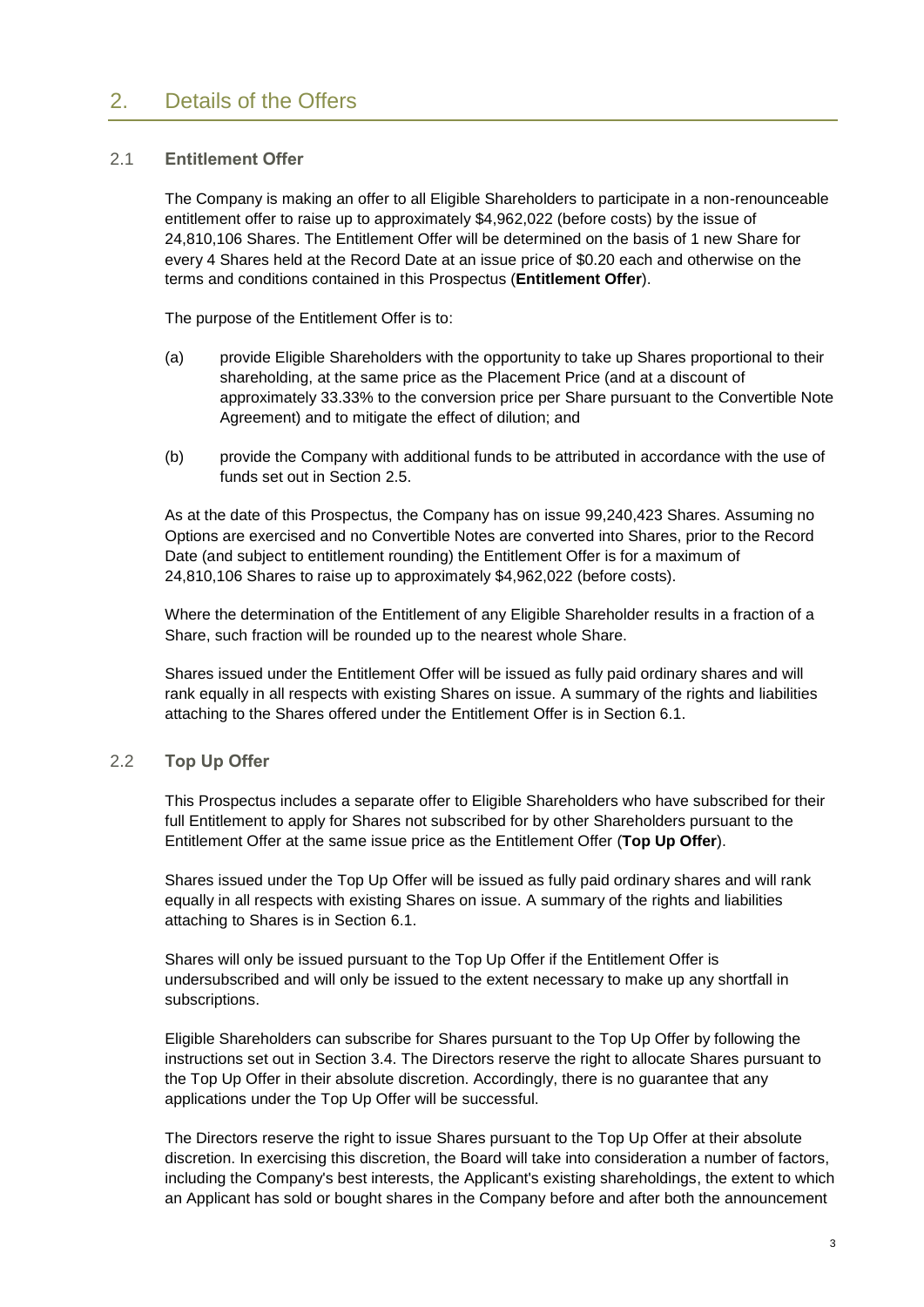of the Entitlement Offer and the Record Date, the financial needs of the Company, and the optimal composition of the Company's register following the Offers.

To the extent commercially practicable and taking into account the Company's requirement for funds, the Directors will endeavour to allot Shares pursuant to the Top Up Offer to a spread of Eligible Shareholders, in order to mitigate any control effects which may arise from issuing Shares pursuant to the Top Up Offer to a single or small number of Eligible Shareholders.

It is a term of the Top Up Offer that, should the Company scale back applications for Shares thereunder, the Applicant will be bound to accept such lesser number allocated to them. There is no guarantee that Applicants will receive Shares applied for under the Top Up Offer. The Directors reserve the right to issue to an Applicant a lesser number of Shares pursuant to the Top Up Offer than the number for which the Applicant applies, or to reject an Application, or to not proceed with the Top Up Offer. In that event, Application Monies for Shares pursuant to the Top Up Offer will be refunded by the Company (without interest) in accordance with the provisions of the Corporations Act.

The Company will not issue Shares pursuant to the Top Up Offer where the Company is aware that to do so would result in a breach of the Corporations Act (including section 606 of the Corporations Act) or the Listing Rules. Eligible Shareholders wishing to apply for Shares pursuant to the Top Up Offer must consider whether the issue of Shares pursuant to the Top Up Offer applied for would breach the Corporations Act or the Listing Rules having regard to their own circumstances (including the existence of any associates). The Company expressly disclaims any responsibility for monitoring such applications or ensuring that individual Shareholders do not breach the Corporations Act or the Listing Rules in connection with participation in the Top Up Offer.

Directors and related parties of the Company will not be issued any Shares pursuant to the Top Up Offer without the prior approval of Shareholders.

# <span id="page-17-0"></span>2.3 **Partial Underwriting**

The Company is party to an underwriting agreement with Lazarus Corporate Finance Pty Ltd (**Lazarus** or **Underwriter**) dated 15 December 2021 (**Underwriting Agreement**), pursuant to which Lazarus has agreed to partially underwrite the Entitlement Offer and the Top Up Offer up to a value of \$2,000,000 (**Underwritten Amount**), being for 10,000,000 Shares (**Underwritten Shares**).

Pursuant to the Underwriting Agreement:

- (a) to the extent that the number of Shares validly applied for under the Entitlement Offer and the Top Up Offer is less than the number of Underwritten Shares, the balance will be shortfall Shares (**Shortfall Shares**). In accordance with the timetable and subject to the terms of the Underwriting Agreement, the Underwriter agrees to subscribe for the Shortfall Shares (up to the number of Underwritten Shares); and
- (b) to the extent that the number of Shares validly applied for under the Entitlement Offer and the Top Up Offer is greater than the Underwritten Shares but less than 24,810,106 Shares, the balance will become the remaining shortfall Shares (**Remaining Shortfall Shares**). Lazarus is only partially underwriting the Offers and has no obligation to subscribe for the Remaining Shortfall Shares, but has the right to place the Remaining Shortfall Shares (in consultation with the Company) pursuant to the Remaining Shortfall Offer (refer Section [2.4](#page-18-0) below).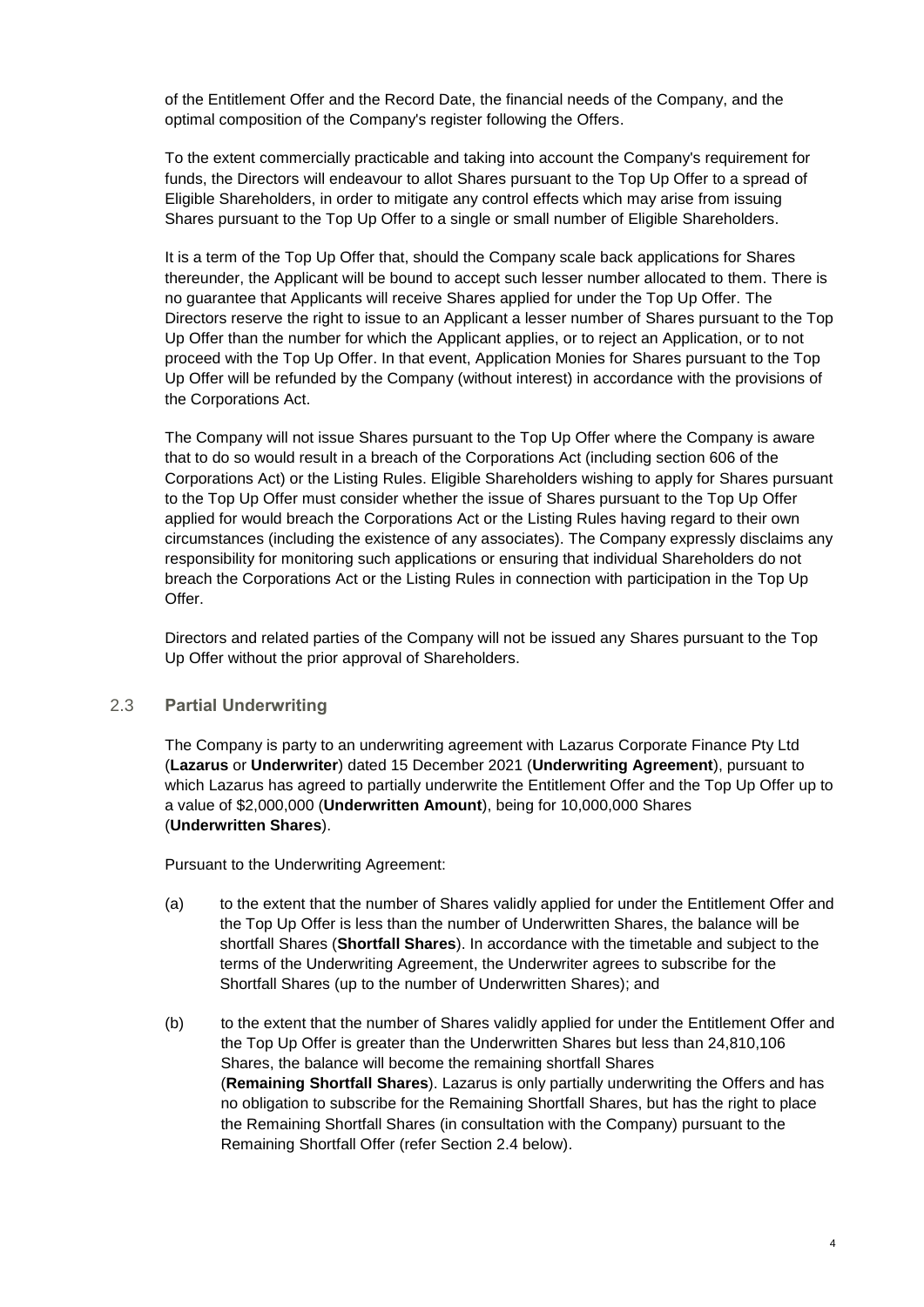The Company is required to pay the following fees under the Underwriting Agreement:

- (a) an underwriting fee of 6% of the Underwritten Amount, with all third party selling and/or sub-underwriting fees to be paid by the Underwriter from this fee;
- (b) a selling fee of 6% of the gross proceeds received from the sale of all of the Remaining Shortfall Shares placed by the Underwriter; and
- (c) in aggregate, issue 2,500,000 Options, to be issued (subject to the Company obtaining Shareholder approval) as consideration for the underwriting obligation undertaken by Lazarus pursuant to the Underwriting Agreement.

Each of the Shares to be issued to the Underwriter pursuant to the Underwriting Agreement will be issued on the same terms and conditions of the Shares being offered under the Entitlement Offer.

Further details of the Underwriting Agreement is set out in Section [6.2.](#page-43-0)

# <span id="page-18-0"></span>2.4 **Remaining Shortfall Offer**

This Prospectus includes a separate offer (**Remaining Shortfall Offer**) to New Investors which are not related to the Company and who are invited to apply for Remaining Shortfall Shares, being the balance of any Shares which are not taken up pursuant to the Entitlement Offer and the Top Up Offer and which are not subscribed for by the Underwriter pursuant to the Underwriting Agreement.

The issue price of Shares offered under the Remaining Shortfall will be \$0.20 each, which is the issue price at which Shares have been offered to Eligible Shareholders under the Entitlement Offer and the Top Up Offer.

Remaining Shortfall Shares will be issued as fully paid ordinary shares and will rank equally in all respects with existing Shares on issue. A summary of the rights and liabilities attaching to Shares is in Section [6.1.](#page-42-1)

New Investors can subscribe for Remaining Shortfall Shares by following the instructions set out in Section [3.4.](#page-26-3) The Underwriter and the Directors reserve the right to allocate Remaining Shortfall Shares to selected new investors who are not related to the Company in their discretion and subject to the terms of the Underwriting Agreement.

To the extent commercially practicable and taking into account the Company's requirement for funds, the Directors will endeavour to allot the Remaining Shortfall Shares to a spread of investors, in order to mitigate any control effects which may arise from issuing Shares to a single or small number of investors.

It is a term of the Remaining Shortfall Offer that, should the Company scale back applications for Shares pursuant to the Remaining Shortfall Offer, the Applicant will be bound to accept such lesser number allocated to them. There is no guarantee that Applicants will receive Shares applied for under the Remaining Shortfall Offer. The Directors reserve the right to issue to an Applicant a lesser number of Remaining Shortfall Shares than the number for which the Applicant applies, or to reject an Application, or to not proceed with the Remaining Shortfall Offer. In that event, Application Monies for Remaining Shortfall Shares will be refunded by the Company (without interest) in accordance with the provisions of the Corporations Act.

Pursuant to the Remaining Shortfall Offer, any Remaining Shortfall Shares will be placed within three months of the Closing Date of the Entitlement Offer and the Top Up Offer.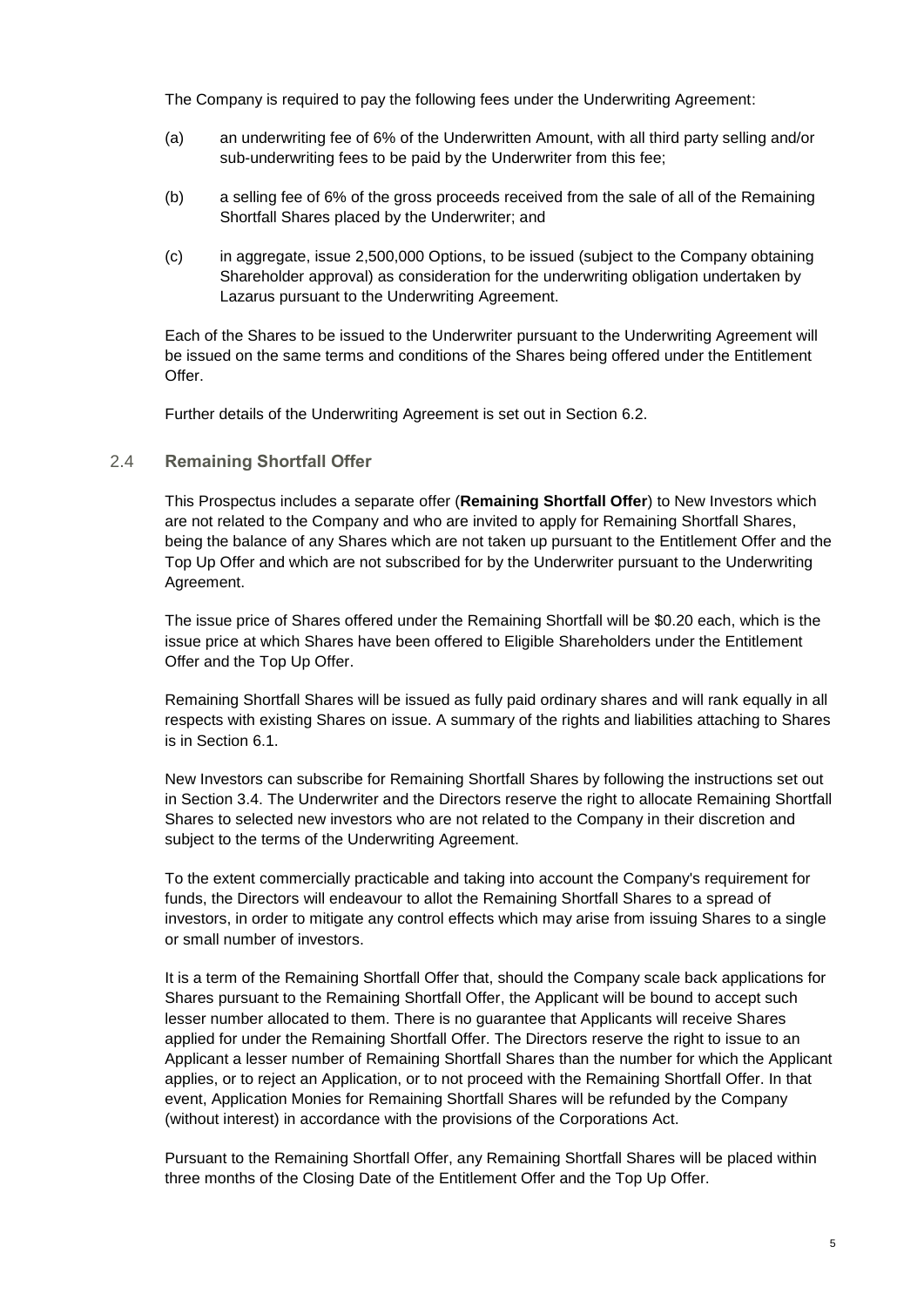In exercising their discretion to allocate the Remaining Shortfall Shares, the Directors will take into consideration a number of factors, including the Company's best interests, the Applicant's existing shareholdings (if any), the extent to which an Applicant has sold or bought shares in the Company before and after both the announcement of the Offers and the Record Date, the financial needs of the Company, and the optimal composition of the Company's register following the Offers.

The Company will not issue Remaining Shortfall Shares where the Company is aware that to do so would result in a breach of the Corporations Act (including section 606 of the Corporations Act) or the Listing Rules. New Investors wishing to apply for Remaining Shortfall Shares must consider whether the issue of the Remaining Shortfall Shares applied for would breach the Corporations Act or the Listing Rules having regard to their own circumstances (including the existence of any associates). The Company expressly disclaims any responsibility for monitoring such applications or ensuring that individual Shareholders do not breach the Corporations Act or the Listing Rules as a result of participation in the Remaining Shortfall Offer.

Directors and related parties of the Company will not be issued any Remaining Shortfall Shares.

# <span id="page-19-0"></span>2.5 **Use of funds**

Following the Aurumin Capital Raising (assuming the Entitlement Offer is fully subscribed, the maximum of \$12.5 million is raised pursuant to the Aurumin Capital Raising and the Acquisition proceeds) the following will be available to the Company:

| Source of funds                                  |            |
|--------------------------------------------------|------------|
| Existing cash reserves as at 31<br>December 2021 | 3,998,909  |
| Proceeds from Convertible Note                   | 5,000,000  |
| Proceeds from the Entitlement Offer              | 4,962,022  |
| Total funds available                            | 13,960,931 |

The following table shows the intended use of funds following completion of the Aurumin Capital Raising:

| Use of funds                                  | \$           | %    |
|-----------------------------------------------|--------------|------|
| Acquisition cash payment                      | 6,000,000    | 43.0 |
| Stamp duty <sup>1</sup>                       | 612,000      | 4.4  |
| Exploration expenditure <sup>2</sup>          | 5,783,877    | 41.4 |
| Estimated expenses of the Offers <sup>3</sup> | 365,054      | 2.6  |
| Working capital <sup>4</sup>                  | 1,200,000    | 8.6  |
| <b>Total Funds allocated</b>                  | \$13,960,931 | 100  |

#### **Notes:**

1. Stamp duty estimate.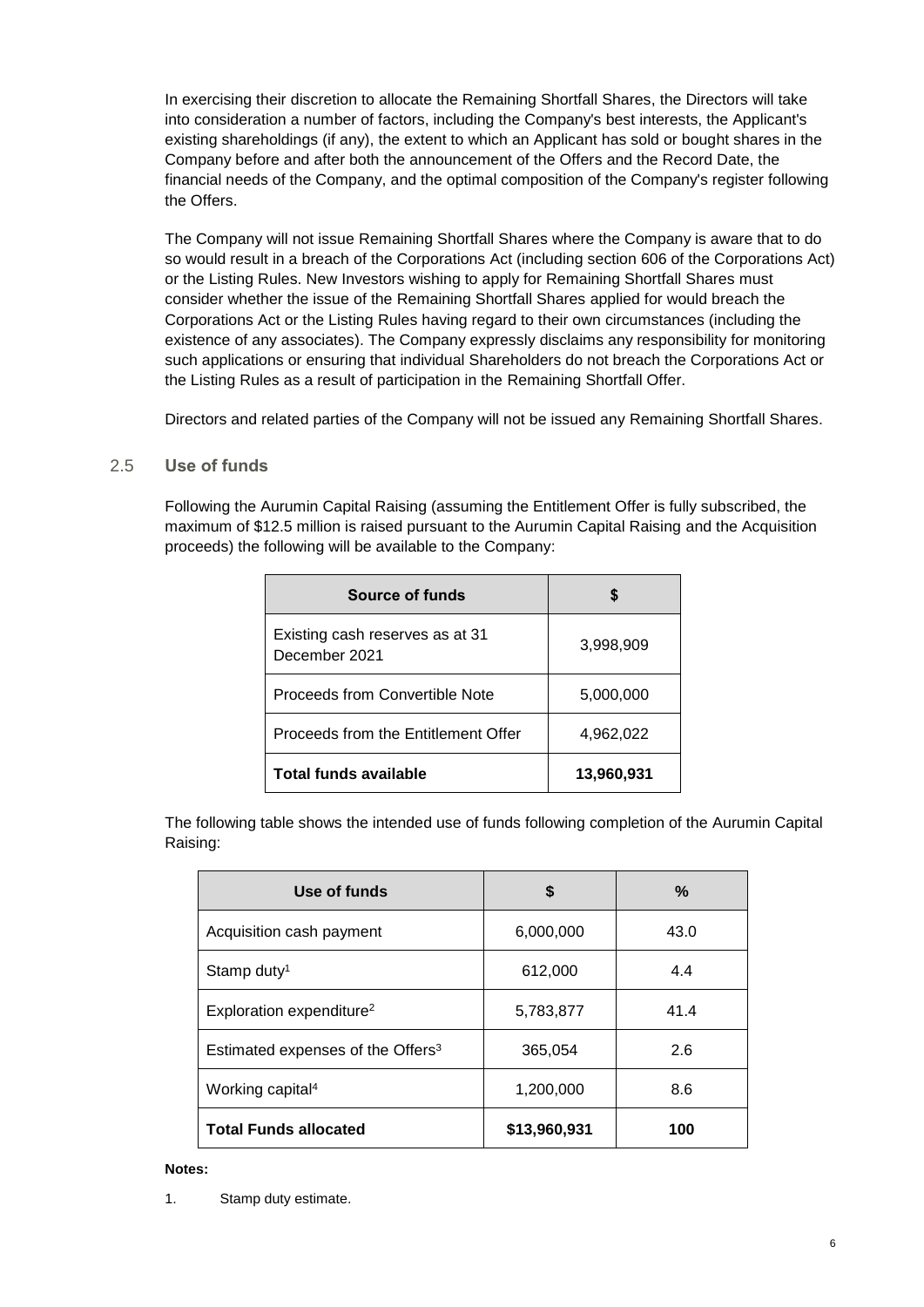- 2. Comprises exploration activities including geophysical studies, drilling, trenching, soil sampling and associated costs.
- 3. Expenses paid or payable by the Company in relation to the Offers are set out in Section [6.11.](#page-53-0)
- 4. Working capital includes the general costs associated with the management and operation of the business including administration expenses, rent and other associated costs. Working capital also includes surplus funds.

To the extent that the Company does not raise the maximum of \$12.5 million (before costs) pursuant to the Aurumin Capital Raising, the Company will adjust the use of funds (other than the Completion Payment) to reflect the amount actually raised. The Company also reserves the right to alter the use of funds if the conditions precedent pursuant to the Sandstone SPA are not satisfied or waived (as applicable) or completion of the Sandstone SPA does not otherwise occur, including the right to reallocate the funds attributable to the Acquisition and exploration on the Sandstone Gold Project to the Company's existing projects to general working capital or a potential alternative transaction.

The above is a statement of current intentions at the date of this Prospectus. Intervening events and new circumstances have the potential to affect the manner in which the funds are ultimately applied. The Board reserves the right to alter the way the funds are applied on this basis.

The amounts and timing of the actual expenditures and investments may vary significantly and will depend on numerous factors including the success of exploration activities, access conditions, weather and any changes in the business and economic environment.

# 2.6 **Opening and Closing Dates**

The Company will accept Applications from the date it dispatches the Prospectus until 5:00pm (AWST) on 8 February 2022 or such other date as the Directors in their absolute discretion shall determine, subject to the requirements of the Listing Rules, the Corporations Act and the Underwriting Agreement (**Closing Date**).

# <span id="page-20-0"></span>2.7 **Effect on control of the Company**

Section 606(1) of the Corporations Act prohibits a person, unless an exception applies, from increasing their voting power in the Company:

- (a) from 20% or below to above 20%; or
- (b) from a starting point of above 20% and below 90%.

One of the exceptions to section 606(1) is where that increase occurs as a result of an issue under a disclosure document to an underwriter or sub-underwriter to the issue. Notwithstanding this exception, the Company notes that no investor or existing Shareholder is anticipated to hold a voting power of 20% or more as a result of the Entitlement Offer and the Top Up Offer.

The Underwriter presently does not have a relevant interest in Shares in the Company and it has indicated that is has no intention of acquiring Shares in the Company prior to the Record Date. As described elsewhere in this Prospectus, Lazarus has agreed to partially underwrite the Entitlement Offer and the Top Up Offer for up to \$2,000,000.

The Underwriter's maximum potential relevant interest and voting power in the Company under several scenarios are set out in the table below (based on the assumption that no Shares other than those offered under the Entitlement Offer are issued).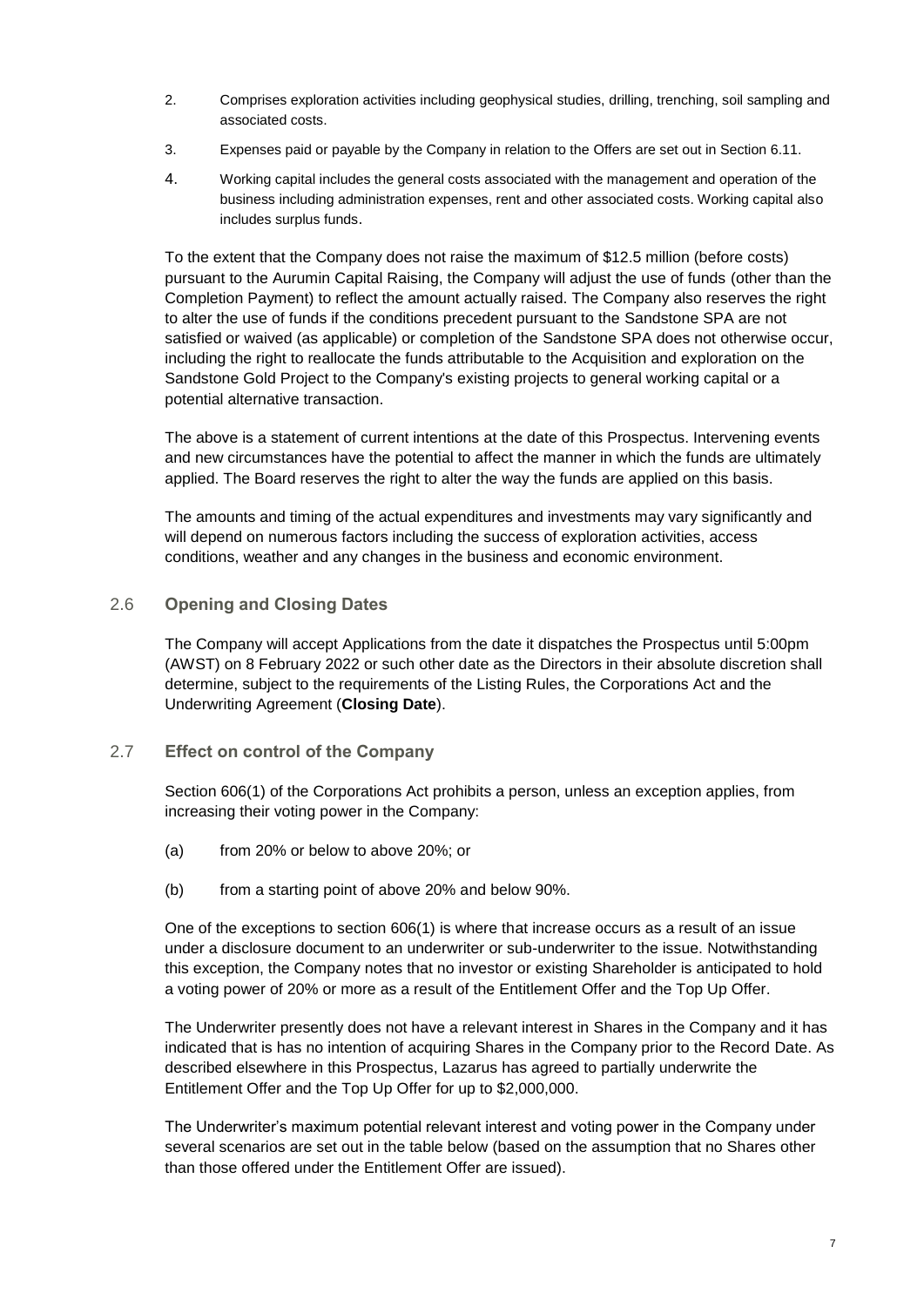|                                                                  | <b>Shares</b> | <b>Underwriter voting power</b> |
|------------------------------------------------------------------|---------------|---------------------------------|
| As at the date of the<br>Prospectus                              | Nil           | Nil                             |
| Entitlement Offer 100%<br>subscribed by Eligible<br>Shareholders | Nil           | Nil                             |
| Entitlement Offer 75%<br>subscribed by Eligible<br>Shareholders  | 6,202,527     | 5.00%                           |
| Entitlement Offer 50%<br>subscribed by Eligible<br>Shareholders  | 10,000,000    | 8.22%                           |
| Entitlement Offer 25%<br>subscribed by Eligible<br>Shareholders  | 10,000,000    | 8.66%                           |
| Entitlement Offer 0%<br>subscribed by<br>Shareholders            | 10,000,000    | 9.15%                           |

In the unlikely event that no Shareholders participate in the Entitlement Offer or the Top Up Offer, the Underwriter subscribes for all Shortfall Shares under the Underwriting Agreement, and no other Shares are issued, the Underwriter's voting power could not increase from 0% to above 20%.

Completion of the Sandstone SPA (should that occur) will result in the issue of the Consideration Shares to Middle Island, which would dilute the Underwriter's relevant interest and voting power in the Company.

Accordingly, none of the Offers and the Underwriting Agreement are considered likely to have a material effect on the control of the Company.

# <span id="page-21-0"></span>2.8 **Potential dilution**

Shareholders should note that if they do not participate in the Offers, their holdings are likely to be diluted (as compared to their holdings and number of Shares on issue as at the date of the Prospectus). Examples of how the dilution may impact Shareholders are set out in the table below (noting that the issue of Shares upon conversion of the Convertible Notes would have a further dilutionary effect on Shareholders):

| <b>Holder</b> | Holding as at<br><b>Record Date</b> | $%$ at<br><b>Record</b><br><b>Date</b> | <b>Entitlement</b><br>to Shares | % holding if<br><b>Entitlement</b><br>taken up | % holding if<br><b>Entitlement</b><br>not taken<br>up |
|---------------|-------------------------------------|----------------------------------------|---------------------------------|------------------------------------------------|-------------------------------------------------------|
| Shareholder 1 | 10,000,000                          | 10.08%                                 | 2,500,000                       | 10.08%                                         | 8.06%                                                 |
| Shareholder 2 | 5,000,000                           | 5.04%                                  | 1,250,000                       | 5.04%                                          | 4.03%                                                 |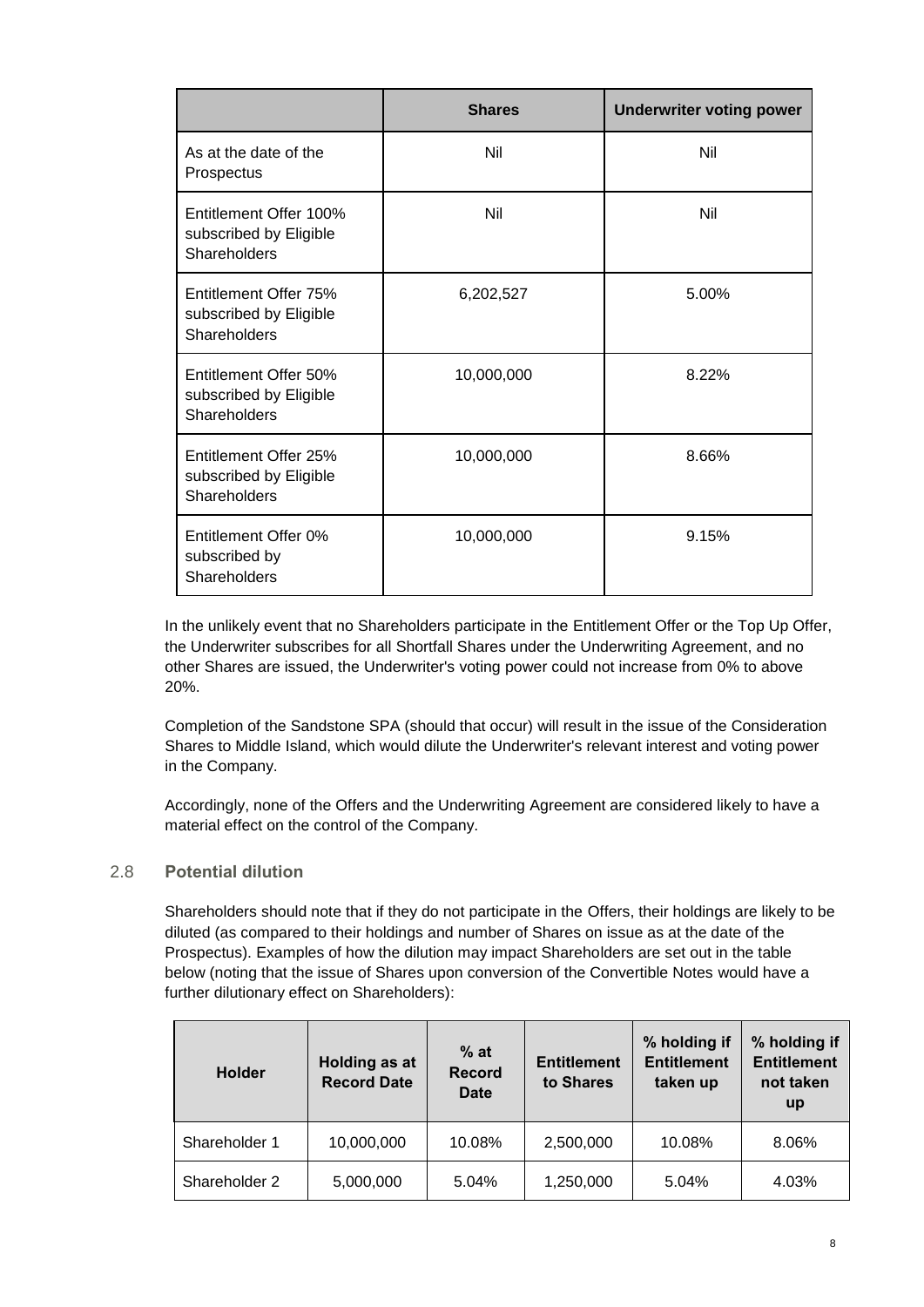| <b>Holder</b> | Holding as at<br><b>Record Date</b> | $%$ at<br><b>Record</b><br><b>Date</b> | <b>Entitlement</b><br>to Shares | % holding if<br><b>Entitlement</b><br>taken up | % holding if<br><b>Entitlement</b><br>not taken<br><b>up</b> |
|---------------|-------------------------------------|----------------------------------------|---------------------------------|------------------------------------------------|--------------------------------------------------------------|
| Shareholder 3 | 2,500,000                           | 2.52%                                  | 625,000                         | 2.52%                                          | 2.02%                                                        |
| Shareholder 4 | 1,000,000                           | 1.01%                                  | 250,000                         | 1.01%                                          | 0.81%                                                        |
| Shareholder 5 | 500,000                             | 0.50%                                  | 125,000                         | 0.50%                                          | 0.40%                                                        |

The dilution effect shown in the table above is the maximum percentage on the assumption that those Entitlements not accepted are subscribed for under the Top Up Offer or, alternatively, taken up by the Underwriter or placed by the Underwriter (in consultation with the Company) pursuant to the Remaining Shortfall Offer. In the event all Entitlements are not accepted and some or all of the resulting shortfall is not subsequently taken up, the dilution effect for each Shareholder not accepting their Entitlement would be a lesser percentage.

The above table also assumes that no other Shares are issued or equity securities converted into Shares prior to the Record Date.

Completion of the Sandstone SPA (should that occur) will result in the issue of the Consideration Shares to Middle Island, which would dilute the shareholdings of Shareholders who do not participate in the Entitlement Offer.

# 2.9 **No rights trading**

The rights to Shares under the Entitlement Offer are non-renounceable. Accordingly, there will be no trading of rights on ASX and you may not dispose of your Entitlement to any other party. If you do not take up your Entitlement by the Closing Date, your Entitlement will lapse.

# <span id="page-22-0"></span>2.10 **Issue Date and dispatch**

All Shares under the Offers are expected to be issued on or before the date specified in the proposed timetable in this Prospectus.

Security holder statements will be dispatched at the end of the calendar month following the issue of the Shares under the Offers.

It is the responsibility of Applicants to determine their allocation prior to trading in the Shares. Applicants who sell Shares before they receive their holding statements do so at their own risk.

# 2.11 **Application Monies held on trust**

All Application Monies received for the Shares under the Offers will be held on trust in a bank account maintained solely for the purpose of depositing Application Monies received pursuant to this Prospectus until the Shares are issued. All Application Monies will be returned (without interest) if the Shares are not issued.

# 2.12 **ASX quotation**

Application has been or will be made for the official quotation of the Shares offered by this Prospectus. If permission is not granted by ASX for the official quotation of the Shares offered by this Prospectus within three months after the date of this Prospectus (or such period as the ASX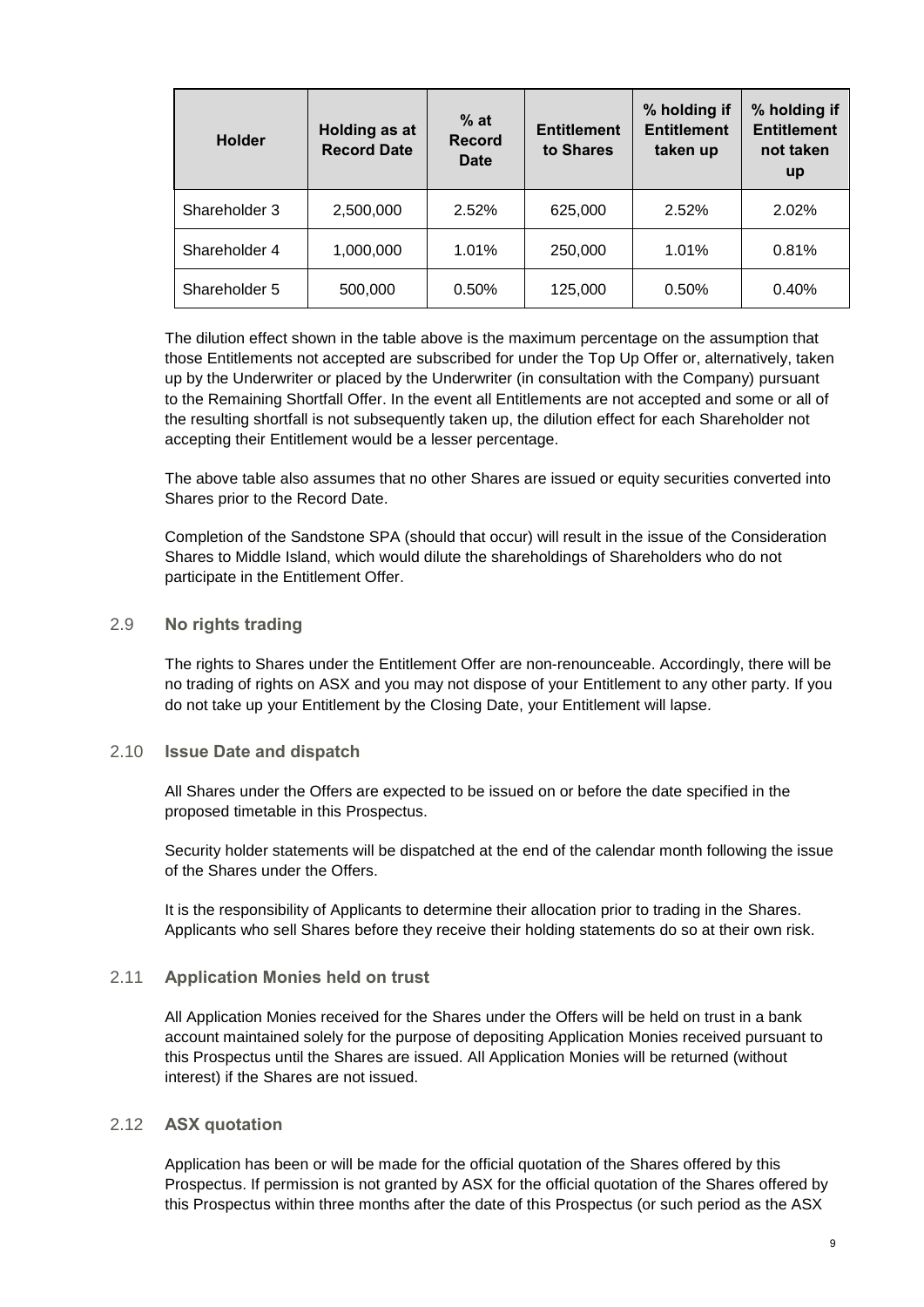allows), the Company will repay, as soon as practicable, without interest, all Application Monies received pursuant to this Prospectus.

# 2.13 **CHESS**

The Company participates in the Clearing House Electronic Sub-register System, known as CHESS. ASX Settlement Pty Limited, a wholly owned subsidiary of ASX, operates CHESS in accordance with the Listing Rules and the ASX Settlement Operating Rules.

Under CHESS, Applicants will not receive a certificate but will receive a statement of their holding of Shares.

If you are broker sponsored, ASX Settlement Pty Limited will send you a CHESS statement.

The CHESS statement will specify the number of Shares issued under this Prospectus, provide details of your holder identification number, the participant identification number of the sponsor and the terms and conditions applicable to the Shares, including a notice to exercise the Shares.

If you are registered on the Issuer Sponsored sub-register, your statement will be despatched by Computershare Investor Services and will contain the number of Shares issued to you under this Prospectus and your security holder reference number.

A CHESS statement or Issuer Sponsored statement will routinely be sent to Shareholders at the end of any calendar month during which the balance of their Shareholding changes. Shareholders may request a statement at any other time; however, a charge may be made for additional statements.

# <span id="page-23-0"></span>2.14 **Ineligible Foreign Shareholders**

This Prospectus, and any accompanying Entitlement Form or Application Form (as applicable), do not, and is not intended to, constitute an offer of Shares in any place or jurisdiction in which, or to any person to whom, it would not be lawful to make such an offer or to issue this Prospectus or the Shares under the Offers. In particular, this document may not be distributed to any person, and the Shares may not be offered or sold, in any country outside Australia except to the extent permitted in Sections [2.15](#page-24-0) to [2.18](#page-24-1) (inclusive).

The distribution of this Prospectus in jurisdictions outside Australia and New Zealand may be restricted by law and persons who come into possession of this Prospectus should seek advice on and observe any such restrictions. Any failure to comply with such restrictions may constitute a violation of applicable securities laws.

The Company believes that it is unreasonable to extend the Entitlement Offer and Top Up Offer to Ineligible Foreign Shareholders. The Company has formed this view having considered:

- (a) the number and value of the Shares that would be offered to those Shareholders; and
- (b) the cost of complying with the legal requirements and the requirements of regulatory authorities in the overseas jurisdictions.

In addition, the Remaining Shortfall Offer will be offered only to New Investors with a registered address in Australia. Accordingly, Ineligible Foreign Shareholders will not be entitled to participate in the Offers.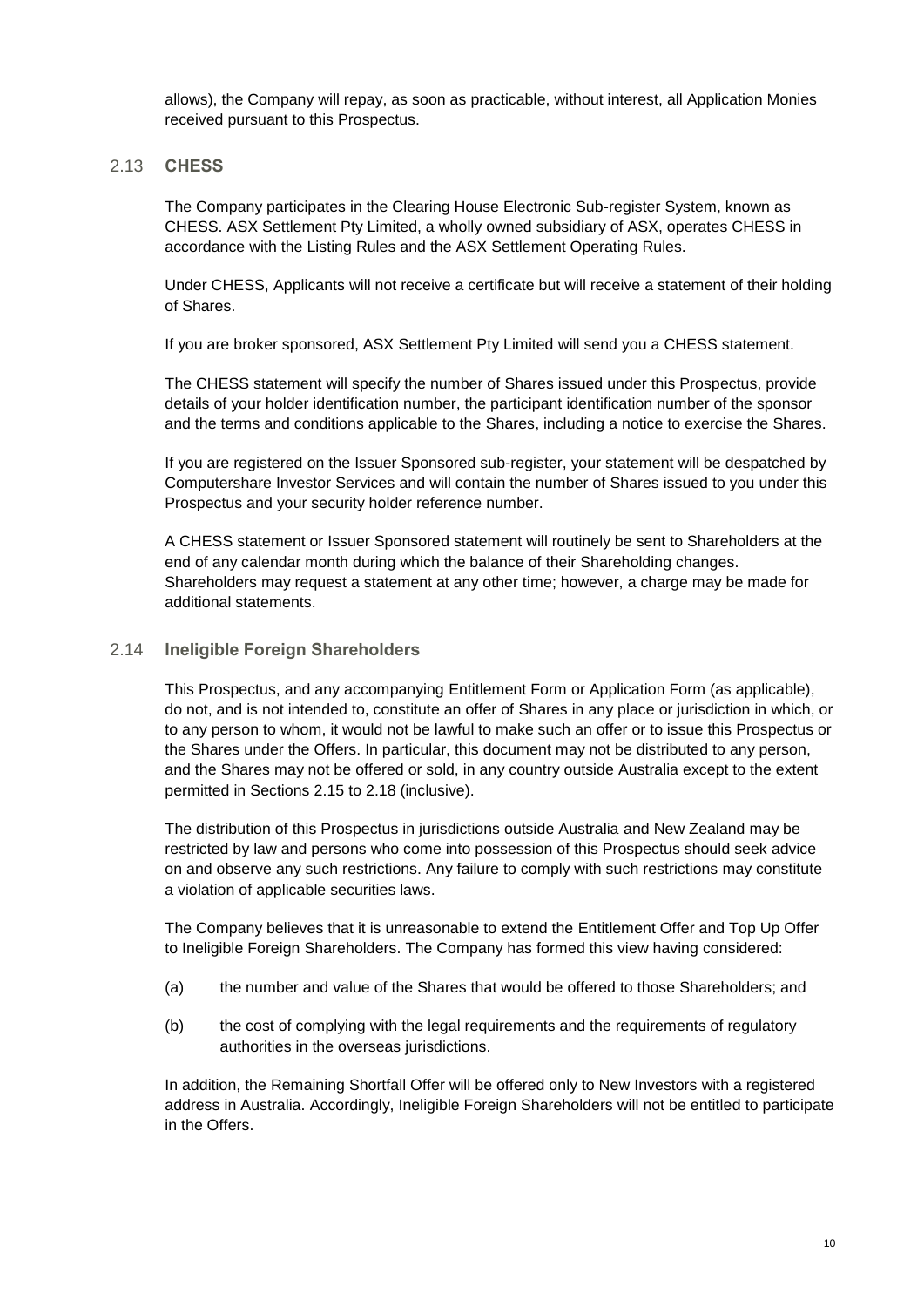# <span id="page-24-0"></span>2.15 **New Zealand offer restrictions**

The Shares are not being offered or sold to the public within New Zealand other than to existing Shareholders of the Company with registered addresses in New Zealand to whom the Entitlement Offer and Top Up Offer are being made in reliance on the transitional provisions of the *Financial Markets Conduct Act 2013* (New Zealand).

This Prospectus has been prepared in compliance with Australian law and has not been registered, filed with or approved by any New Zealand regulatory authority. This Prospectus is not a product disclosure statement under New Zealand law and is not required to, and may not, contain all the information that an investment statement or prospectus under New Zealand law is required to contain.

# 2.16 **Hong Kong offer restrictions**

WARNING: The contents of this document have not been reviewed by any Hong Kong regulatory authority. You are advised to exercise caution in relation to the Offer. If you are in doubt about any contents of this document, you should obtain independent professional advice.

# 2.17 **Malaysia offer restrictions**

No approval from, or recognition by, the Securities Commission of Malaysia has been or will be obtained in relation to the Shares to be offered pursuant to the Offers. The Shares under the Offers may not be offered, sold or issued in Malaysia except to existing Shareholders. Any Shares not taken up under the Offers may not be offered, sold or issued in Malaysia except pursuant to, and to persons prescribed under, pursuant to Part I of Schedule 6 and Schedule 7 of the Malaysian Capital Markets and Services Act.

# <span id="page-24-1"></span>2.18 **Singapore offer restrictions**

This document and any other materials relating to the Shares offered pursuant to the Offers have not been, and will not be, lodged or registered as a prospectus in Singapore with the Monetary Authority of Singapore. Accordingly, this document and any other document relating to the Shares may not be issued, circulated or distributed, nor may the Shares be offered or sold, or be made the subject of an invitation for subscription or purchase, whether directly or indirectly, to persons in Singapore except pursuant to and in accordance with exemptions in Subdivision (4) Division 1, Part XIII of the Securities and Futures Act, Chapter 289 of Singapore (the **SFA**), or as otherwise pursuant to, and in accordance with the conditions of any other applicable provisions of the SFA.

This document has been given to you on the basis that you are an existing Shareholder. If you are not such a Shareholder, please return this document immediately. You may not forward or circulate this document to any other person in Singapore.

Any Offer is not made to you with a view to the Shares being subsequently offered for sale to any other party. There are on-sale restrictions in Singapore that may be applicable to investors who acquire Shares pursuant to the Offers. As such, investors are advised to acquaint themselves with the SFA provisions relating to resale restrictions in Singapore and comply accordingly.

# 2.19 **Notice to nominees and custodians**

Nominees and custodians that hold Shares should note that the Offers are available only to Eligible Shareholders. The Company is not required to determine whether or not any registered holder is acting as a nominee or the identity or residence of any beneficial owners of Shares. If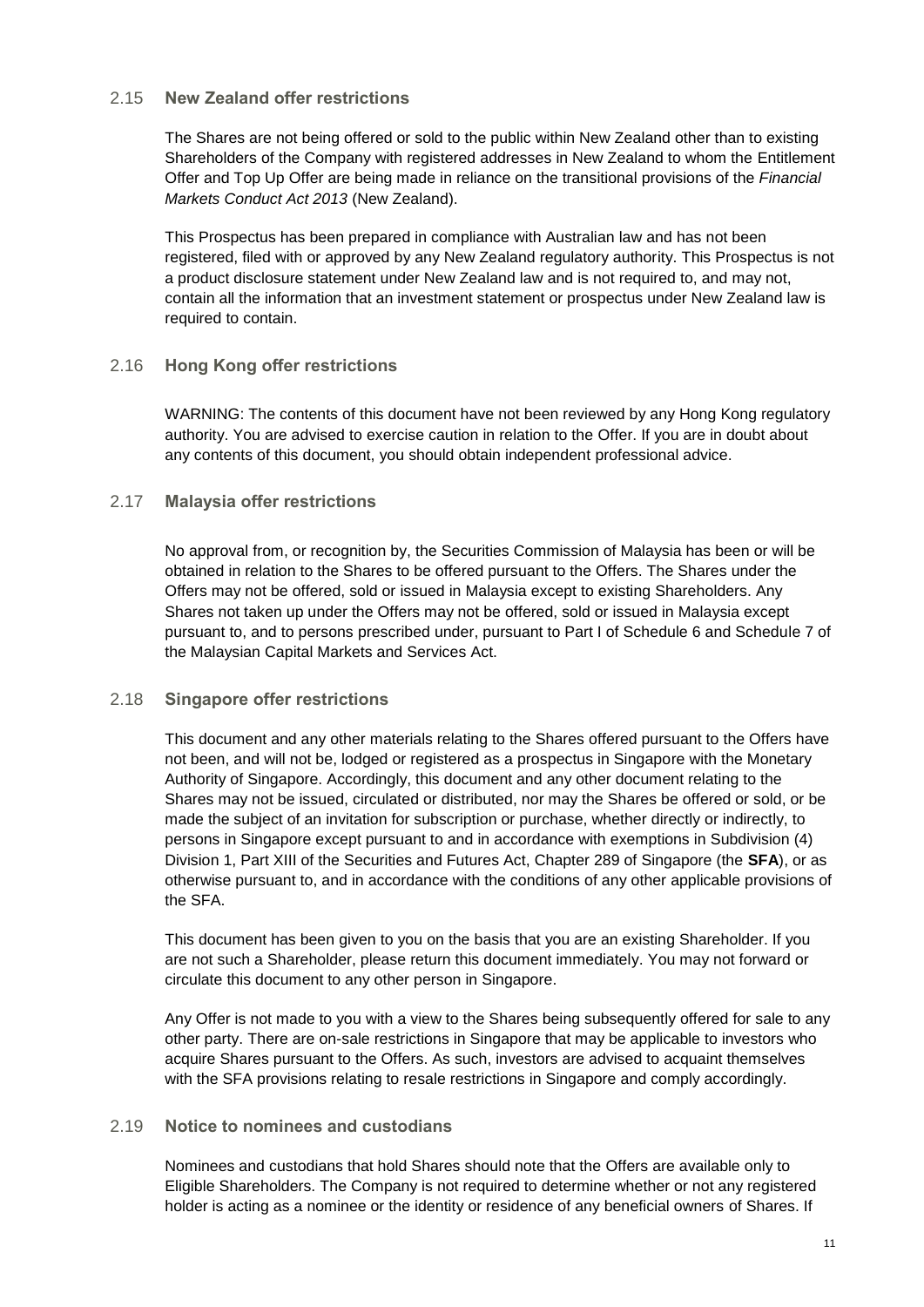any nominee or custodian is acting on behalf of a foreign person, that holder, in dealing with its beneficiary, will need to assess whether indirect participation by the beneficiary in the Offers are compatible with applicable foreign laws.

# 2.20 **Risk factors**

An investment in Shares should be regarded as speculative. In addition to the general risks applicable to all investments in listed securities, there are certain specific risks associated with an investment in the Company which are detailed in Section [5.](#page-32-0)

# 2.21 **Taxation implications**

The Directors do not consider it appropriate to give Applicants advice regarding the taxation consequences of subscribing for Shares under this Prospectus.

The Company, its advisers and its officers do not accept any responsibility or liability for any such taxation consequences to Applicants. As a result, Applicants should consult their professional tax adviser in connection with subscribing for Shares under this Prospectus.

# 2.22 **Major activities and financial information**

A summary of the major activities and financial information relating to the Company, for the year ended 30 June 2021, can be found in the Company's Annual Report announced on ASX on 30 September 2021 and, for the half-year ended 31 December 2020, the Half Year Report and Accounts announced on ASX on 12 March 2021. The Company's continuous disclosure notices (i.e. ASX announcements) since 30 September 2021 are listed in Section [6.5.](#page-49-0) Copies of these documents are available free of charge from the Company. The Directors strongly recommend that Applicants review these and all other announcements prior to deciding whether or not to participate in the Offers.

#### 2.23 **Privacy**

The Company collects information about each Applicant for the purposes of processing the Acceptance and, if the Acceptance is successful, to administer the Applicant's Shareholding in the Company.

By making an Application, each Applicant agrees that the Company may use the information provided by an Applicant for the purposes set out in this privacy disclosure statement and may disclose it for those purposes to the share registry, the Company's related bodies corporate, agents, contractors and third party service providers, including mailing houses and professional advisers, and to ASX and regulatory authorities.

If you do not provide the information required, the Company may not be able to accept or process your Acceptance or Application (as applicable).

An Applicant has an entitlement to gain access to the information that the Company holds about that person subject to certain exemptions under law. A fee may be charged for access. Access requests must be made in writing to the Company's registered office.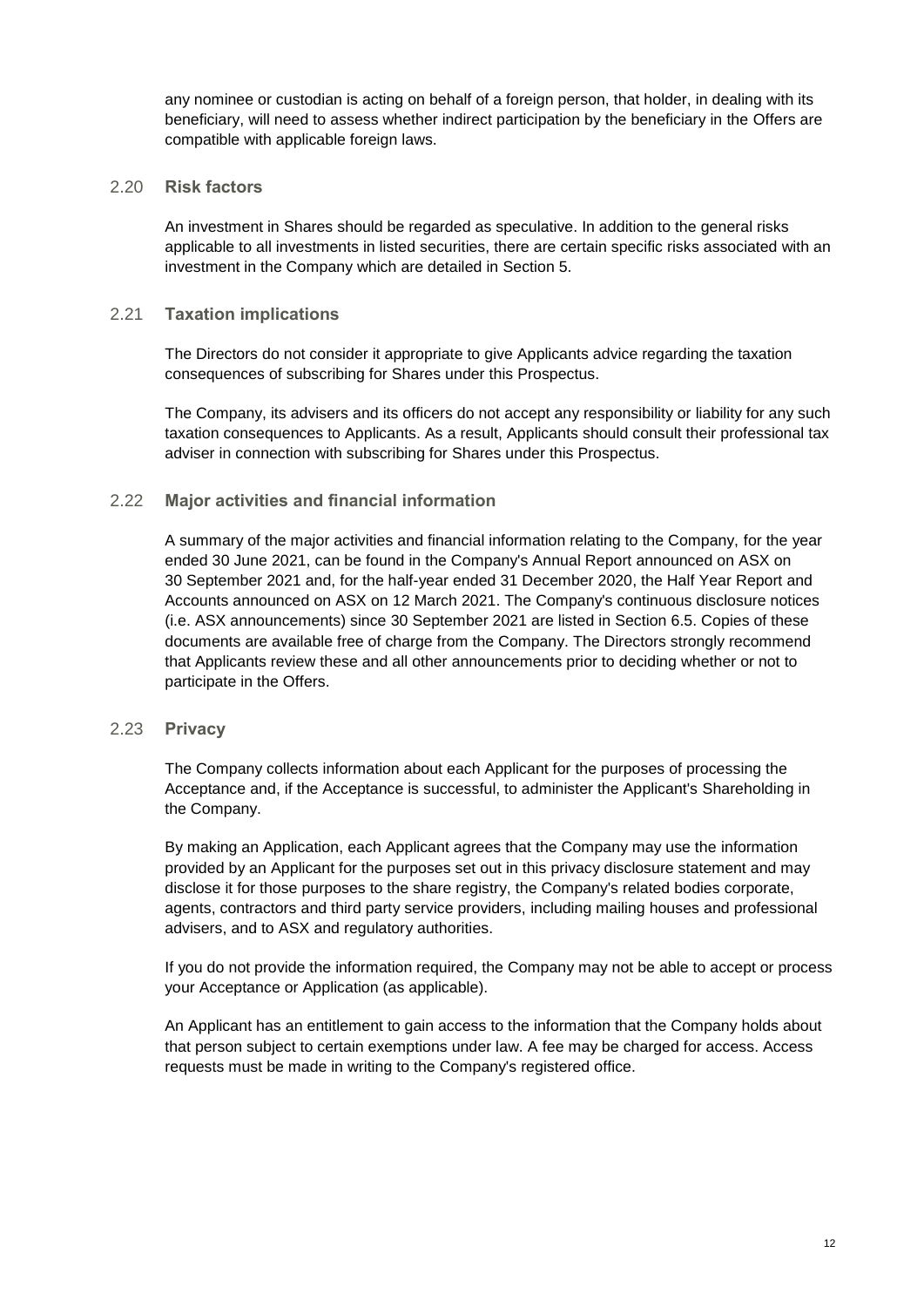# <span id="page-26-0"></span>3. Action required by Shareholders

# 3.1 **Action in relation to the Offers**

Should Eligible Shareholders wish to acquire Shares as part of the Entitlement Offer, Eligible Shareholders may either take up all of their Entitlement (refer to Section [3.2\)](#page-26-1) or part of their Entitlement (refer to Section [3.3\)](#page-26-2).

Eligible Shareholders who have applied for their full Entitlement may also apply for Shares in excess of their Entitlement pursuant to the Top Up Offer (refer Section [3.4\)](#page-26-3).

New Investors may apply for Remaining Shortfall Shares (being any Shares which are not taken up in accordance with the Entitlement Offer or the Top Up Offer and which are not subscribed for by Lazarus pursuant to the Underwriting Agreement) pursuant to the Remaining Shortfall Offer (refer to Section [3.5\)](#page-27-0).

If you do not wish to take up any of your Entitlement to Shares, you may allow your Entitlement to lapse (refer to Section [3.6\)](#page-27-1).

If you wish to participate in the Offers you must make payment by BPAY®. The global pandemic of COVID-19 has resulted in government restrictions, and mandated or voluntary closures of certain services, which may restrict or delay postal and delivery services. As such, the Company has determined to limit the payment method in connection with the Offers to BPAY® only.

# 3.2 **Eligible Shareholders wishing to Accept Entitlement in full**

<span id="page-26-1"></span>If you wish to take up all of your Entitlement, you are required to make payment via BPAY®. Payment is due by no later than 5.00pm (AWST) on the Closing Date. Note that when paying by BPAY® you are not required to submit the personalised Entitlement Form or Application Form (as applicable) but are taken to make the statements on that form. For instructions on how to pay by BPAY® refer to Section [3.7](#page-27-2) below.

# <span id="page-26-2"></span>3.3 **Eligible Shareholders wishing to take up only part of their Entitlement**

If you only wish to take up part of your Entitlement under the Entitlement Offer you are required to make payment via BPAY®. Payment is due by no later than 5.00pm (AWST) on the Closing Date. Note that when paying by BPAY® you are not required to submit the personalised Entitlement Form or Application Form (as applicable) but are taken to make the statements on that form. For instructions on how to pay by BPAY® refer to Section [3.7](#page-27-2) below.

# 3.4 **Eligible Shareholders wishing to participate in the Top Up Offer**

<span id="page-26-3"></span>If you are an Eligible Shareholder and you wish to apply for Shares in excess of your Entitlement under the Entitlement Offer by applying for Shares pursuant to the Top Up Offer, you are required to apply for more Shares than the number shown when you log into **[https://aunoffer.thereachagency.com](https://aunoffer.thereachagency.com/)** or on your Entitlement Form or Application Form (as applicable). To do this, make a payment for more than your Entitlement via BPAY®. The excess will be taken to be an application for additional Shares under the Top Up Offer.

Payment is due by no later than 5.00pm (AWST) on the Closing Date. Any Shares applied for pursuant to the Top Up Offer will be issued in accordance with the allocation policy described in Section [2.4.](#page-18-0)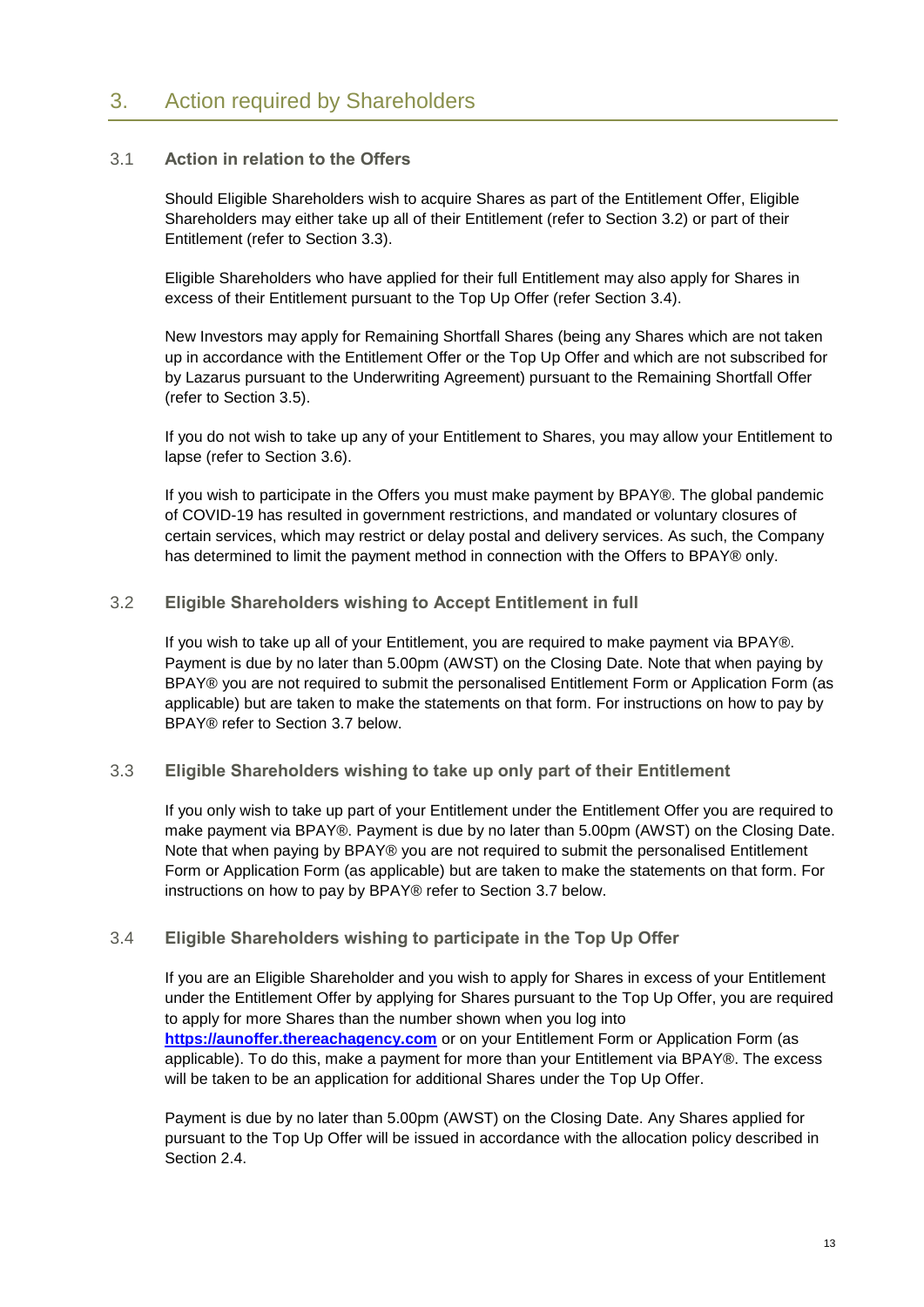Note that when paying by BPAY® you are not required to submit the personalised Entitlement Form or Application Form (as applicable) but are taken to make the statements on that form. For instructions on how to pay by BPAY® refer to Section [3.7](#page-27-2) below.

# <span id="page-27-0"></span>3.5 **New Investors wishing to participate in the Remaining Shortfall Offer**

If you are a New Investor and you have been invited to apply for Remaining Shortfall Shares pursuant to the Remaining Shortfall Offer, you are required to apply for Remaining Shortfall Shares when you log into **[https://aunoffer.thereachagency.com](https://aunoffer.thereachagency.com/)** or on your Application Form. Note that when paying by BPAY® you are not required to submit the personalised Application Form but are taken to make the statements on that form.

Payment is due by no later than 5.00pm (AWST) on the date specified by the Company or Underwriter. Any Shares applied for pursuant to the Remaining Shortfall Offer will be issued in accordance with the allocation policy described in Section [2.4.](#page-18-0)

For instructions on how to pay by BPAY® refer to Section [3.7](#page-27-2) below.

# <span id="page-27-1"></span>3.6 **Entitlements not taken up**

If you do not wish to accept any of your Entitlement, you are not obliged to do anything. The number of Shares you hold and the rights attached to those Shares will not be affected should you choose not to accept any of your Entitlement.

# <span id="page-27-2"></span>3.7 **How to Pay (Via BPAY®)**

The price of \$0.20 per Share is payable on acceptance of your Application.

If you wish to participate in the Offers you must make payment by BPAY®.

Cash, cheques, bank drafts and money order payments will not be accepted. Receipts for payments will not be issued.

The Company will treat Eligible Shareholders as applying for as many Shares as their payment will pay for in full. If an Eligible Shareholder's payment will pay for more than their full Entitlement, the Company will treat the Eligible Shareholder as applying for their full Entitlement and the excess will be taken to be an application for additional Shares pursuant to the Top Up Offer. Any Application Monies received from Eligible Shareholders for more than their final allocation of Shares will be refunded except for where the amount is less than \$1.00 in which case it will be donated to a charity chosen by the Company. No interest will be paid on any Application Monies received or refunded.

Application Monies received from Eligible Shareholders and New Investors will be held on trust until such time as the relevant Shares are issued or the Application Monies are refunded.

To the fullest extent permitted by law, each Eligible Shareholder and New Investor agrees that any Application Monies paid by them to the Company will not entitle them to any interest against the Company and that any interest earned in respect of Application Monies will belong to the Company. This will be the case, whether or not all or none (if any Offer is withdrawn) of the Shares applied for by a person are issued to that person.

For payment by BPAY®, please follow the instructions set out at **[https://aunoffer.thereachagency.com](https://aunoffer.thereachagency.com/)**, in Section [3](#page-26-0) or on your personalised Entitlement Form or Application Form (as applicable). You can only make a payment via BPAY® if you are the holder of an account with an Australian financial institution that supports BPAY® transactions.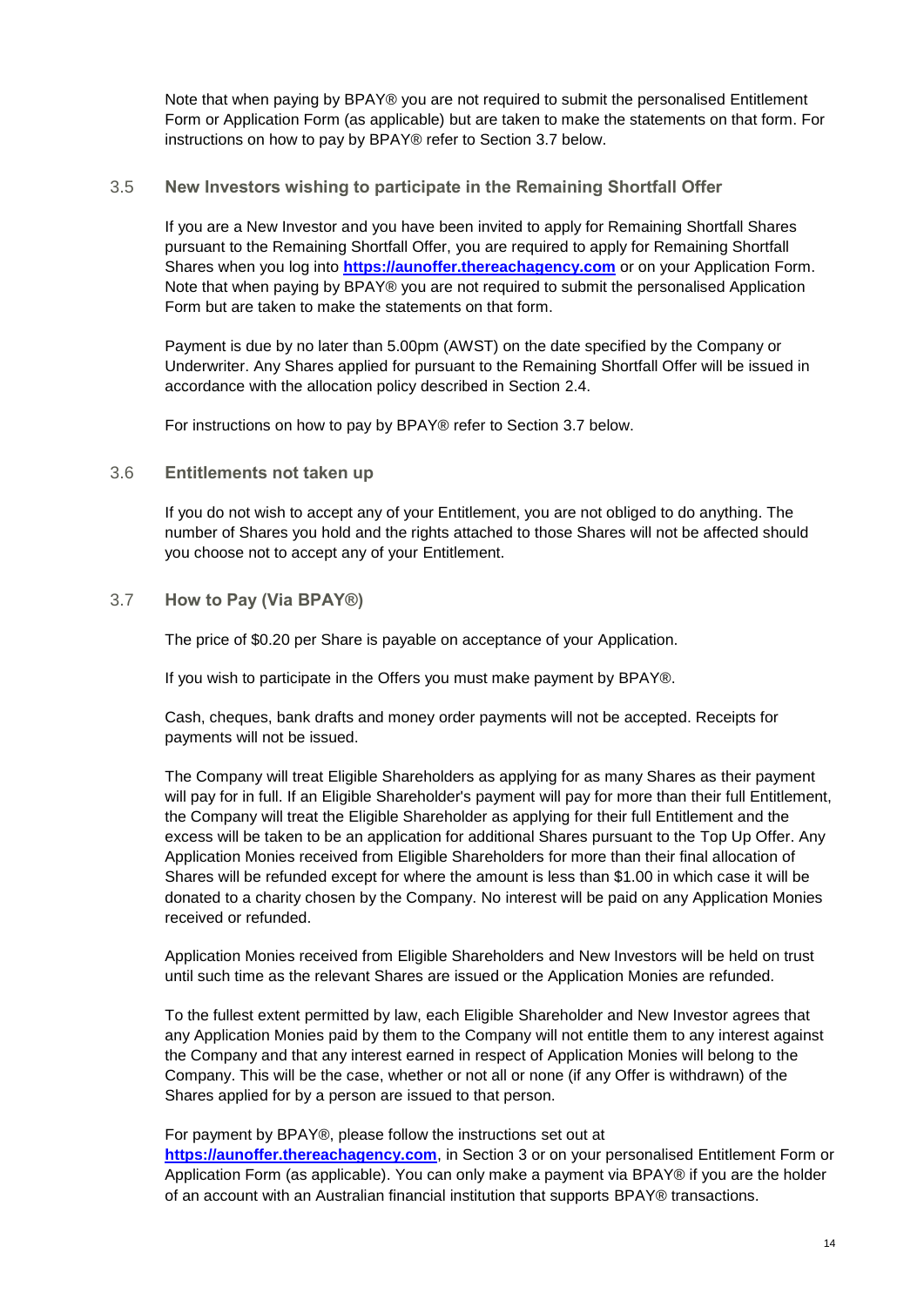Please make sure to use the specific Biller Code and unique Reference Number which can be obtained by providing your details when prompted at **[https://aunoffer.thereachagency.com](https://aunoffer.thereachagency.com/)**.

If Eligible Shareholders pay by BPAY® and do not pay for their full Entitlement, their remaining Entitlements will lapse.

If Eligible Shareholders have more than one holding, they must login separately for each holding and use the Reference Number specific to the relevant holding. Alternatively, if Eligible Shareholders have requested a personalised Entitlement Form and have more than one holding, they will receive separate forms for each holding. If Eligible Shareholders do not use the correct Reference Number specific to that holding, or inadvertently use the same Reference Number for more than one of their holdings, their application will be recorded against the holding associated with Reference Number they use.

Please note that when paying by BPAY®:

- (a) you do not need to submit the personalised Entitlement Form or Application Form (as applicable) but are taken to have made the statements on that personalised Entitlement Form or Application Form (as applicable); and
- (b) if you do not pay for your full Entitlement, you are deemed to have taken up your Entitlement in respect of such whole number of Shares which is covered in full by your Application Monies received.

You should be aware that your Australian financial institution branch may implement earlier cutoff times with regard to electronic payment and you should therefore take this into consideration when making payment. It is your responsibility to ensure that your BPAY® payment is received by the Share Registry by no later than the relevant date by which funds are required to have been received.

Your BPAY® acceptance cannot be withdrawn once received. No cooling off period applies.

#### 3.8 **Warranties made on acceptance of an Offer**

Making a payment via BPAY® creates a legally binding contract between the Applicant and the Company for the number of Securities accepted by the Company.

By making a payment via BPAY®, you will also be deemed to have:

- (a) represented and warranted that you have received a copy of the Prospectus with the Entitlement Form or Application Form (as applicable);
- (b) represented and warranted that you are an Eligible Shareholder if you receive an Entitlement Form or that you are a New Investor if you receive an Application Form;
- (c) represented and warranted on behalf of yourself or each person on whose account you are acting that the law in your place of residence and/or where you have been given the Prospectus, does not prohibit you from being given the Prospectus;
- (d) agreed to be bound by the terms of the Offers and, if you are a New Investor, agree to be recorded in the Company's register of members as a Shareholder and to be bound by the terms of the Company's constitution;
- (e) declared that all details and statements outlined when you log onto **[https://aunoffer.thereachagency.com](https://aunoffer.thereachagency.com/)** and your Entitlement Form or Application Form (as applicable) are complete and accurate;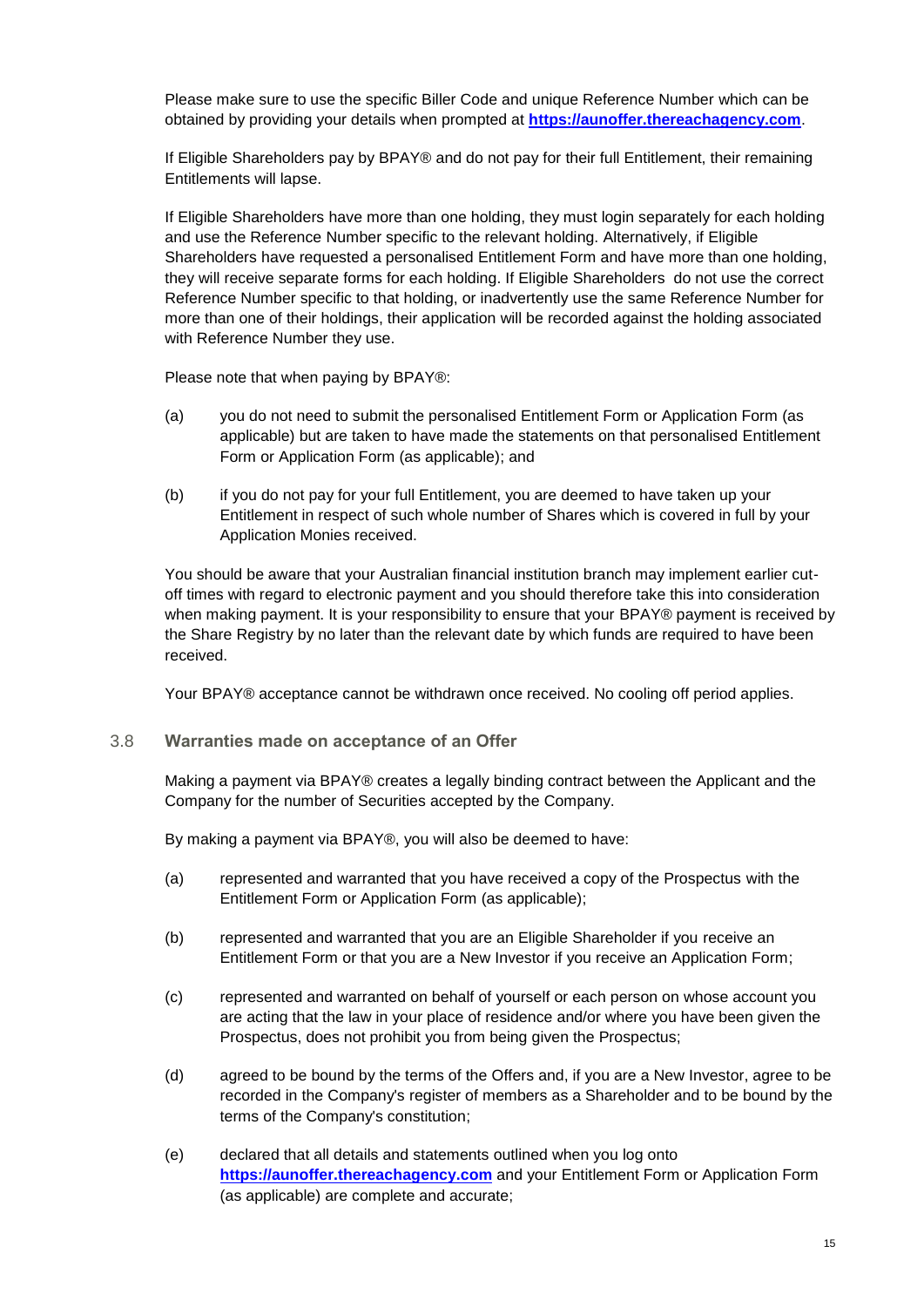- (f) declared that you are over 18 years of age and have full legal capacity and power to perform all your rights and obligations under **[https://aunoffer.thereachagency.com](https://aunoffer.thereachagency.com/)**, the Entitlement Form or Application Form (as applicable) and as described in this Prospectus;
- (g) authorised the Company and its respective officers or agents, to do anything on your behalf necessary for the Securities to be issued to you, including correcting errors or to act on instructions of the Company's share registry upon using the contact details set out on **[https://aunoffer.thereachagency.com](https://aunoffer.thereachagency.com/)** and in the Entitlement Form or Application Form (as applicable);
- (h) acknowledged that the information contained in, or accompanying, the Prospectus is not investment or financial product advice or a recommendation that the Securities are suitable for you given your investment objectives, financial situation or particular needs; and
- (i) acknowledged that the Securities offered under this Prospectus have not, and will not be, registered under the securities laws in any jurisdictions outside Australia.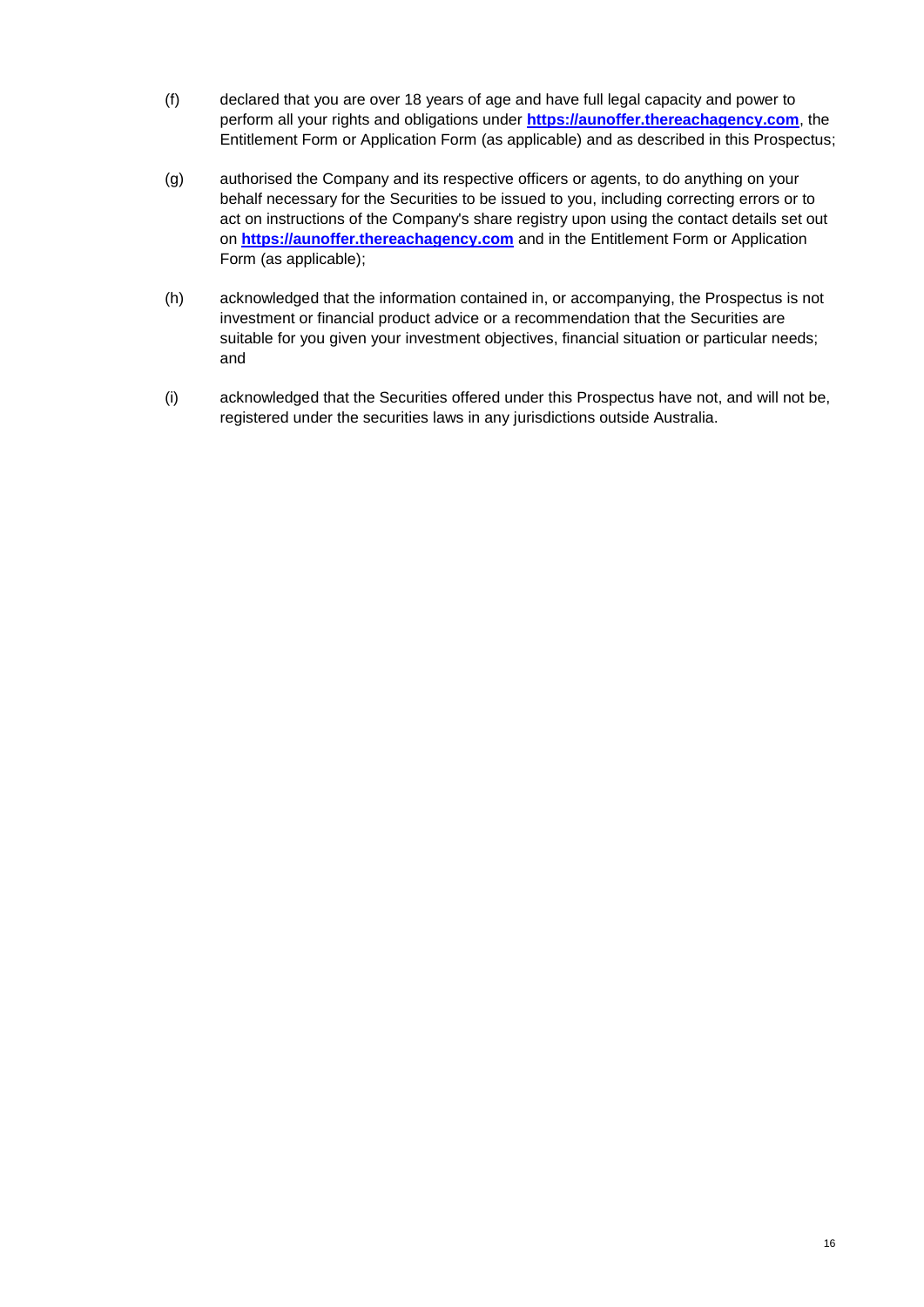# <span id="page-30-0"></span>4. Effect of the Offers

| <b>Securities</b>                       | <b>Shares</b> | $\%$  | <b>Options</b> | <b>Convertible</b><br><b>Notes</b> |
|-----------------------------------------|---------------|-------|----------------|------------------------------------|
| <b>Existing Securities</b>              | 86,740,423    | 56.31 | 13,485,2101    |                                    |
| Placement Securities <sup>2</sup>       | 12,500,000    | 8.11  | 2,000,000      |                                    |
| Convertible Note Agreement <sup>3</sup> |               |       | 10,000,000     | 21,378,263                         |
| Consideration Shares <sup>4</sup>       | 30,000,000    | 19.47 |                |                                    |
| Entitlement Offer and Top Up Offer      | 24,810,106    | 16.11 |                |                                    |
| Underwriting Agreement <sup>5</sup>     |               |       | 2,500,0006     |                                    |
| <b>TOTAL</b>                            | 154,050,529   | 100%  | 27,985,210     | 21,378,263                         |

# <span id="page-30-1"></span>4.1 **Capital structure on completion of the Offers and Acquisition**

#### **Notes:**

- 1. 13,485210 Options comprising:
	- (a) 5,300,000 Options exercisable at \$0.30 each on or before 31 July 2024;
	- (b) 2,000,000 Options with an issue price of \$0.001, exercisable at \$0.30 and expiring 1 December 2023;
	- (c) 3,500,000 Options exercisable at \$0.30 each on or before 31 July 2024
	- (d) 2,298,611 Options exercisable at \$0.40 each on or before 31 July 2025; and
	- (e) 386,599 Options exercisable at \$0.40 each on or before 31 July 2024.
- 2. Comprising 12,500,000 Shares and 2,000,000 Options exercisable at \$0.30 per Option on or before the date that is 3 years from the date of issue issued pursuant to the Placement.
- 3. 21,378,263 Convertible Notes convertible into 21,378,263 Shares and 10,000,000 Options issued to Collins St Asset Management Pty Ltd (ACN 601 897 974) (as trustee for the Collins St Value Fund (ABN 16 601 897 974) (**Noteholder**) on the terms set out in Sectio[n 1.2\(b\).](#page-15-0)
- 4. 30,000,000 Shares to be issued to Middle Island on Completion of the Sandstone SPA (further details in respect of which are set out in Section [1.1\)](#page-14-2).
- 5. Assumes that the Entitlement Offer and Top Up Offer are fully subscribed, such that Lazarus is not required to subscribe for Shares up to the value of the \$2,000,000 Underwritten Amount pursuant to the Underwriting Agreement (further details in respect of which are set out in Section [2.3\)](#page-17-0) and there are no Remaining Shortfall Shares. In the event the Underwriter is required to subscribe for Shares, this may be for a maximum aggregate amount of 10,000,000 Shares.
- 6. Comprising 2,500,000 Options exercisable at \$0.30 per option on or before the date that is 3 years from the date of issue to be issued to the Underwriter pursuant to the Underwriting Agreement (further details in respect of which are set out in Section [2.3\)](#page-17-0).

# 4.2 **Effect of the Offers on the Company's financial position**

To illustrate the effect of the Offers on the financial position of the Company, set out in Section [8](#page-56-0) is the reviewed statement of financial position of the Company and the unaudited pro forma statement of financial position, both as at 30 June 2021 (**Balance Date**). Each has been prepared on the basis of the accounting policies normally adopted by the Company.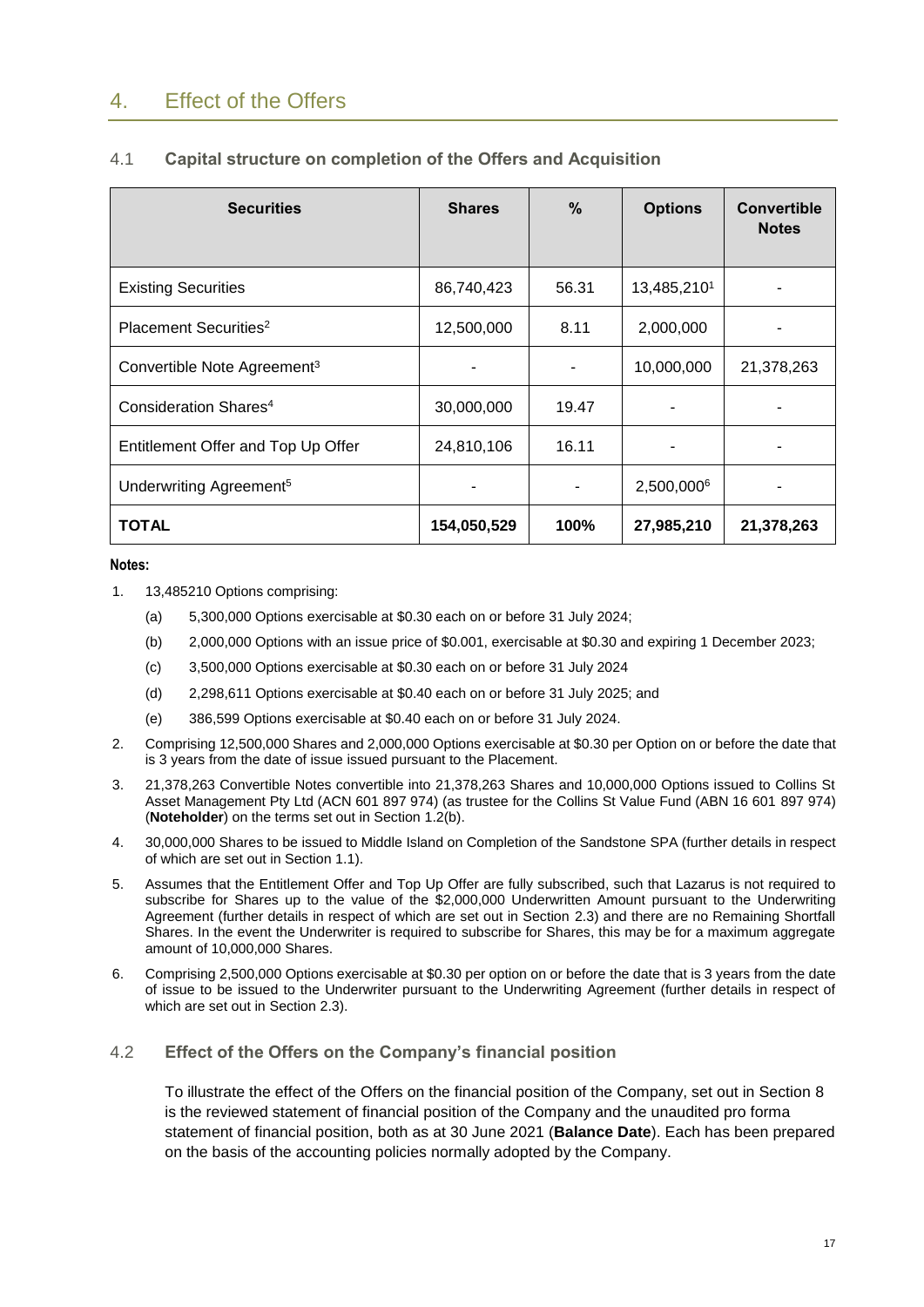The unaudited pro forma statement of financial position has been prepared on a going concern basis, which contemplates the continuity of normal business activity and the realisation of assets and settlement of liabilities in the normal course of business.

The unaudited pro forma statement of financial position has been prepared on the basis that the assets and liabilities of the Company have not been subject to any material change between 30 June 2021 and the completion of the Offers except for movements in working capital resulting from transactions and expenditures incurred in the normal course of business including corporate costs and exploration activities.

Other than as specified above (including the Acquisition and Aurumin Capital Raising) and in the ordinary course of business, there have been no other material transactions between 30 June 2021 and the date of this Prospectus. There is a risk that either or both of the Acquisition or the Aurumin Capital Raising may not complete. For further information please see Sections [5.1\(b\),](#page-32-1) [5.1\(d\)](#page-33-0) and [5.1\(f\).](#page-33-1)

# 4.3 **Market price of Shares**

The highest and lowest closing market sale prices of the Shares on ASX during the three months immediately preceding the date of lodgement of this Prospectus with ASIC and the respective dates of those sales were:

| Lowest:  | \$0.165 on 13 January 2022  |
|----------|-----------------------------|
| Highest: | \$0.225 on 18 November 2021 |

The latest closing market sale price of the Shares on ASX prior to the date of lodgement of this Prospectus with ASIC was \$0.165 per Share on 14 January 2022.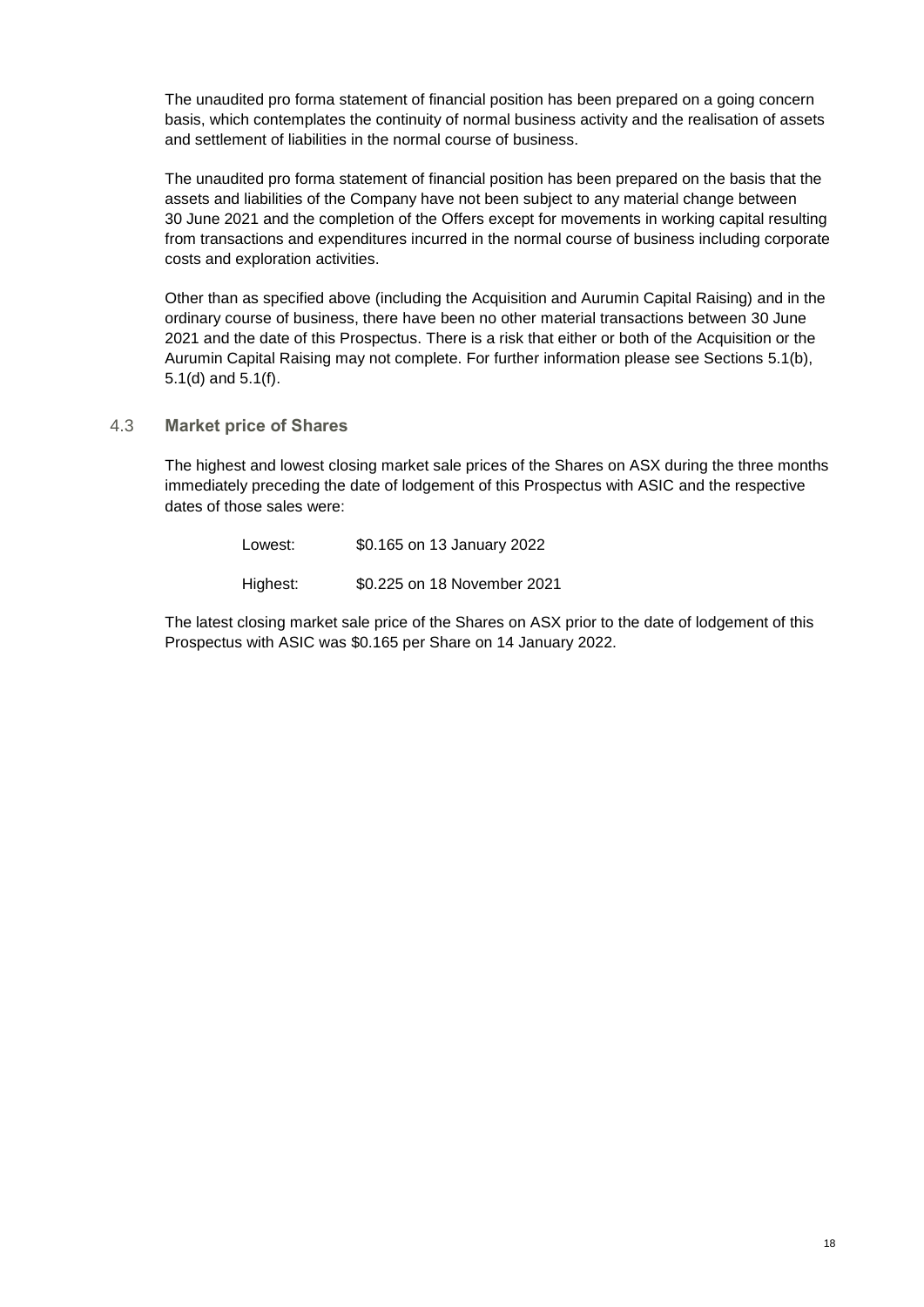# <span id="page-32-0"></span>5. Risk Factors

Activities in the Company and its controlled entities, as in any business, are subject to risks, which may impact on the Company's future performance. The Company and its controlled entity have implemented appropriate strategies, actions, systems and safeguards for known risks, however, some are outside its control.

The Directors consider that the following summary, which is not exhaustive, represents some of the major risk factors which Shareholders need to be aware of in evaluating the Company's business and risks of increasing your investment in the Company. Shareholders should carefully consider the following factors in addition to the other information presented in this Prospectus.

The principal risks include, but are not limited to, the following:

# 5.1 **Risks specific to the Company**

# (a) **Exploration & development risk**

Potential investors should understand that mineral exploration and development are highrisk undertakings. There can be no assurance that exploration and development will result in the discovery of further mineral deposits. Even if an apparently viable deposit is identified, there is no guarantee that it can be economically exploited.

The future exploration and development activities of the Company may be affected by a range of factors, including geological conditions, limitations on activities due to seasonal weather patterns, unanticipated operational and technical difficulties, industrial and environmental accidents, native title process, changing government regulations and many other factors beyond the control of the Company.

Further to the above, the future development of mining operations at the Mt Dimer, Mt Palmer, Johnson Range and/or Karramindie Project (and the Sandstone Gold Project or any future projects that the Company may acquire an interest in) is dependent on a number of factors and avoiding various risks, including, but not limited to mechanical failure of operating plant and equipment, unexpected shortages or increases in the price of consumables, spare parts and plant and equipment, cost overruns, risk of access to the required level of funding and contracting risk from third parties providing essential services.

In addition, the construction of any proposed development may exceed the expected timeframe or cost for a variety of reasons out of the Company's control. Any delays to project development could adversely affect the Company's operations and financial results and may require the Company to raise further funds to complete the project development and commence operations.

# <span id="page-32-1"></span>(b) **Contractual risk**

As announced to ASX on 16 December 2021, the Company has executed the binding Sandstone SPA with Middle Island to acquire SOPL, which in turn owns the Sandstone Gold Project (further details in respect of which are set out in Section [1.1\)](#page-14-2).

At the date of this Prospectus, Completion of the Sandstone SPA has not yet occurred and is subject to (among other things) the conditions precedent being satisfied or waived. If Completion does not occur, the Company will not receive an interest in SOPL or the Sandstone Gold Project. The Offers are not conditional on the Acquisition completing, and there is a risk that the Acquisition may not complete and the funds from the Offers will be reallocated.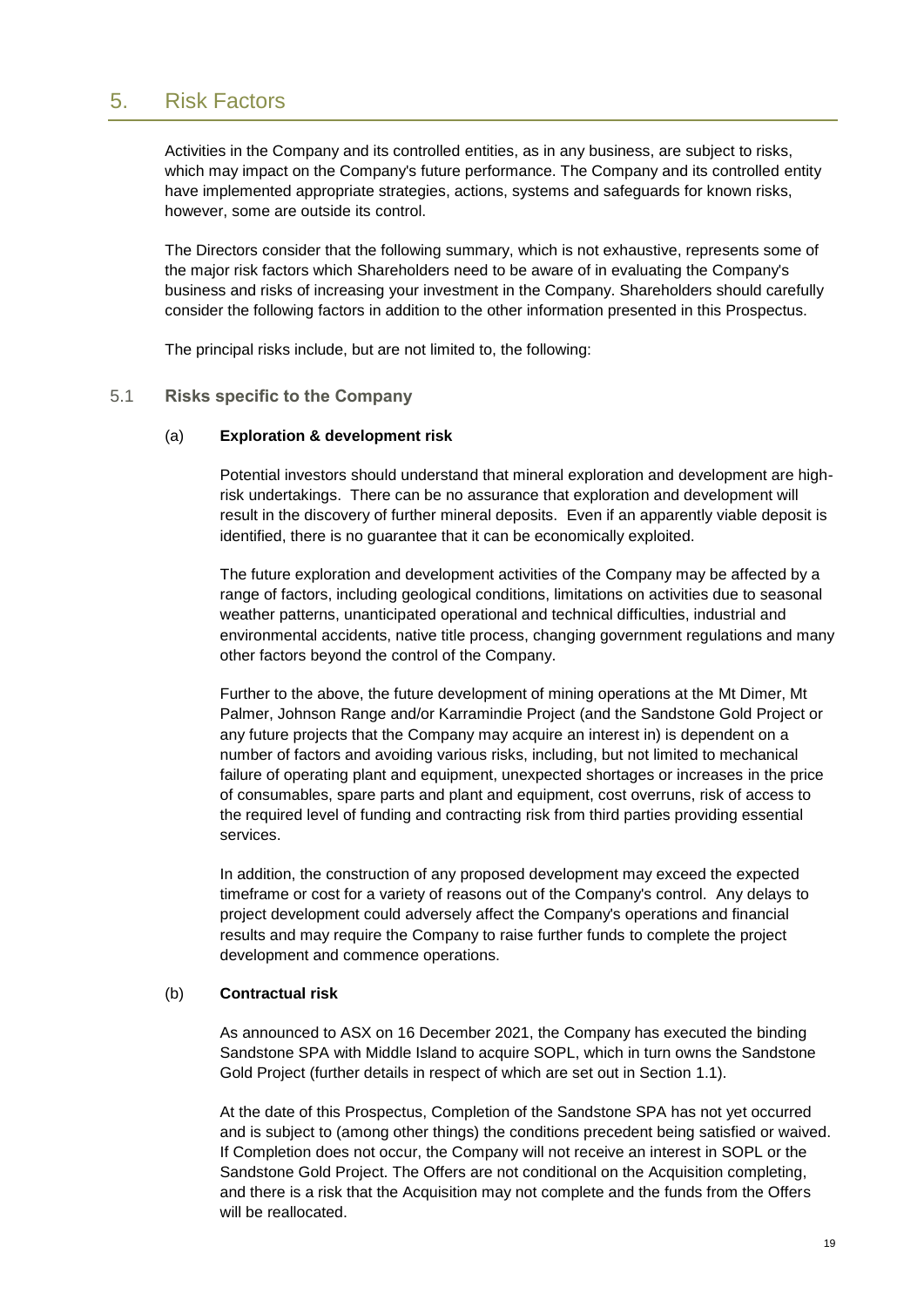The ability of the Company to achieve its stated objectives may be materially affected by the performance of the parties in fulfilling their obligations under certain agreements, including the Sandstone SPA. If any party defaults in the performance of its obligations, it may be necessary for the Company to approach a court to seek a legal remedy, which can be costly.

### (c) **Middle Island Shareholder Approval**

Pursuant to the Sandstone SPA, the Company is acquiring SOPL (which in turns owns the Sandstone Gold Project) from Middle Island. Middle Island is an ASX listed entity which is subject to the Listing Rules. Accordingly, in order for Middle Island to dispose of its interest in SOPL (and the Sandstone Gold Project), Middle Island is required to obtain Middle Island shareholder approval for the Acquisition. In the event Middle Island shareholder approval is not obtained, the Company will not be able to complete the Acquisition.

### <span id="page-33-0"></span>(d) **Underwriting Risk**

The Company has entered into the Underwriting Agreement under which the Underwriter has agreed to partially underwrite the Entitlement Offer and the Top Up Offer, subject to the terms and conditions of the Underwriting Agreement. If certain conditions are not satisfied or certain events occur, the Underwriter may terminate the Underwriting Agreement. Termination of the Underwriting Agreement may have a material adverse impact on the proceeds raised under the Offers. Termination of the Underwriting Agreements could materially adversely affect the Company's business, cash flow, financial condition and results. See Section [6.2](#page-43-0) for further details of the Underwriting Agreement.

### (e) **Limited operating history**

The Company was incorporated on 28 February 2020 and therefore has limited operational and financial history on which to evaluate its business and prospects.

The prospects of the Company must be considered in light of the risks, expenses and difficulties frequently encountered by companies in the early stages of their development, particularly in the mineral exploration sector, which has a high level of inherent risk and uncertainty. No assurance can be given that the Company will achieve commercial viability through the successful exploration on, or mining development of, its existing projects or the Sandstone Gold Project. Until the Company is able to realise value from its projects, it is likely to incur operational losses.

#### <span id="page-33-1"></span>(f) **Future capital and funding requirements**

The Company has no operating revenue and is unlikely to generate any operating revenue unless and until its projects are successfully developed and production commences. The future capital requirements of the Company will depend on many factors including its business development activities. The Company believes its available cash and the net proceeds of the Aurumin Capital Raising should be adequate to fund its business development activities, exploration program and other Company objectives in the short term as stated in this Prospectus. There is a risk that any one or more of the Offers and Convertible Note Agreement may not complete, in which case the Company may require additional funding in order to fund its business development activities, exploration program and other Company objectives.

In order to successfully develop its projects and for production to commence, the Company will require further financing in the future, in addition to amounts raised pursuant to the Offers (particularly if only the minimum of \$8 million (before costs)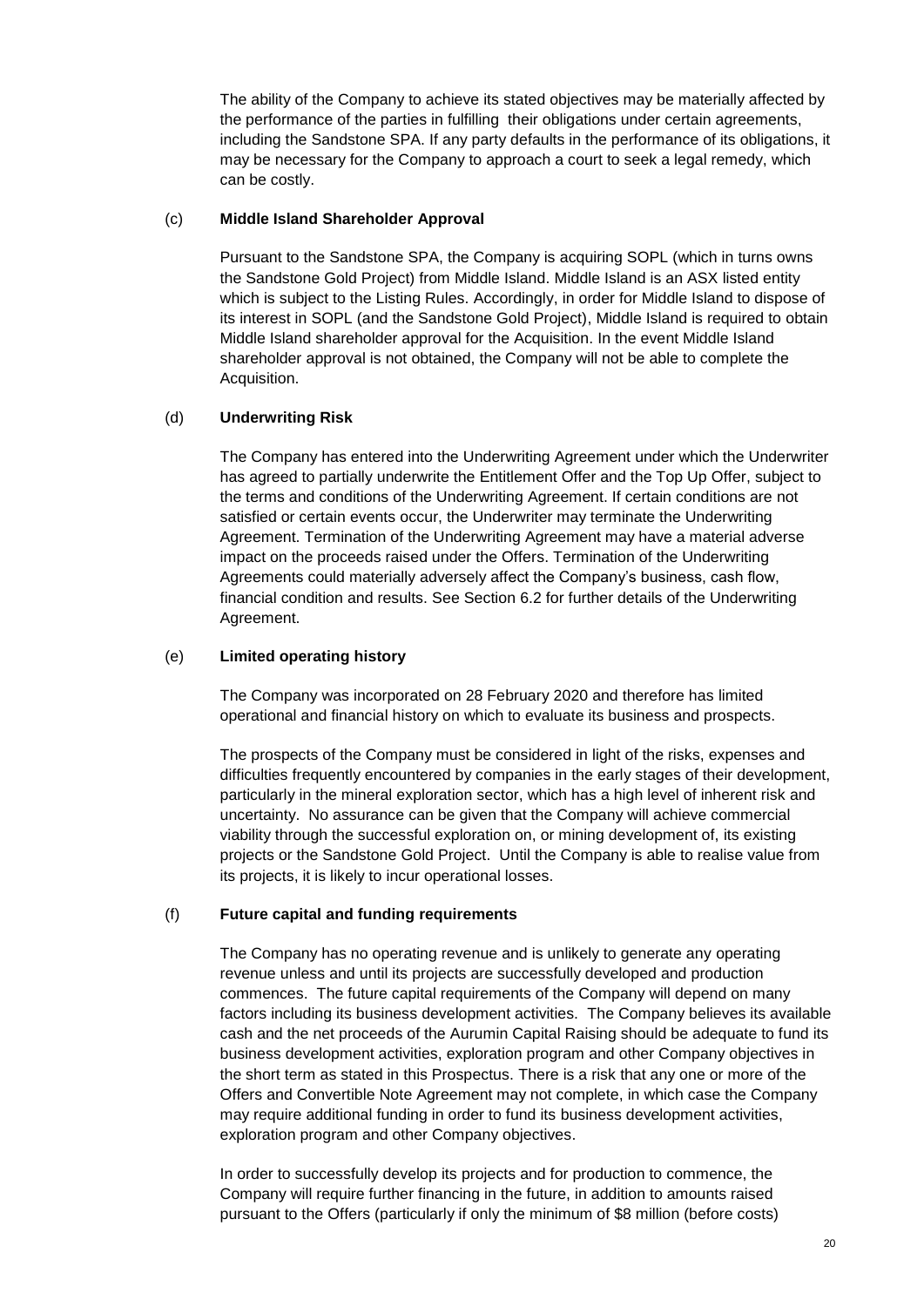pursuant to the Aurumin Capital Raising is met). Any additional equity financing may be dilutive to Shareholders, may be undertaken at lower prices than the then market price (or price per Share pursuant to the Offers) or may involve restrictive covenants which limit the Company's operations and business strategy. Debt financing, if available, may involve restrictions on financing and operating activities.

Although the Directors believe that additional capital can be obtained, no assurances can be made that appropriate capital or funding, if and when needed, will be available on terms favourable to the Company or at all. If the Company is unable to obtain additional financing as needed, it may be required to reduce the scope of its activities and this could have a material adverse effect on the Company's activities, including resulting in the Tenements being subject to forfeiture, and could affect the Company's ability to continue as a going concern.

The Company may undertake additional offerings of Shares and of securities convertible into Shares in the future. The increase in the number of Shares issued and outstanding and the possibility of sales of such shares may have a depressive effect on the price of Shares. In addition, as a result of such additional Shares, the voting power of the Company's existing Shareholders will be diluted.

#### (g) **Conservation areas and national park risks**

The Mt Dimer project is almost completely within existing or proposed conservation areas, with all granted tenure completely within proposed conservation areas.

The conservation area is the Helena-Aurora Range Conservation Park, with similar boundaries to the proposed Helena Aurora National Park (File Notation Area 14564). The proposed conservation areas proposed are Conservation Park ex Jaurdi PCP195 and proposed Conservation and Mining Reserve ex Jaurdi Pastoral Lease P5H34. Existing mining tenements M77/427, M77/428, M77/957, M77/958 and M77/965 are almost completely within proposed Conservation and Mining Reserve ex Jaurdi Pastoral Lease P5H34.

It is expected that all Mt Dimer project activity will be subject to a higher level of environmental standard, compliance and scrutiny from regulators than areas outside existing or proposed conservation areas.

Risks include non-grant of tenement applications, delays in environmental permitting for exploration and production activity, environmental restrictions on exploration or production activity, and non-approval of exploration or production activity.

#### (h) **New projects and potential acquisitions**

The Company will actively pursue and assess other new business opportunities in the resources sector. These new business opportunities may take the form of direct project acquisitions, joint ventures, farm-ins, acquisition of tenements/permits, and/or direct equity participation.

The acquisition of projects (whether completed or not) may require the payment of monies (as a deposit and/or exclusivity fee) after only limited due diligence or prior to the completion of comprehensive due diligence. There can be no guarantee that any proposed acquisition will be completed or be successful. If the proposed acquisition is not completed, monies advanced may not be recoverable, which may have a material adverse effect on the Company.

If an acquisition is completed, the Directors will need to reassess at that time, the funding allocated to current projects and new projects, which may result in the Company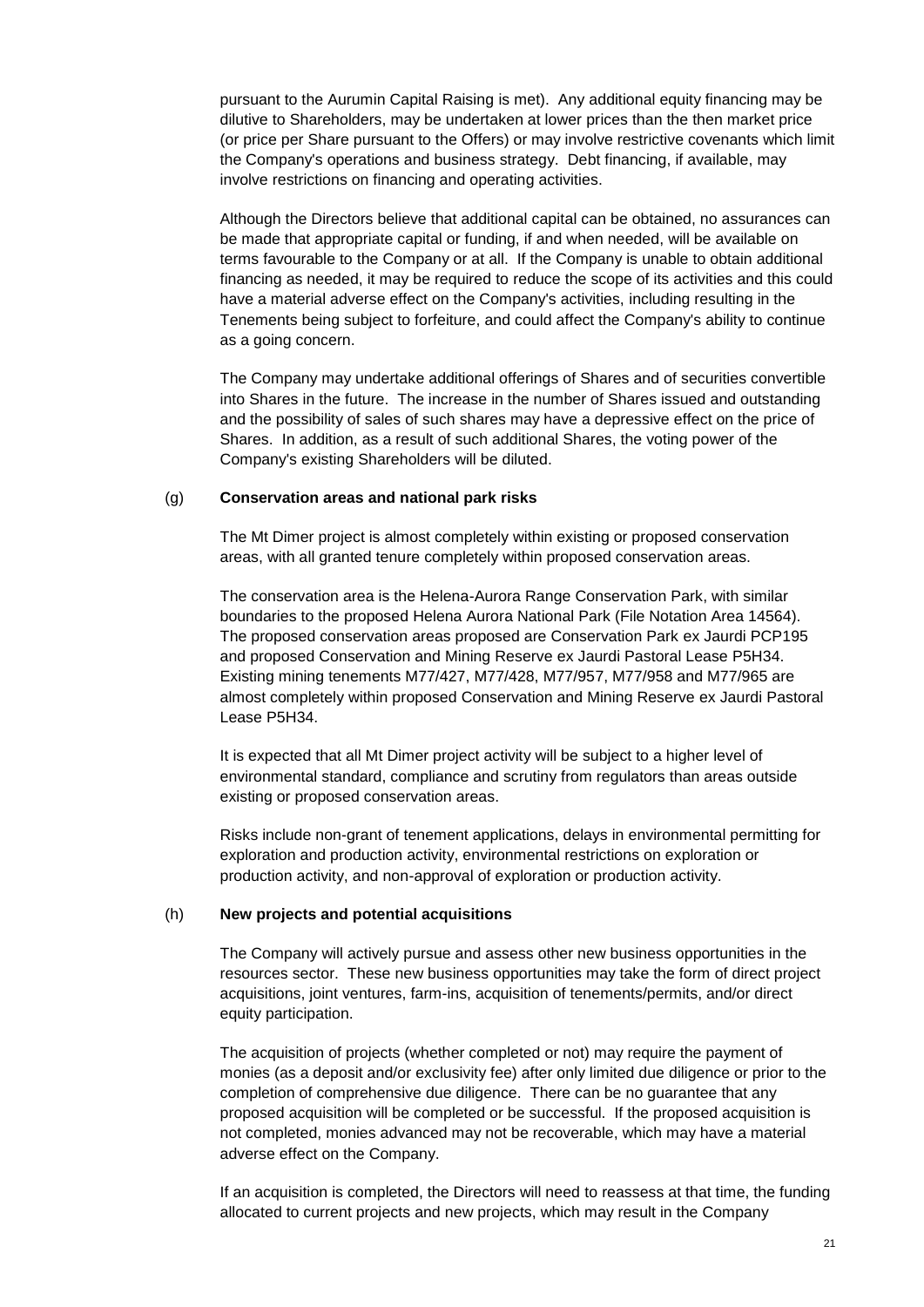reallocating funds from other projects and/or raising additional capital (if available). Furthermore, notwithstanding that an acquisition may proceed upon the completion of due diligence, the usual risks associated with the new project/business activities will remain.

# (i) **Restricted securities reducing liquidity**

As at the date of this Prospectus, approximately 30,017,171 Shares and 7,300,000 million Options are subject to escrow until 9 December 2022 (having been subject to escrow for 24 months from the date of quotation of the Company's securities on ASX on 9 December 2020) and approximately 30,000,000 Shares (being the Consideration Shares) are subject to voluntary escrow pursuant to the Sandstone SPA.

During the period in which these Securities are prohibited from being transferred, trading in Shares may be less liquid which may impact on the ability of a Shareholder to dispose of his or her Shares in a timely manner.

# 5.2 **Mining industry risks**

# (a) **Resource risk**

There is inherent uncertainty with mineral resource estimates. In addition, there is no guarantee that inferred mineral resource estimates can successfully be converted to indicated or measured mineral resource estimates to allow potential reserve estimates. There remains risk, regardless of JORC Code or other status, with actual mining performance against any resource or reserve estimate.

# (b) **Operating risk**

The operations of the Company may be affected by various factors, including failure to locate or identify mineral deposits, failure to achieve predicted grades in exploration and mining, operational and technical difficulties encountered in mining; difficulties in commissioning and operating plant and equipment, mechanical failure or plant breakdown, unanticipated metallurgical problems which may affect extraction costs; adverse weather conditions, industrial and environmental accidents, industrial disputes and unexpected shortages or increases in the costs of consumables, spare parts, plant and equipment.

No assurances can be given that the Company will achieve commercial viability through the successful exploration and/or mining of its Tenement interests. Unless and until the Company is able to realise value from its projects, it is likely to incur ongoing operating losses.

# (c) **Metallurgy**

Metal and/or mineral recoveries are dependent upon the metallurgical process, and by its nature contain elements of significant risk such as:

- (i) identifying a metallurgical process through test work to produce a saleable metal and/or concentrate;
- (ii) developing an economic process route to produce a metal and/or concentrate; and
- (iii) changes in mineralogy in the ore deposit can result in inconsistent metal recovery, affecting the economic viability of the project.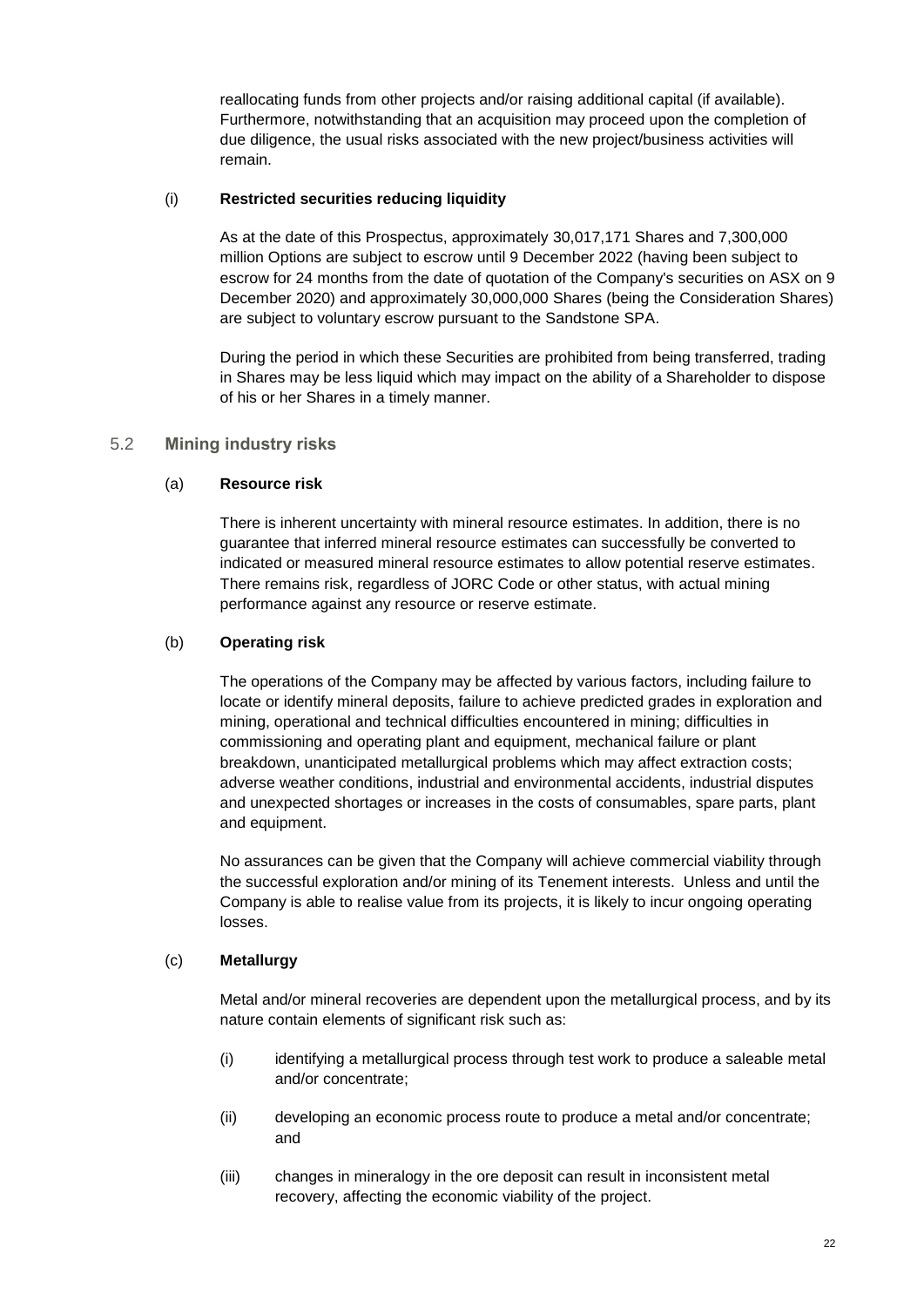### (d) **Environmental risks**

The operations and proposed activities of the Company are subject to State and Federal laws and regulations concerning the environment. As with most exploration projects and mining operations, the Company's activities are expected to have an impact on the environment, particularly if advanced exploration or mine development proceeds. It is the Company's intention to conduct its activities to the highest standard of environmental obligation, including compliance with all environmental laws.

Mining operations have inherent risks and liabilities associated with safety and damage to the environment and the disposal of waste products occurring as a result of mineral exploration and production. The occurrence of any such safety or environmental incident could delay production or increase production costs. Events, such as unpredictable rainfall or bushfires may impact on the Company's ongoing compliance with environmental legislation, regulations and licences. Significant liabilities could be imposed on the Company for damages, clean up costs or penalties in the event of certain discharges into the environment, environmental damage caused by previous operations or noncompliance with environmental laws or regulations.

The disposal of mining and process waste and mine water discharge are under constant legislative scrutiny and regulation. There is a risk that environmental laws and regulations become more onerous making the Company's operations more expensive. Approvals are required for land clearing and for ground disturbing activities. Delays in obtaining such approvals can result in the delay to anticipated exploration programmes or mining activities.

Furthermore, under the *Mining Rehabilitation Fund Act 2012* (WA) (**Mining Rehabilitation Fund Act**), the Company is required to provide assessment information to the Department of Mines, Industry Regulation and Safety in respect of a mining rehabilitation levy payable for mining tenements granted under the Mining Act. The Company is required to contribute annually to the mining rehabilitation fund established under the Mining Rehabilitation Fund Act if its rehabilitation liability is above \$50,000 on a given Tenement. The Company currently contributes approximately a levy of approximately \$31,000 annually to the Mining Rehabilitation Fund. There is a risk that as the Company increases its activities in the future, that it annual levy will increase.

#### (e) **Grant, tenure and forfeiture of licences**

The Company's Tenements are subject to the applicable mining acts and regulations in Western Australia, pursuant to which mining and exploration tenements are subject to periodic renewal. The renewal of the term of a granted tenement is also subject to the discretion of the relevant Minister. There is no guarantee that current or future tenements or future applications for production tenements will be approved. Renewal conditions may include increased expenditure and work commitments or compulsory relinquishment of areas of the tenements comprising the Company's projects. The imposition of new conditions or the inability to meet those conditions may adversely affect the operations, financial position and/or performance of the Company.

Prior to any development on any of its properties, subsidiaries of the Company must receive licences/permits from appropriate governmental authorities. There is no certainty that the Company and its subsidiaries will hold all licences/permits necessary to develop or continue operating at any particular property.

The Company considers the likelihood of tenure forfeiture to be low given the laws and regulations governing exploration in Western Australia and the ongoing expenditure being budgeted by the Company. However, the consequences of forfeiture or involuntary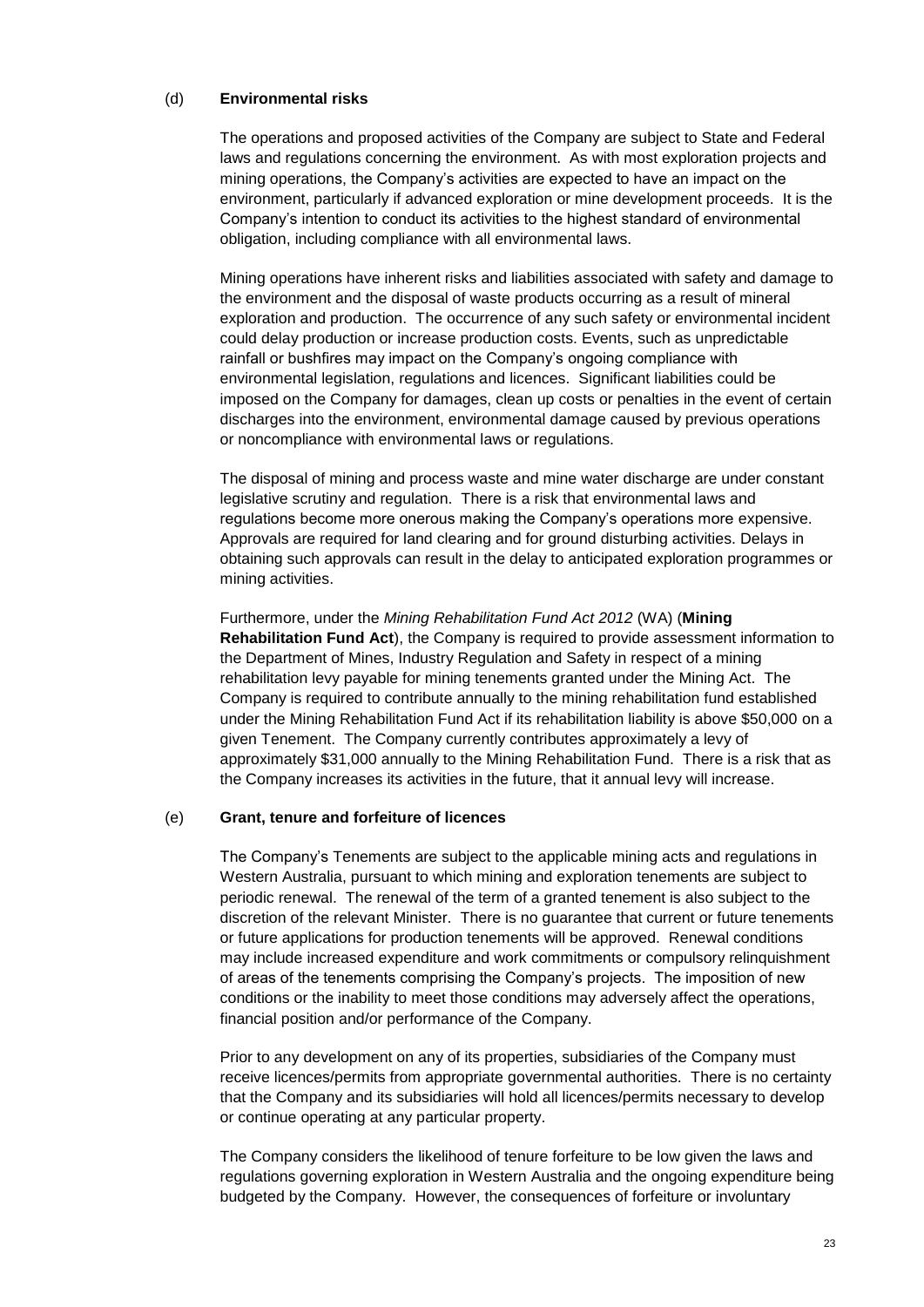surrender of a granted tenement for reasons beyond the control of the Company could be significant.

Similarly, the rights to mining leases and exploration licences carry with them various obligations which the holder is required to comply with in order to ensure the continued good standing of the lease or licence and, specifically, obligations in regard to minimum expenditure levels and responsibilities in respect of the environment and safety. Failure to observe these requirements could prejudice the right to maintain title to a given area and result in government action to forfeit a lease or leases or licence or licences. There is no guarantee that current or future exploration applications or existing licence renewals will be granted, that they will be granted without undue delay, or that the Company can economically comply with any conditions imposed on any granted exploration permits.

#### (f) **Native title and Aboriginal heritage**

The Company is currently aware of two registered native title claims and one known Aboriginal site covering the Tenements on its existing projects (other than the Sandstone Gold Project).

The Company is not aware of any native title claims or Aboriginal sites covering the tenements comprising the Sandstone Gold Project.

In the future if the existence of native title claims occur over the area covered by the Tenements, or a subsequent determination of native title over the area occurs, this will not impact the rights or interests of the holder provided the Tenements have been or will be validly granted in accordance with the *Native Title Act 1993* (Cth) (**NT Act**).

If any of the Tenements were not validly granted in compliance with the NT Act, this may have an adverse impact on the Company's activities. The Company is not aware of any circumstances to indicate that any of the Tenements were not or will not be validly granted in accordance with the NT Act.

The grant of any future tenure to the Company over areas that are covered by registered claims or determinations will likely require engagement with the relevant claimants or native title holders (as relevant) in accordance with the NT Act. The Directors will closely monitor the potential effect of native title claims involving the Tenements in which the Company has or may have an interest.

There remains a risk that additional Aboriginal sites may exist on the land the subject of the Tenements. The existence of such sites may preclude or limit mining activities in certain areas of the Tenements.

# (g) **Third party tenure risks**

Under Western Australian and Commonwealth legislation, the Company may be required, in respect of exploration or mining activities on the Tenements, to recognise the rights of, obtain the consent of, and/or pay compensation to the holders of third-party interests which overlay areas within the Tenements, including other mining tenure, pastoral leases or petroleum tenure.

The Company will continue to be required to negotiate access arrangements and pay compensation to land owners, local authorities, traditional land users and others who may have an interest in the area covered by a Tenement. The Company's ability to resolve access and compensation issues will have an impact on the future success and financial performance of the Company's operations. If the Company is unable to resolve such compensation claims on economic terms, this could have a material adverse effect on the business, results or operations and financial condition of the Company.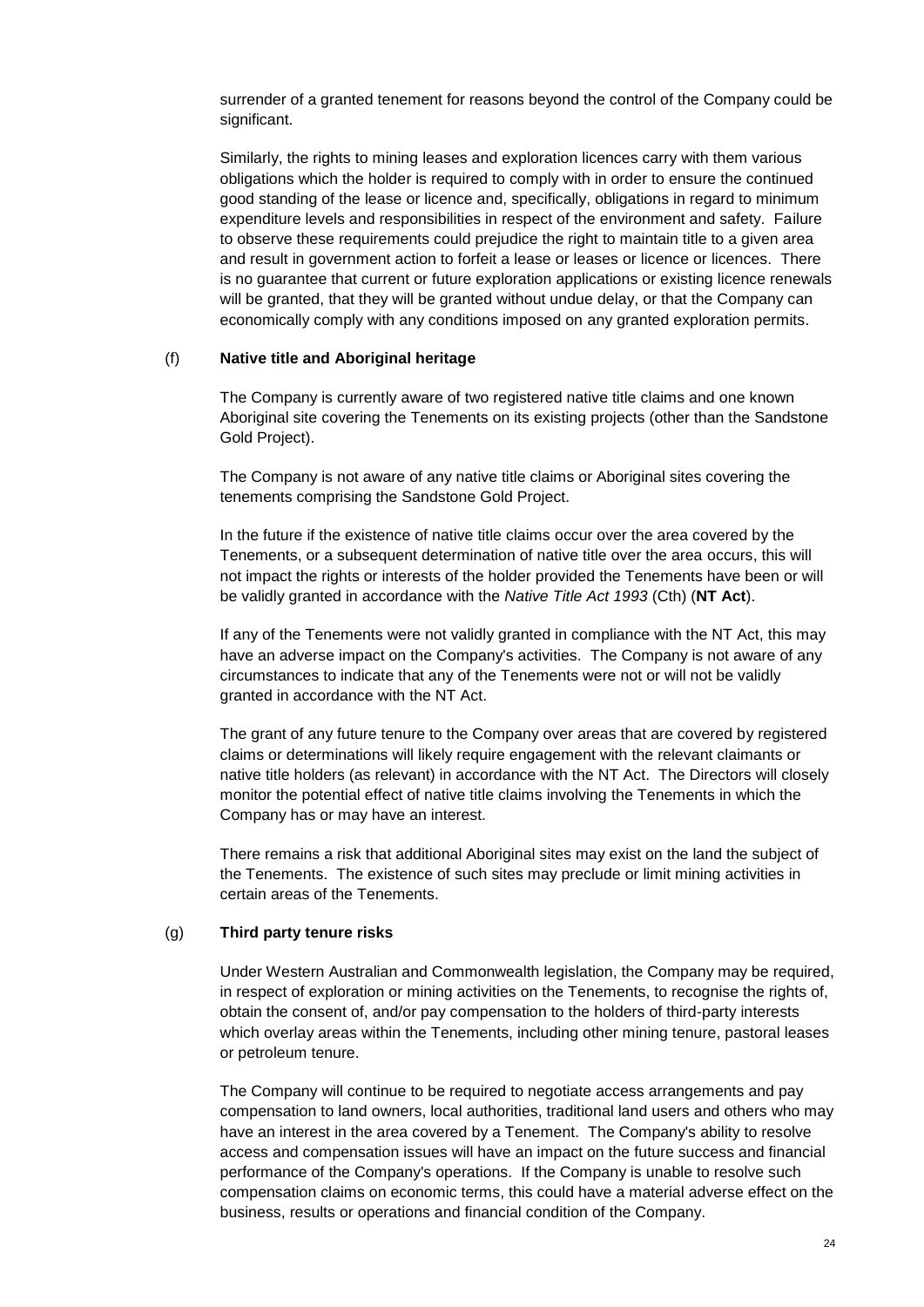Any delays or costs in respect of conflicting third-party rights (for example, in relation to the assignment of any access agreements or the relocation of existing infrastructure on any existing miscellaneous licences that overlap with a Tenement), obtaining necessary consents, or compensation obligations, may adversely impact the Company's ability to carry out exploration or mining activities within the affected areas.

### (h) **Gold price and demand volatility and exchange rate risks**

If the Company achieves success leading to mineral production, the revenue it will derive through the sale of commodities may expose the potential income of the Company to commodity price and exchange rate risks. The price of gold and base metals fluctuate and are affected by numerous factors beyond the control of the Company, such as industrial and retail supply and demand, exchange rates, inflation rates, changes in global economies, confidence in the global monetary system, forward sales of metals by producers and speculators as well as other global or regional political, social or economic events. Future serious price declines in the market values of gold, and other minerals could cause the development of, and eventually the commercial production from, the Company's projects and the Company's other properties to be rendered uneconomic. Depending on the prices of commodities, the Company could be forced to discontinue production or development and may lose its interest in, or may be forced to sell, some of its properties. There is no assurance that, even as commercial quantities of gold and base metals are produced, a profitable market will exist for it.

Furthermore, international prices of various commodities are denominated in United States dollars, whereas the income and expenditure of the Company are and will be taken into account in Australian currency, exposing the Company to the fluctuations and volatility of the rate of exchange between the United States dollar and the Australian dollar as determined in international markets.

In addition to adversely affecting any potential future reserve estimates of the Company and its financial condition, declining commodity prices can impact operations by requiring a reassessment of the feasibility of a particular project. Such a reassessment may be the result of a management decision or may be required under financing arrangements related to a particular project. Even if a project is ultimately determined to be economically viable, the need to conduct such a reassessment may cause substantial delays or may interrupt operations until the reassessment can be completed.

# (i) **Competition risk**

The industry in which the Company is involved is subject to domestic and global competition, including major mineral exploration and production companies. Although the Company will undertake all reasonable due diligence in its business decisions and operations, the Company will have no influence or control over the activities or actions of its competitors, which activities or actions may, positively or negatively, affect the operating and financial performance of the Company's projects and business.

The Company's current and future potential competitors may include entities with greater financial and other resources than the Company which, as a result, may be in a better position to compete for future business opportunities. Many of the Company's competitors not only explore for and produce minerals, but also carry out refining operations and other products on a worldwide basis. There can be no assurance that the Company can compete effectively with these entities.

# (j) **Third party contractor risks**

The Company is unable to predict the risk of insolvency or managerial failure by any of the third party contractors used by the Company in any of its activities or the insolvency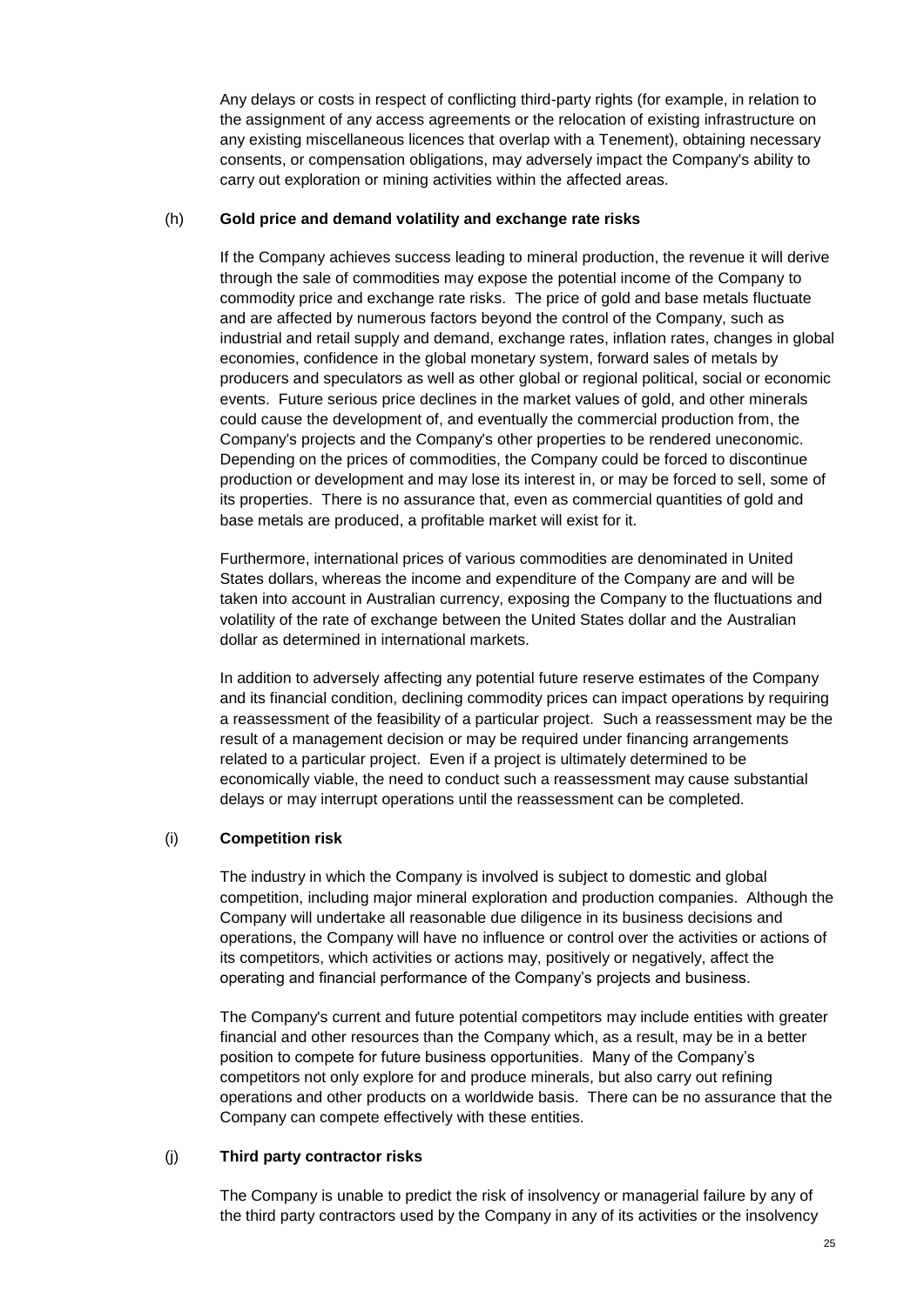or other managerial failure by any of the other service providers used by the Company for any activity. The effects of such failures may have an adverse effect on the Company's activities.

### (k) **Reliance on key personnel**

The Company is reliant on a number of key personnel and consultants, including members of the Board. The loss of one or more of these key contributors could have an adverse impact on the business of the Company.

### (l) **Staffing**

It may be difficult for the Company to attract and retain suitably qualified and experienced people given the current high demand in the industry and relatively small size of the Company, compared with other industry participants.

### (m) **Climate change**

There are a number of climate-related factors that may affect the Company's business. Climate change or prolonged periods of adverse weather and climatic conditions (including rising sea levels, floods, hail, drought, water, scarcity, temperature extremes, frosts, earthquakes and pestilences) may have an adverse effect on the Company's ability to access its Projects and therefore the Company's ability to carry out services.

Changes in policy, technological innovation and consumer or investor preferences could adversely impact the Company's business strategy, particularly in the event of a transition (which may occur in unpredictable ways) to a lower-carbon economy.

### (n) **Occupational health and safety**

Site safety and occupational health and safety outcomes are a critical element in the reputation of the Company and its ability to retain and be awarded new contracts in the resources industry. While the Company has a strong commitment to achieving a safe performance on site a serious site safety incident could impact upon the reputation and financial outcomes for the Company.

Additionally, laws and regulations as well as the requirements of customers may become more complex and stringent or the subject of increasingly strict interpretation and/or enforcement. Failure to comply with applicable regulations or requirements may result in significant liabilities, to suspended operations and increased costs.

Industrial accidents may occur in relation to the performance of the Company's services. Such accidents, particularly where a fatality or serious injury occurs, or a series of such accidents occurs, may have operational and financial implications for the Company which may negatively impact on the financial performance and growth prospects for the Company.

#### (o) **Insurance**

The Company intends to continue to insure its operations in accordance with industry practice. In certain circumstances, the Company's insurance may not be of a nature or level to provide adequate insurance cover. The occurrence of an event that is not covered or fully covered by insurance could have a material adverse effect on the business, financial condition and results of the Company. Insurance against all risks associated with mining exploration and production is not always available and where available the costs can be prohibitive.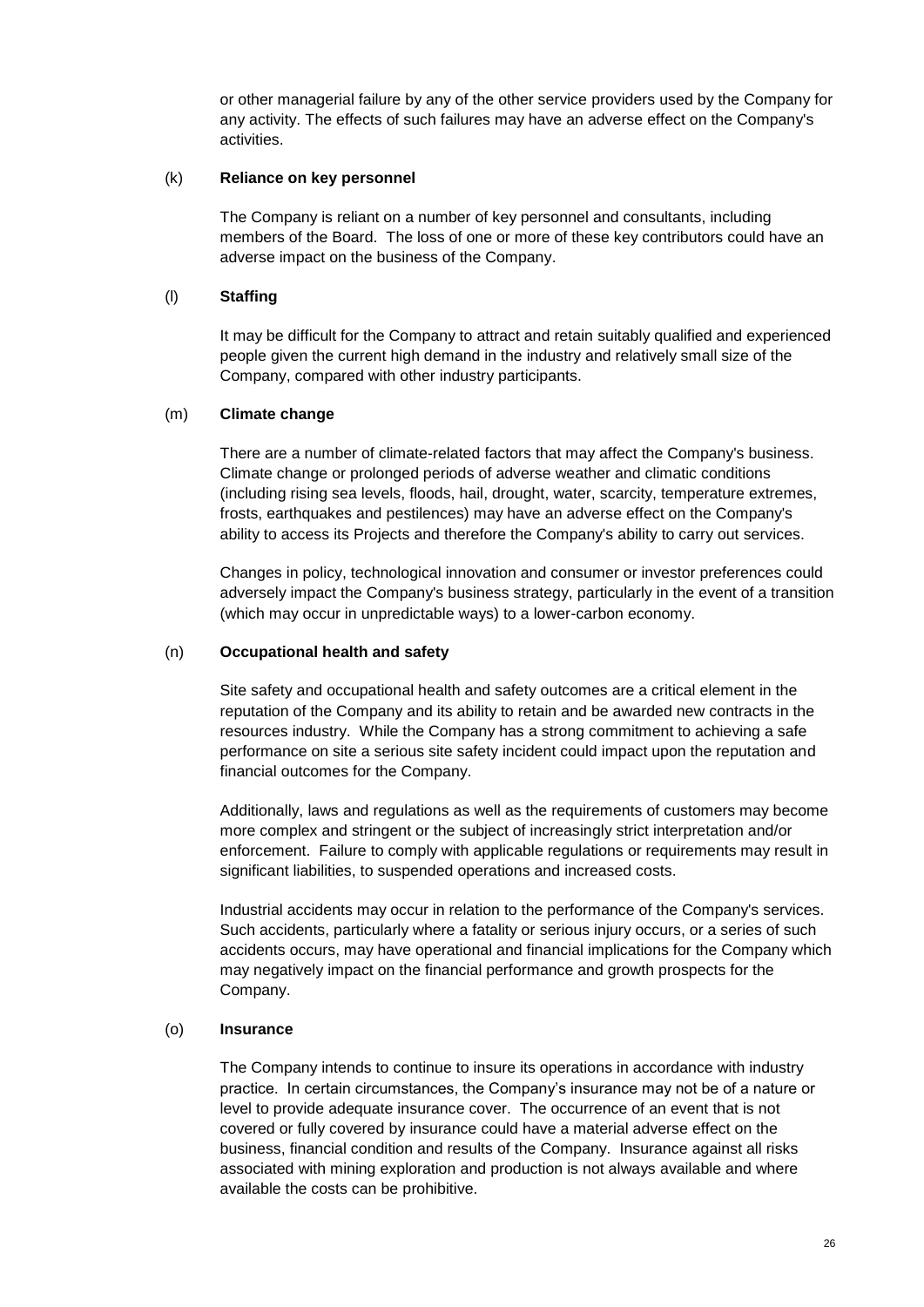# (p) **Unforeseen expenses**

The Company's cost estimates and financial forecasts include appropriate provisions for material risks and uncertainties and are considered to be fit for purpose for the proposed activities of the Company. If risks and uncertainties prove to be greater than expected, or if new currently unforeseen material risks and uncertainties arise, the expenditure proposals of the Company are likely to be adversely affected.

# 5.3 **General risks**

# (a) **COVID-19 Risk**

The outbreak of coronavirus disease (COVID-19) is having a material effect on global economic markets. The global economic outlook is facing uncertainty due to the pandemic, which has had and may continue to have a significant impact on capital markets and share price.

The Company's share price may be adversely affected by the economic uncertainty caused by COVID-19. Further measures to limit the transmission of the virus implemented by governments around the world (such as travel bans and quarantining) may adversely impact the Company's operations. It could interrupt the Company carrying out its contractual obligations, cause disruptions to supply chains or interrupt the Company's ability to access capital.

# (b) **General economic climate**

Factors such as inflation, currency fluctuations, interest rates, legislative changes, political decisions and industrial disruption have an impact on operating costs. The Company's future income, asset values and share price can be affected by these factors and, in particular, by exchange rate movements.

# (c) **Securities investments**

Applicants should be aware that there are risks associated with any securities investment. The prices at which the Company's Shares trade may be above or below the issue price of the Offers and may fluctuate in response to a number of factors. Further, the stock market is prone to price and volume fluctuations. There can be no guarantee that trading prices will be sustained. These factors may materially affect the market price of the Shares, regardless of the Company's operational performance.

# (d) **Government and legal risk**

Changes in government, monetary policies, taxation and other laws can have a significant impact on the Company's assets, operations and ultimately the financial performance of the Company and its Shares. Such changes are likely to be beyond the control of the Company and may affect industry profitability as well as the Company's capacity to explore and mine.

The Company is not aware of any reviews or changes that would affect its permits. However, changes in community attitudes on matters such as taxation, competition policy and environmental issues may bring about reviews and possibly changes in government policies. There is a risk that such changes may affect the Company's development plans or its rights and obligations in respect of its permits. Any such government action may also require increased capital or operating expenditures and could prevent or delay certain operations by the Company.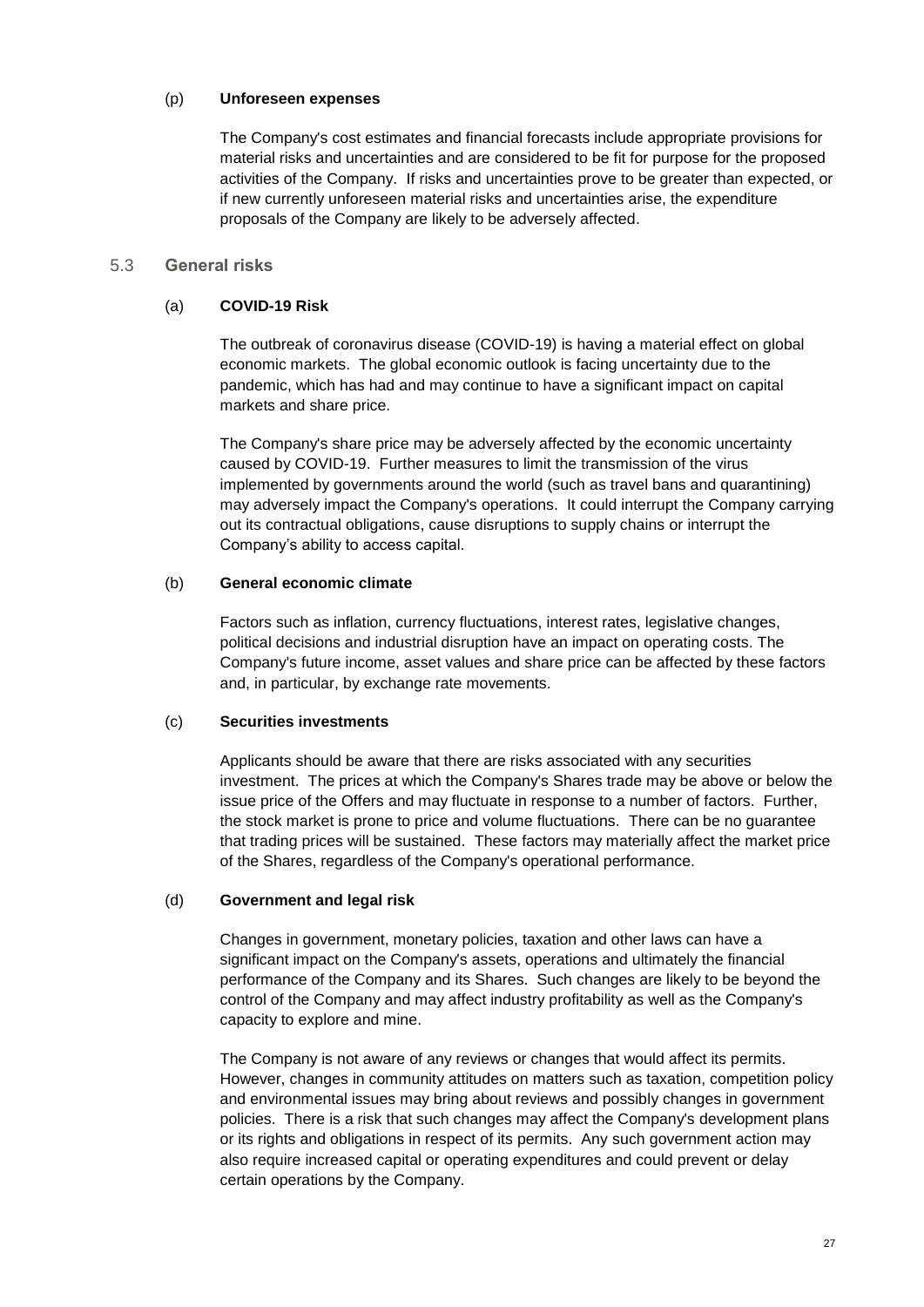# (e) **Litigation risks**

The Company is exposed to possible litigation risks including native title claims, tenure disputes, environmental claims, occupational health and safety claims and employee claims. Further, the Company may be involved in disputes with other parties in the future which may result in litigation. Any such claim or dispute if proven, may impact adversely on the Company's operations, financial performance and financial position. As at the date of this Prospectus, there are no material legal proceedings affecting the Company and the Directors are not aware of any legal proceedings pending or threatened against or affecting the Company.

# (f) **Force majeure**

Force majeure is a term used to refer to an event beyond the control of a party claiming that the event has occurred. Significant catastrophic events – such as war, acts of terrorism, pandemics, loss of power, cyber security breaches or global threats – or natural disasters - such as earthquakes, fire or floods or the outbreak of epidemic disease – could disrupt the Company's operations and interrupt critical functions, or otherwise harm the business. To the extent that such disruptions or uncertainties result in delays or cancellations of the deployment of the Company's products and solutions, its business, results of operations and financial condition could be harmed.

# (g) **Taxation**

The acquisition and disposal of Securities will have tax consequences, which will differ depending on the individual financial affairs of each investor. All potential investors in the Company are urged to obtain independent financial advice about the consequences of acquiring Securities from a taxation point of view and generally. To the maximum extent permitted by law, the Company, its officers and each of their respective advisers accept no liability and responsibility with respect to the taxation consequences of applying for Securities under this Prospectus.

# (h) **Unforeseen risk**

There may be other risks which the Directors are unaware of at the time of issuing this Prospectus which may impact on the Company, its operations and/or the valuation and performance of its Shares.

# 5.4 **Investment speculative**

The above list of risk factors ought not to be taken as exhaustive of the risks faced by the Company or by investors in the Company. The above factors, and others not specifically referred to above, may in the future materially affect the financial performance of the Company and the value of the Shares offered under this Prospectus.

Therefore, the Shares to be issued pursuant to this Prospectus carry no guarantee with respect to the payment of dividends, returns of capital or the market value of those Securities.

Potential investors should consider that the investment in the Company is highly speculative and should consult their professional advisers before deciding whether to apply for Shares pursuant to this Prospectus.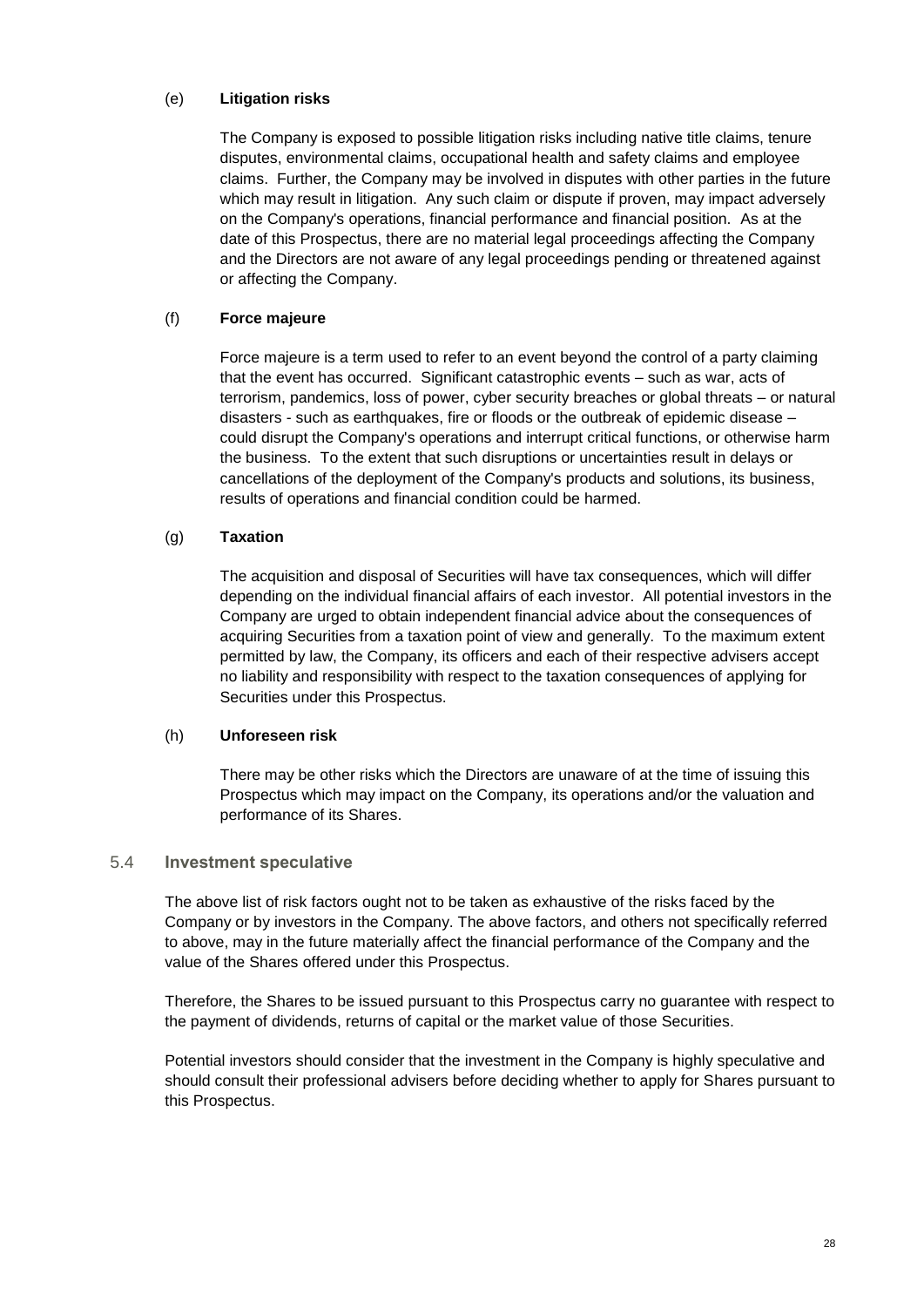# <span id="page-42-0"></span>6. Additional Information

# <span id="page-42-1"></span>6.1 **Rights and liabilities attaching to Shares**

A summary of the rights attaching to Shares in the Company is below. This summary is qualified by the full terms of the Constitution (a full copy of the Constitution is available from the Company on request free of charge) and does not purport to be exhaustive or to constitute a definitive statement of the rights and liabilities of Shareholders. These rights and liabilities can involve complex questions of law arising from an interaction of the Constitution with statutory and common law requirements. For a Shareholder to obtain a definitive assessment of the rights and liabilities which attach to Shares in any specific circumstances, the Shareholder should seek legal advice.

### (a) **General meeting and notices**

Shareholders are entitled to be present in person, or by proxy, attorney or representative to attend and vote at general meetings of the Company.

Shareholders may requisition meetings in accordance with section 249D of the Corporations Act and the Constitution of the Company.

### (b) **Ranking of Shares**

At the date of this Prospectus, all Shares are of the same class and rank equally in all respects. Specifically, the Shares issued pursuant to this Prospectus will rank equally with existing Shares.

### (c) **Voting rights**

Subject to any rights or restrictions, at general meetings of Shareholders or classes of shareholders:

- (i) every Shareholder present and entitled to vote may vote in person or by attorney, proxy or representative;
- (ii) on a show of hands, every person present who is a Shareholder or a proxy, attorney or representative of a Shareholder has one vote; and
- (iii) on a poll, every person present who is a Shareholder or a proxy, attorney or representative of a Shareholder, has one vote for every fully paid Share held and a fraction of one vote for each partly paid up Share held, equal to the proportion which the amount paid up on that Share (excluding amounts credited) is to the total amounts paid up and payable (excluding amounts credited) on that Share.

#### (d) **Dividend rights**

Subject to the rights of the holders of any shares with special rights to dividends, the Directors may determine or declare a dividend to be paid to the Shareholders entitled to the dividend which shall be payable on all Shares according to the proportion that the amount paid is of the total amounts paid and payable in respect of such Shares.

No dividend carries interest against the Company and the declaration of Directors as to the amount to be distributed is conclusive.

The Company must not pay a dividend unless the Company's assets exceed its liabilities immediately before the dividend is declared and the excess is sufficient for the payment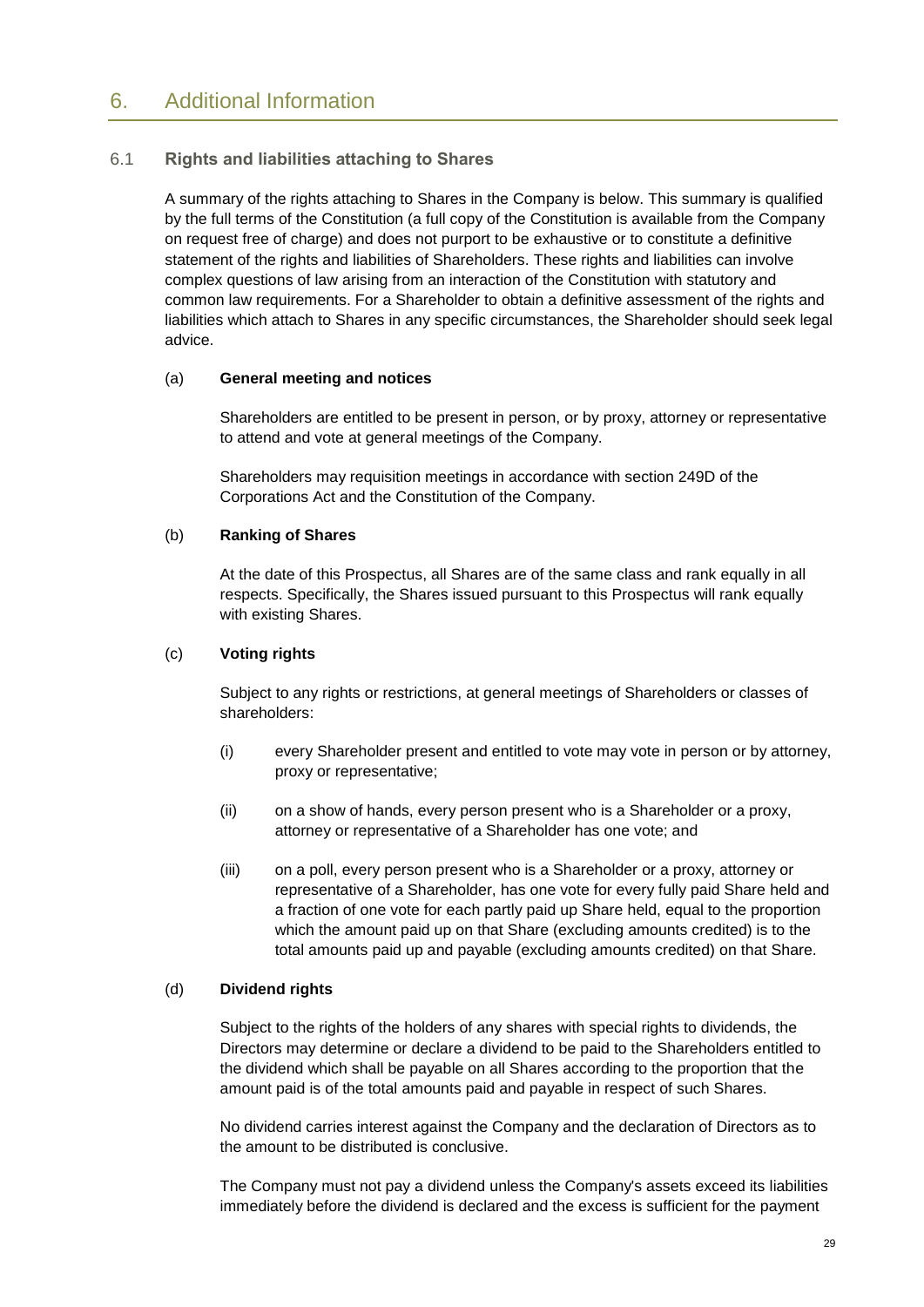of the dividend. The Directors may capitalise any profits of the Company and distribute that capital to the Shareholders, in the same proportions as the Shareholders are entitled to a distribution by dividend.

### (e) **Variation of rights**

If at any time the share capital is divided into different classes of shares, the rights attaching to the Shares may only be varied by the consent in writing of the holders of three-quarters of the issued shares of that class, or with the sanction of a special resolution passed at a separate general meeting of the holders of the shares in that class.

### (f) **Transfer of Shares**

Shares can be transferred upon delivery of a proper instrument of transfer to the Company or by a transfer in accordance with the ASX Settlement Operating Rules. The instrument of transfer must be in writing, in the approved form, and signed by the transferor and the transferee. Until the transferee has been registered, the transferor is deemed to remain the holder, even after signing the instrument of transfer.

In some circumstances, the Directors may refuse to register a transfer if upon registration the transferee will hold less than a marketable parcel. The Board may refuse to register a transfer of Shares upon which the Company has a lien. The Company must refuse to register a transfer of Shares where the Corporations Act, Listing Rules or ASX Settlement Operating Rules or a law about stamp duty requires the Company to do so.

### (g) **Future increase in capital**

The issue of any Shares is under the control of the Board of the Company as appointed from time to time. Subject to restrictions on the issue or grant of Securities contained in the Listing Rules, the Constitution and the Corporations Act (and without affecting any special right previously conferred on the holder of an existing Share or class of shares), the Directors may issue Shares and other Securities as they shall, in their absolute discretion, determine.

### (h) **Rights on winding up**

If the Company is wound up, the liquidator may with the sanction of special resolution, divide among the Shareholders in kind the whole or any part of the property of the Company and may for that purpose set such value as the liquidator considers fair on any property to be so divided and may determine how the division is to be carried out as between the Shareholders or different classes of Shareholders.

#### (i) **Alteration of constitution**

In accordance with the Corporations Act, the Constitution can only be amended by a special resolution passed by at least three quarters of Shareholders present and voting at the general meeting. In addition, at least 28 days written notice specifying the intention to propose the resolution as a special resolution must be given.

# <span id="page-43-0"></span>6.2 **Underwriting Agreement**

# (a) **Underwriting**

By an agreement between the Underwriter and the Company (**Underwriting Agreement**), the Underwriter has agreed to partially underwrite the Entitlement Offer and the Top Up Offer up to \$2,000,000, being up to 10,000,000 Shares.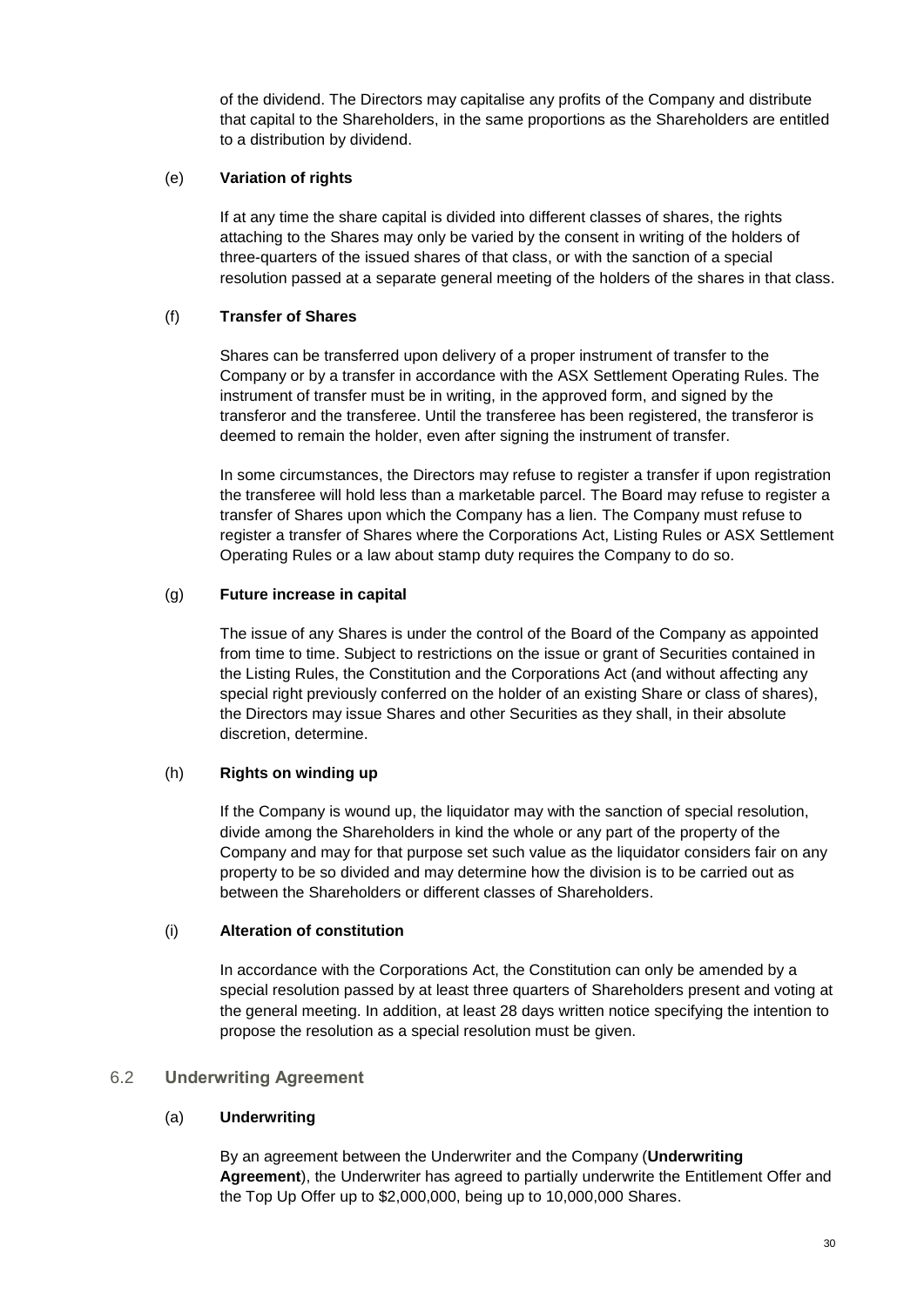The Company has granted the Underwriter the right to place the Remaining Shortfall Shares in consultation with the Company.

The Underwriter may, at its costs (in consultation with the Company), at any time appoint sub-underwriters to sub-underwrite the Entitlement Offer and the Top Up Offer.

Further details in respect of the Underwriting Agreement are set out in Sections [6.2\(b\)](#page-44-0) to [6.2\(d\)](#page-44-1) (inclusive) and in the Notice of Meeting.

#### <span id="page-44-0"></span>(b) **Fees**

The Company has agreed to pay the Underwriter on completion of the Entitlement Offer and the Top Up Offer:

- (i) an underwriting fee of 6% of the Underwritten Amount, with all third party selling and/or sub-underwriting fees to be paid by the Underwriter from this fee; and
- (ii) in aggregate issue 2,500,000 Options (subject to the Company obtaining Shareholder approval) as consideration for the underwriting obligation undertaken by Lazarus pursuant to the Underwriting Agreement.

Subsequent to the completion of the Remaining Shortfall Offer, the Company has agreed to pay the Underwriter a selling fee of 6% of the gross proceeds received from the sale of all of the Remaining Shortfall Shares placed by the Underwriter.

#### (c) **Expenses and indemnity**

In addition to the fees, the Company will pay and will indemnify and keep indemnified Lazarus against and in relation to, all reasonable costs and expenses of and incidental to the Entitlement Offer and the Top Up Offer, including but not limited to:

- (i) the disbursements of Lazarus (including legal fees up to \$5,000);
- (ii) accommodation and travelling expenses of Lazarus relating to the Entitlement Offer and the Top Up Offer; and
- (iii) all marketing and promotional expenditure related to the Entitlement Offer and the Top Up Offer,

provided that the written consent of the Company will be obtained prior to incurring any individual costs in excess of \$2,000.

The Underwriting Agreement also contains a number of indemnities, representations and warranties from the Company to the Underwriter that are considered standard for an agreement of this type.

#### <span id="page-44-1"></span>(d) **Termination events**

Lazarus may terminate its obligations under the Underwriting Agreement if:

- (i) (**Company default**): the Company fails to perform an obligation under the Underwriting Agreement;
- (ii) (**Indices fall**): the S&P ASX 200 Index closes on any business day from the date of the Underwriting Agreement at a level that is 8% or more below the level of the Index at the close of trading on the business day before the date of the Underwriting Agreement;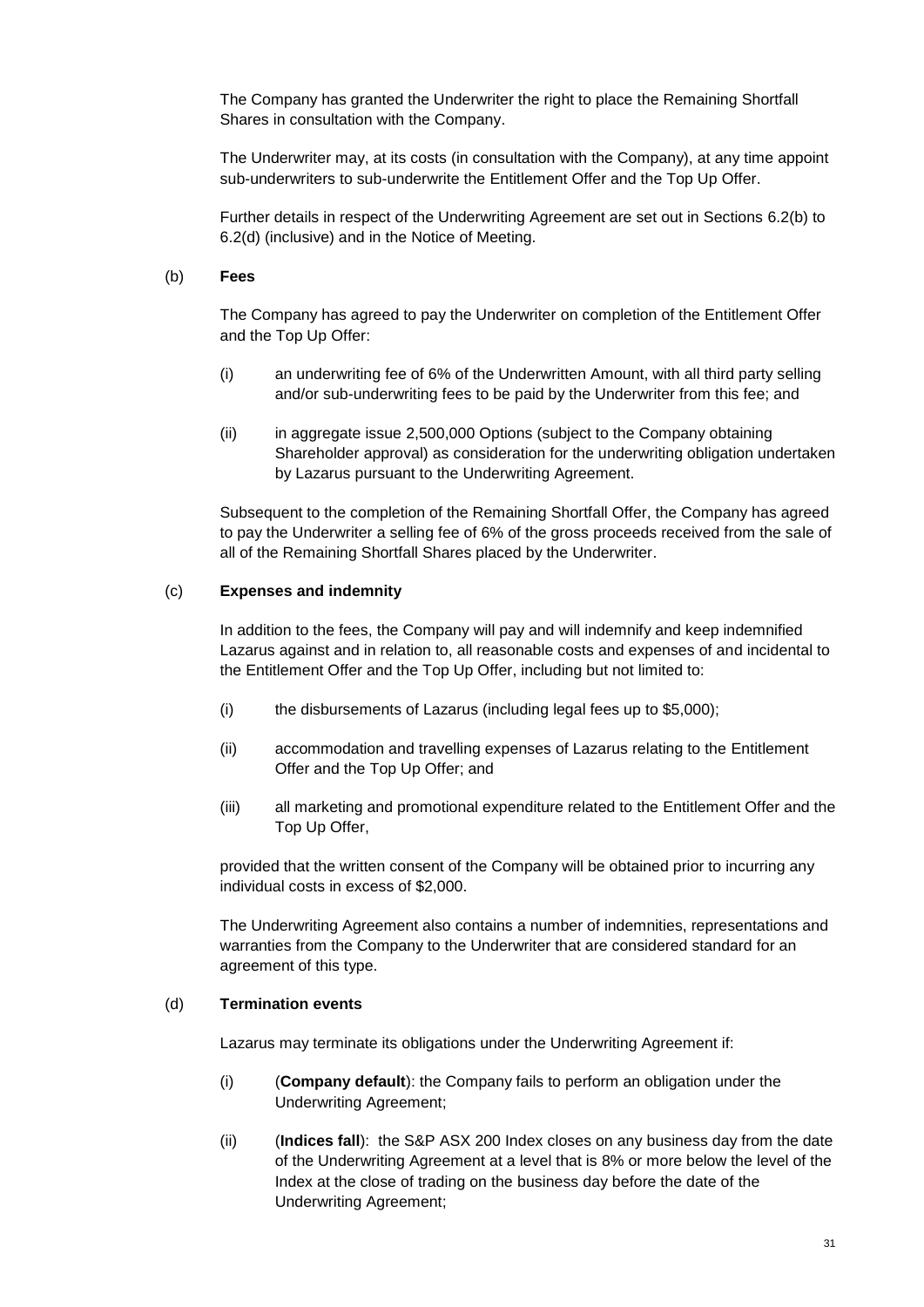- (iii) (**Gold Price Fall**): spot \$ gold price referenced on Bloomberg under reference "XAUAUD Curncy", is at any time after the date of the Underwriting Agreement at a level that is 8% or more below its respective level as at the close of business on the business day prior to the date of the Underwriting Agreement; or
- (iv) (**Share Price Fall**): the share price of Aurumin on ASX under reference "ASX:AUN", is at any time after the date of the Underwriting Agreement below \$0.15;
- (v) (**Entitlement Offer Document**): the Company does not lodge the Prospectus with ASIC on the Lodgement Date or the Prospectus or the Entitlement Offer is withdrawn by the Company;

# (vi) (**Supplementary Prospectus**):

- (A) Lazarus, having elected not to exercise its right to terminate its obligations under the Underwriting Agreement as a result of an adverse change, forms the view on reasonable grounds that a supplementary prospectus should be lodged with ASIC for any of the reasons referred to in section 719 of the Corporations Act and the Company fails to lodge a supplementary prospectus in such form and content and within such time as Lazarus may reasonably require; or
- (B) the Company lodges a supplementary prospectus without the prior written agreement of Lazarus;
- (vii) (**Non-compliance with disclosure requirements**): it transpires that the Prospectus does not contain all the information that investors and their professional advisers would reasonably require to make an informed assessment of:
	- (A) the assets and liabilities, financial position and performance, profits and losses and prospects of the Company; and
	- (B) the rights and liabilities attaching to the Underwritten Shares;
- (viii) (**Misleading Entitlement Offer Document**): it transpires that there is a material statement in the Prospectus that is misleading or deceptive or likely to mislead or deceive, or that there is an omission from the Prospectus (having regard to the provisions of sections 711, 713 and 716 of the Corporations Act) or if any statement in the Prospectus becomes misleading or deceptive or likely to mislead or deceive or if the issue of the Prospectus is or becomes misleading or deceptive or likely to mislead or deceive;
- (ix) (**Error in Due Diligence Results**): it transpires that any of the due diligence results or any part of the verification material was materially false, misleading or deceptive or that there was a material omission from them;
- (x) (**proceedings**) ASIC or any other person conducts any enquiry, investigation or proceedings, or takes any regulatory action or seeks any remedy, in connection with the Entitlement Offer and the Top Up Offer or the Prospectus or the Company's ASX announcements, or publicly foreshadows that it may do so;
- (xi) (**Unable to issue Securities**) the Company is prevented from allotting and issuing the Underwritten Shares within the time required by the Timetable, Listing Rules, applicable laws, an order of a court of competent jurisdiction or a government authority;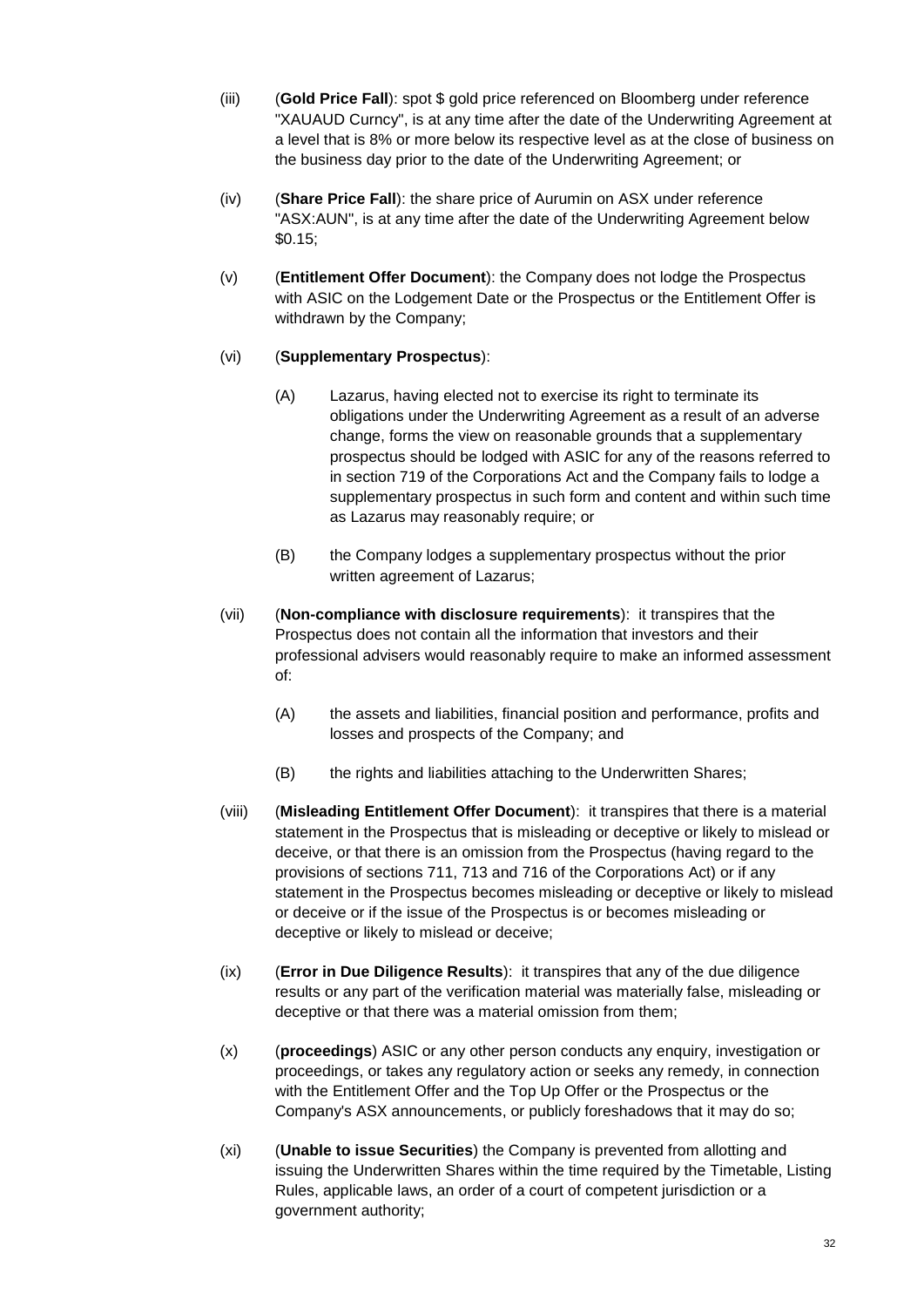- (xii) (**future matters**) Any statement or estimate in the Prospectus or the Company's ASX announcements which relates to a future matter is or becomes incapable of being met or, in the reasonable opinion of Lazarus, unlikely to be met in the projected timeframe;
- (xiii) (**No Quotation Approval**): the Company fails to lodge an Appendix 2A and/or Appendix 3B in relation to the Underwritten Shares with ASX by the time required by the Corporations Act, the Listing Rules or any other regulation;
- (xiv) (**ASIC application**): an order is made under Section 1324B or any other provision of the Corporations Act in relation to the Prospectus, the shortfall notice deadline date has arrived, and that application has not been dismissed or withdrawn;
- (xv) (**Takeovers Panel**): the Takeovers Panel makes a declaration that circumstances in relation to the affairs of the Company are unacceptable circumstances under Pt 6.10 of the Corporations Act, which in Lazarus' reasonable opinion has material adverse effect on the Company's ability to perform and comply with its obligations under any note issued under and in accordance with the Underwriting Agreement or on Lazarus' rights pursuant the Underwriting Agreement (**Material Adverse Effect**) provided that, for the avoidance of doubt, an event or circumstances which is general in nature is not a Material Adverse Effect;
- (xvi) (**Authorisation**): any authorisation which is material to anything referred to in the Prospectus is repealed, revoked or terminated or expires, or is modified or amended in a manner unacceptable to Lazarus acting reasonably;
- (xvii) (**Indictable offence**): a director of the Company is charged with an indictable offence; or
- (xviii) (**Termination events**): unless, in the reasonable opinion of Lazarus reached in good faith, it has or is likely to have, or those events together have, or could reasonably be expected to have, a material adverse effect or could give rise to a liability of Lazarus under the Corporations Act, any of the following events occurs:
	- (A) (**Hostilities**): there is an outbreak of hostilities or a material escalation of hostilities (whether or not war has been declared) after the date of the Underwriting Agreement involving one or more of Australia, New Zealand, Indonesia, Japan, Russia, the United Kingdom, the United States of America, India, Pakistan, the Democratic People's Republic of Korea, or the Peoples Republic of China or any member of the European Union;
	- (B) (**Default**): default or breach by the Company under the Underwriting Agreement of any terms, condition, covenant or undertaking;
	- (C) (**Incorrect or untrue representation**): any representation, warranty or undertaking given by the Company in the Underwriting Agreement is or becomes untrue or incorrect in a material respect;
	- (D) (**Contravention of constitution or Act**): a contravention by a relevant company of any provision of its constitution, the Corporations Act, the Listing Rules or any other applicable legislation or any policy or requirement of ASIC or ASX;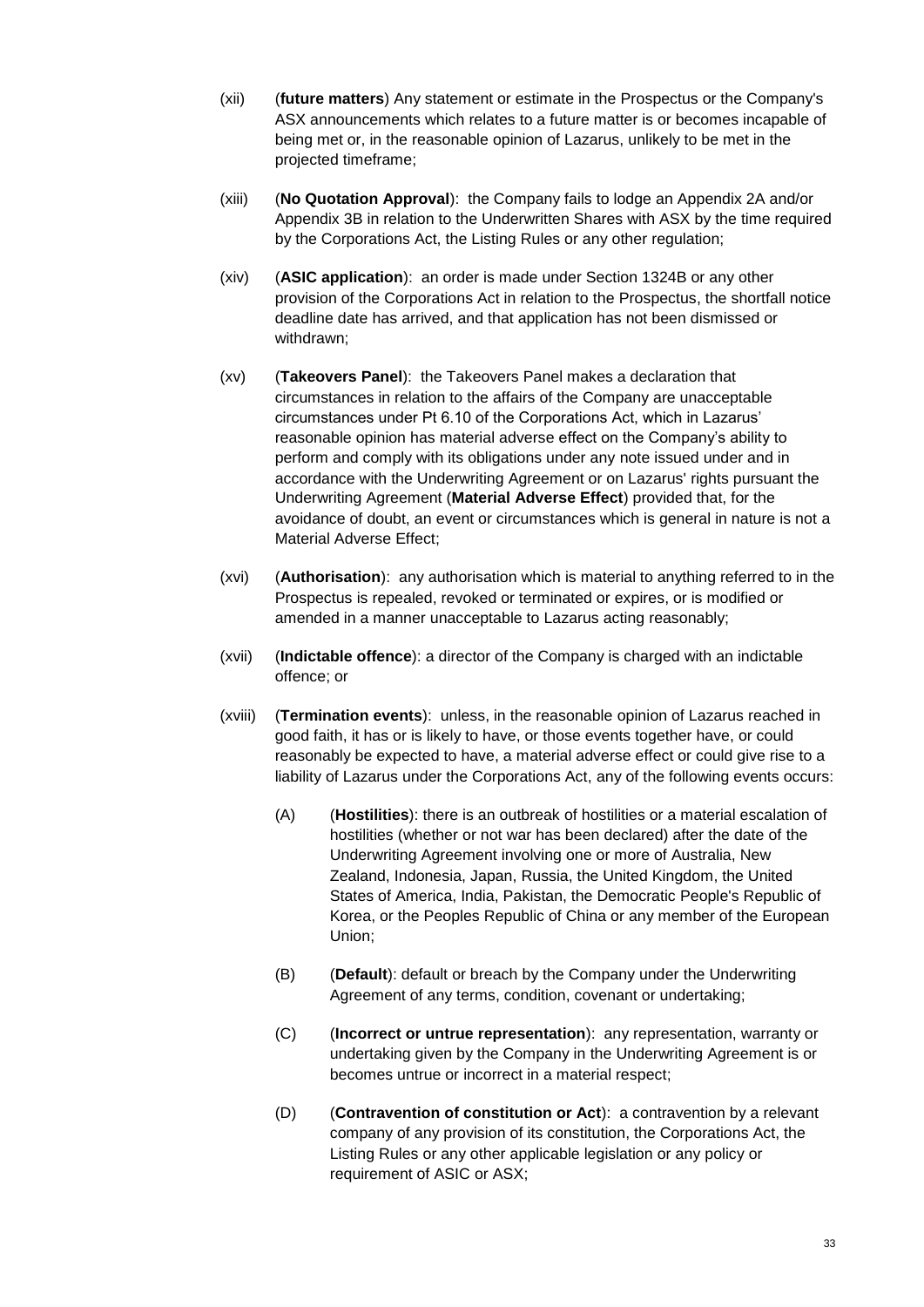- (E) (**Adverse change**): an event occurs which gives rise to a Material Adverse Effect or any adverse change or any development including a prospective adverse change after the date of the Underwriting Agreement in the assets, liabilities, financial position, trading results, profits, forecasts, losses, prospects, business or operations of any relevant company;
- (F) (**Error in Due Diligence Results**): it transpires that any of the due diligence results or any part of the verification material was materially false, misleading or deceptive or that there was a material omission from them;
- (G) (**Significant change**): a "new circumstance" as referred to in Section 719(1) of the Corporations Act arises that is materially adverse from the point of view of an investor;
- (H) (**Public statements**): without the prior approval of Lazarus a public statement is made by the Company in relation to the Offers or the Prospectus, other than a statement the Company is required to make in order to ensure its disclosure obligations under the Listing Rules and the Corporations Act;
- (I) (**Misleading information**): any information supplied at any time by the Company or any person on its behalf to Lazarus in respect of any aspect of the Offers or the affairs of any relevant company is or becomes misleading or deceptive or likely to mislead or deceive;
- (J) (**Official Quotation qualified**): the official quotation is qualified or conditional other than conditional approval, provided such condition would not, in the reasonable opinion of Lazarus, have a material adverse effect;
- (K) (**Change in Act or policy**): there is introduced, or there is a public announcement of a proposal to introduce, into the Parliament of Australia or any of its States or Territories any Act or prospective Act or budget or the Reserve Bank of Australia or any Commonwealth or State authority adopts or announces a proposal to adopt any new, or any major change in, existing, monetary, taxation, exchange or fiscal policy;
- (L) (**Prescribed Occurrence**):a Prescribed Occurrence (as defined in the Underwriting Agreement) occurs, other than as disclosed in the Prospectus.
- (M) (**Suspension of debt payments**): the Company suspends payment of its debts generally;
- (N) (**Event of Insolvency**): an insolvency event occurs in respect of a relevant company;
- (O) (**Judgment against a relevant company**): a judgment in an amount exceeding \$500,000 is obtained against a relevant company and is not set aside or satisfied within 14 days;
- (P) (**Litigation**): litigation, arbitration, administrative or industrial proceedings are after the date of the Underwriting Agreement commenced against any relevant company, except as disclosed in the Prospectus;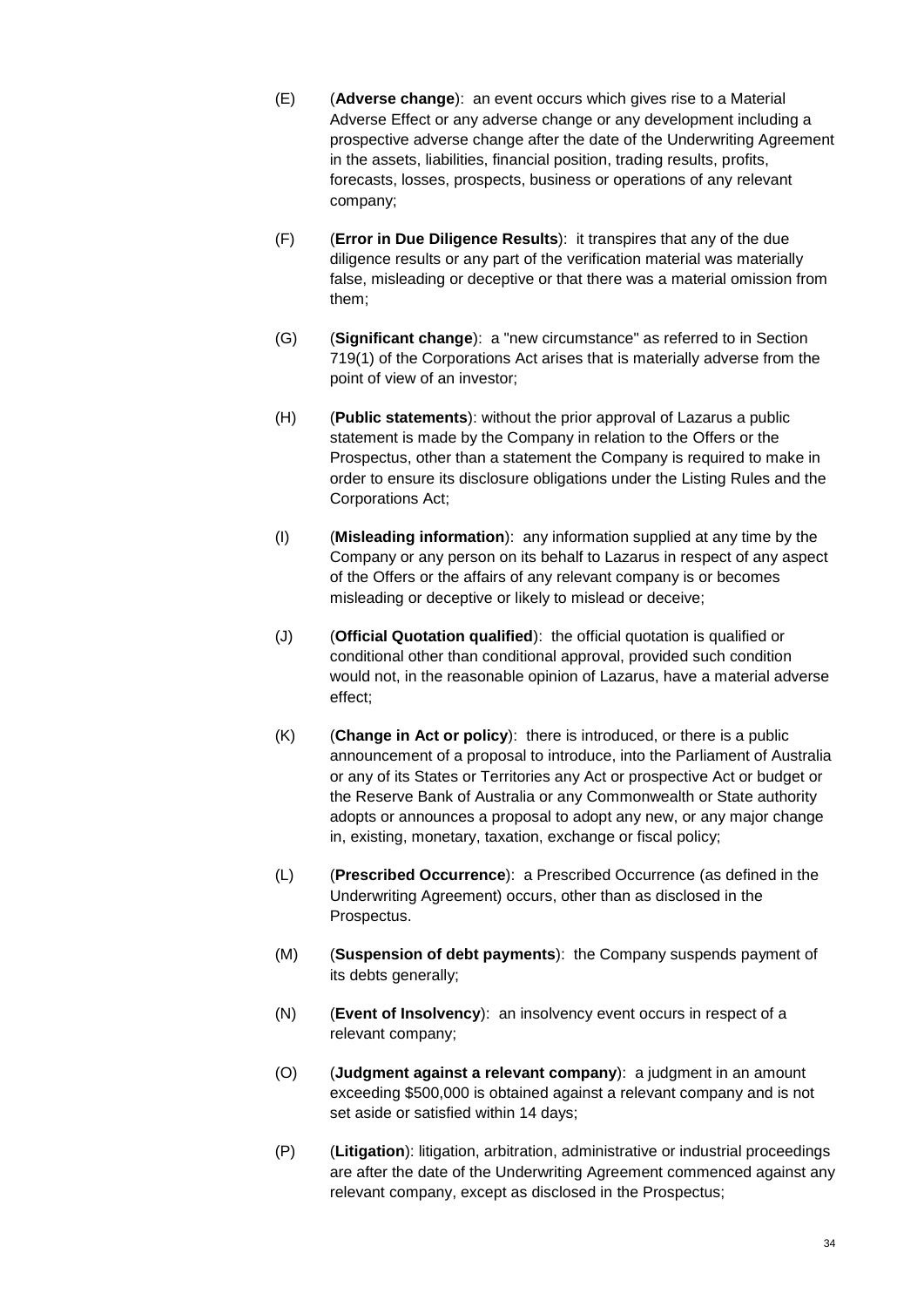- (Q) (**Board and senior management composition**): there is a change in the composition of the Board or a change in the senior management of the Company before the date of issue of the Underwritten Shares without the prior written consent of Lazarus (such consent not to be unreasonably withheld);
- (R) (**Change in shareholdings**): there is a material change in the major or controlling shareholdings of a relevant company (other than as a result of the Offers, a matter disclosed in the Prospectus) or a takeover offer or scheme of arrangement pursuant to Chapter 5 or 6 of the Corporations Act is publicly announced in relation to a relevant company;
- (S) (**Timetable**): there is a delay in any specified date in the proposed timetable which is greater than 3 business days;
- (T) (**Force Majeure**): a force majeure affecting the Company's business or any obligation under the Underwriting Agreement lasting in excess of 7 days occurs;
- (U) (**Certain resolutions passed**): a relevant company passes or takes any steps to pass a resolution under Section 254N, Section 257A or Section 260B of the Corporations Act or a resolution to amend its constitution without the prior written consent of Lazarus;
- (V) (**Capital structure**): any relevant company alters its capital structure in any manner not contemplated by the Prospectus or the Acquisition;
- (W) (**Breach of Contracts**): any of the Contracts are terminated or substantially modified; or
- (X) (**Market conditions**): a suspension or material limitation in trading generally on ASX occurs or any material adverse change or disruption occurs in the existing financial markets, political or economic conditions of Australia, Japan, the United Kingdom, the United States of America or other international financial markets.

# <span id="page-48-0"></span>6.3 **Company is a disclosing entity**

The Company is a disclosing entity under the Corporations Act. It is subject to regular reporting and disclosure obligations under both the Corporations Act and the Listing Rules. These obligations require the Company to notify ASX of information about specific events and matters as they arise for the purpose of ASX making the information available to the securities market conducted by ASX. In particular, the Company has an obligation under the Listing Rules (subject to certain limited exceptions), to notify ASX once it is, or becomes aware of information concerning the Company which a reasonable person would expect to have a material effect on the price or value of the Shares.

The Company is also required to prepare and lodge with ASIC yearly and half-yearly financial statements accompanied by a Directors' statement and report, and an audit review or report. Copies of documents lodged with ASIC in relation to the Company may be obtained from, or inspected at, an ASIC office (see Section [6.5](#page-49-0) below). Copies of all documents announced to the ASX can be found at<https://aurumin.com.au/investors/asx-announcements/>**.**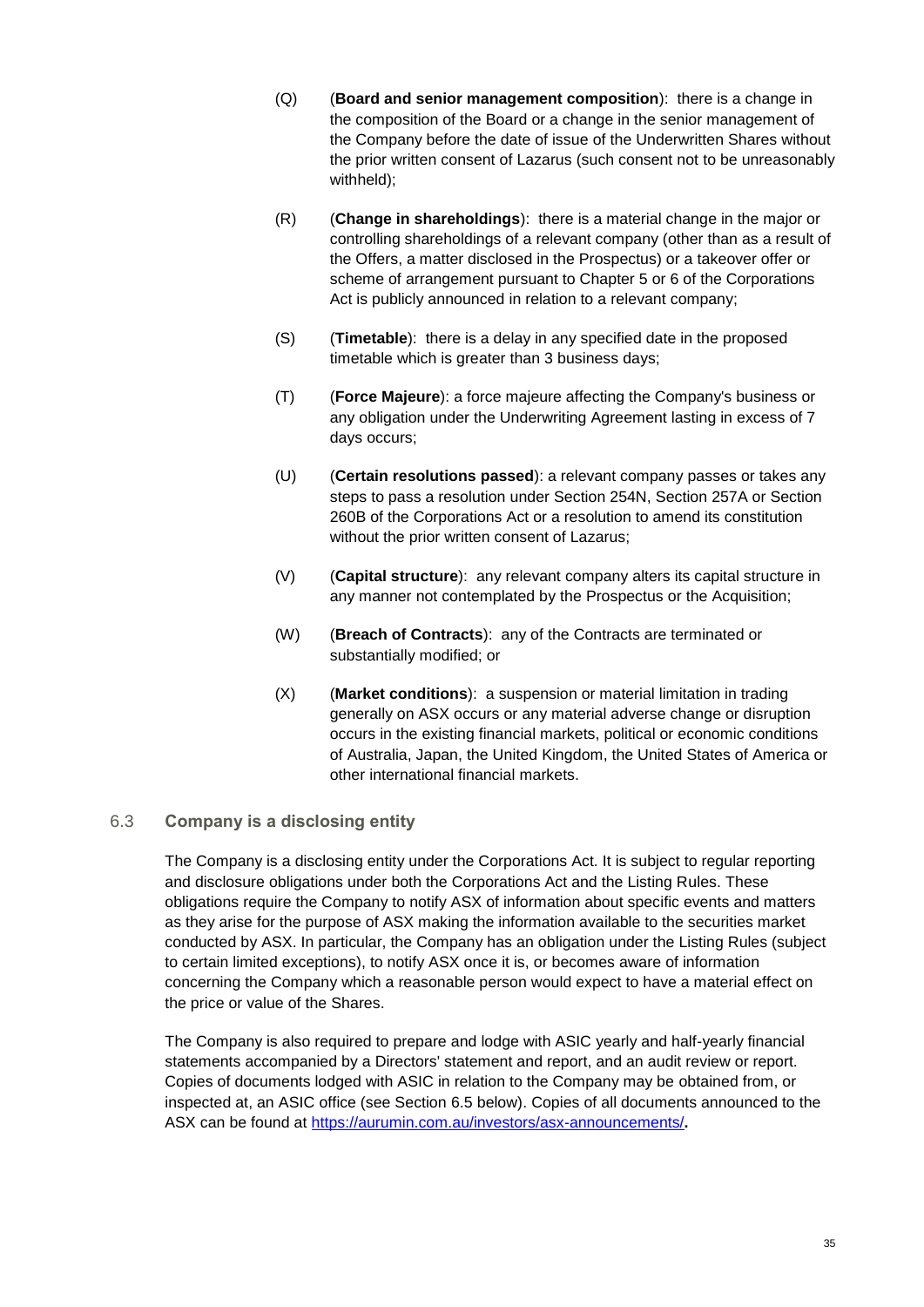# 6.4 **Dividend Policy**

The Directors are not able to say when and if dividends will be paid in the future, as the payment of any dividends will depend on the future profitability, financial position and cash requirements of the Company.

# <span id="page-49-0"></span>6.5 **Copies of documents**

Copies of documents lodged by the Company in connection with its reporting and disclosure obligations may be obtained from, or inspected at, an office of ASIC. The Company will provide free of charge to any person who requests it during the period of the Offers a copy of:

- (a) the Annual Report for the period ending 30 June 2021 lodged with ASX on 30 September 2021 (**Annual Financial Report**);
- (b) the Half Yearly Report for the period ending 31 December 2020 lodged with ASX on 12 March 2021; and
- (c) the continuous disclosure notices given by the Company to notify ASX of information relating to the Company during the period from the balance date of the Annual Financial Report lodged with ASX on 30 September 2021, until the date of this Prospectus:

| Date lodged      | <b>Subject of Announcement</b>                               |
|------------------|--------------------------------------------------------------|
| 7 January 2022   | Letter to Shareholders                                       |
| 7 January 2022   | Notice of General Meeting/Proxy Form                         |
| 23 December 2021 | <b>Cleansing Statement</b>                                   |
| 23 December 2021 | Application for quotation of securities - AUN                |
| 17 December 2021 | Assay Results up to 90.70g/t au from Mt Dimer Drilling       |
| 16 December 2021 | <b>Reinstatement to Official Quotation</b>                   |
| 16 December 2021 | Proposed issue of securities - AUN                           |
| 16 December 2021 | Acquisition of 784koz Sandstone Gold Project<br>Presentation |
| 16 December 2021 | Aurumin to acquire 784,000oz Au Sandstone Gold Project       |
| 16 December 2021 | MDI: Sale of Sandstone Gold Project                          |
| 15 December 2021 | <b>Request For Voluntary Suspension</b>                      |
| 13 December 2021 | <b>Request For Voluntary Suspension</b>                      |
| 10 December 2021 | <b>Suspension from Official Quotation</b>                    |
| 8 December 2021  | <b>Trading Halt</b>                                          |
| 26 November 2021 | Mt Dimer Drilling Completed                                  |
| 19 November 2021 | <b>Results of Meeting</b>                                    |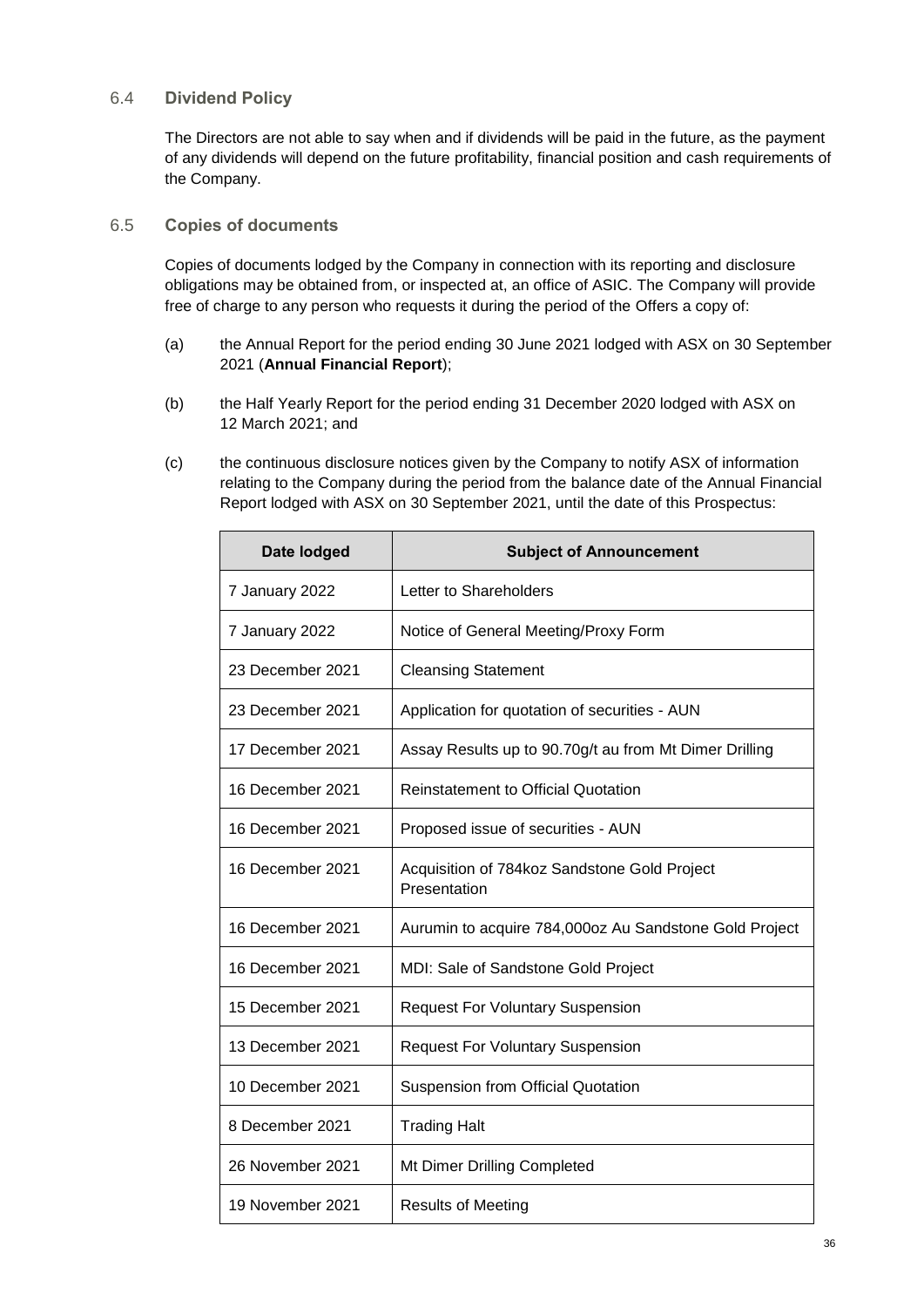| Date lodged       | <b>Subject of Announcement</b>                          |
|-------------------|---------------------------------------------------------|
| 19 November 2021  | <b>AGM Presentation</b>                                 |
| 03 November 2021  | Additional Assay Results up to 23.4g/t Au from Mt Dimer |
| 02 November 2021  | Mt Dimer Drilling Underway                              |
| 27 October 2021   | Presentation at South West ASX Showcase                 |
| 25 October 2021   | <b>Quarterly Activities Report</b>                      |
| 25 October 2021   | <b>Quarterly Cashflow Report</b>                        |
| 21 October 2021   | Letter to Shareholders                                  |
| 21 October 2021   | Notice of Annual General Meeting/Proxy Form             |
| 20 October 2021   | Mt Palmer Exploration Update                            |
| 5 October 2021    | Drilling Programme To Commence at Mt Dimer              |
| 30 September 2021 | Appendix 4G and Corporate Governance Statement          |
| 30 September 2021 | Annual Report to shareholders                           |
| 30 September 2021 | Date of AGM and Closing of Director Nominations         |
| 24 September 2021 | Notification of cessation of securities - AUN           |
| 3 September 2021  | <b>Presentation Update</b>                              |
| 1 September 2021  | Results up to 153g/t Au from Mt Dimer Drilling          |
| 25 August 2021    | 64,700oz Johnson Range Mineral Resource Estimate        |
| 12 August 2021    | Application for quotation of securities - AUN           |
| 4 August 2021     | Application for quotation of securities - AUN           |
| 3 August 2021     | Mt Dimer Drilling Completed                             |
| 27 July 2021      | Notice of Release of Escrowed Securities                |
| 27 July 2021      | <b>Quarterly Activities Report</b>                      |
| 27 July 2021      | <b>Quarterly Cashflow Report</b>                        |
| 15 July 2021      | Drilling Underway at Mt Dimer                           |
| 9 July 2021       | Drilling Programme To Commence At Mt Dimer              |
| 8 July 2021       | Notification regarding unquoted securities - AUN        |
| 8 July 2021       | FY2022 ESIP Established                                 |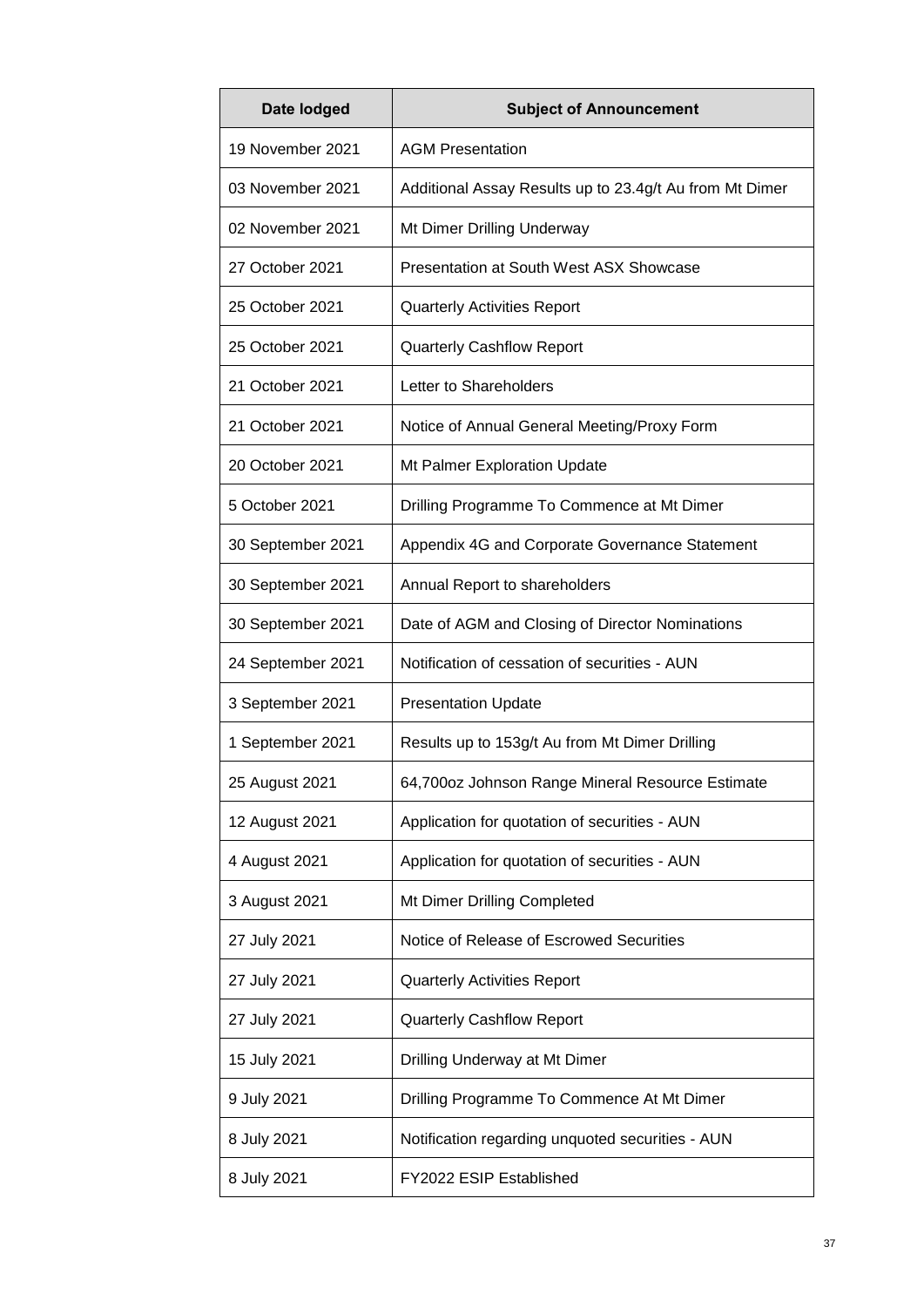| Date lodged | <b>Subject of Announcement</b>                |
|-------------|-----------------------------------------------|
| 6 July 2021 | Application for quotation of securities - AUN |

The following documents are available for inspection throughout the period of the Offers during normal business hours at the registered office of the Company:

- (a) this Prospectus;
- (b) the Constitution; and
- (c) the consents referred to in Section [6.12](#page-54-0) and the consents provided by the Directors to the issue of this Prospectus.

# 6.6 **Information excluded from continuous disclosure notices**

There is no information which has been excluded from a continuous disclosure notice in accordance with the Listing Rules other than as is set out in this Prospectus, however, the Company is currently considering its upcoming exploration activities and intends to provide a market update in this regard early in the new financial year.

# 6.7 **Determination by ASIC**

ASIC has not made a determination which would prevent the Company from relying on section 713 of the Corporations Act in issuing the Shares under this Prospectus.

# 6.8 **Interests of Directors**

# (a) **Information disclosed in this Prospectus**

Other than as set out in this Prospectus, no Director holds or has held within the 2 years preceding lodgement of this Prospectus with ASIC, any interest in:

- (i) the formation or promotion of the Company;
- (ii) any property acquired or proposed to be acquired by the Company in connection with its formation or promotion, or the Offers; or
- (iii) the Offers,

and no amounts have been paid or agreed to be paid and no benefits have been given or agreed to be given to a Director:

- (iv) as an inducement to become, or to qualify as, a Director; or
- (v) for services provided in connection with the formation or promotion of the Company, or the Offers.

# <span id="page-51-0"></span>(b) **Security holding**

The relevant interests of each of the Directors in Securities of the Company as at the date of this Prospectus are set out below.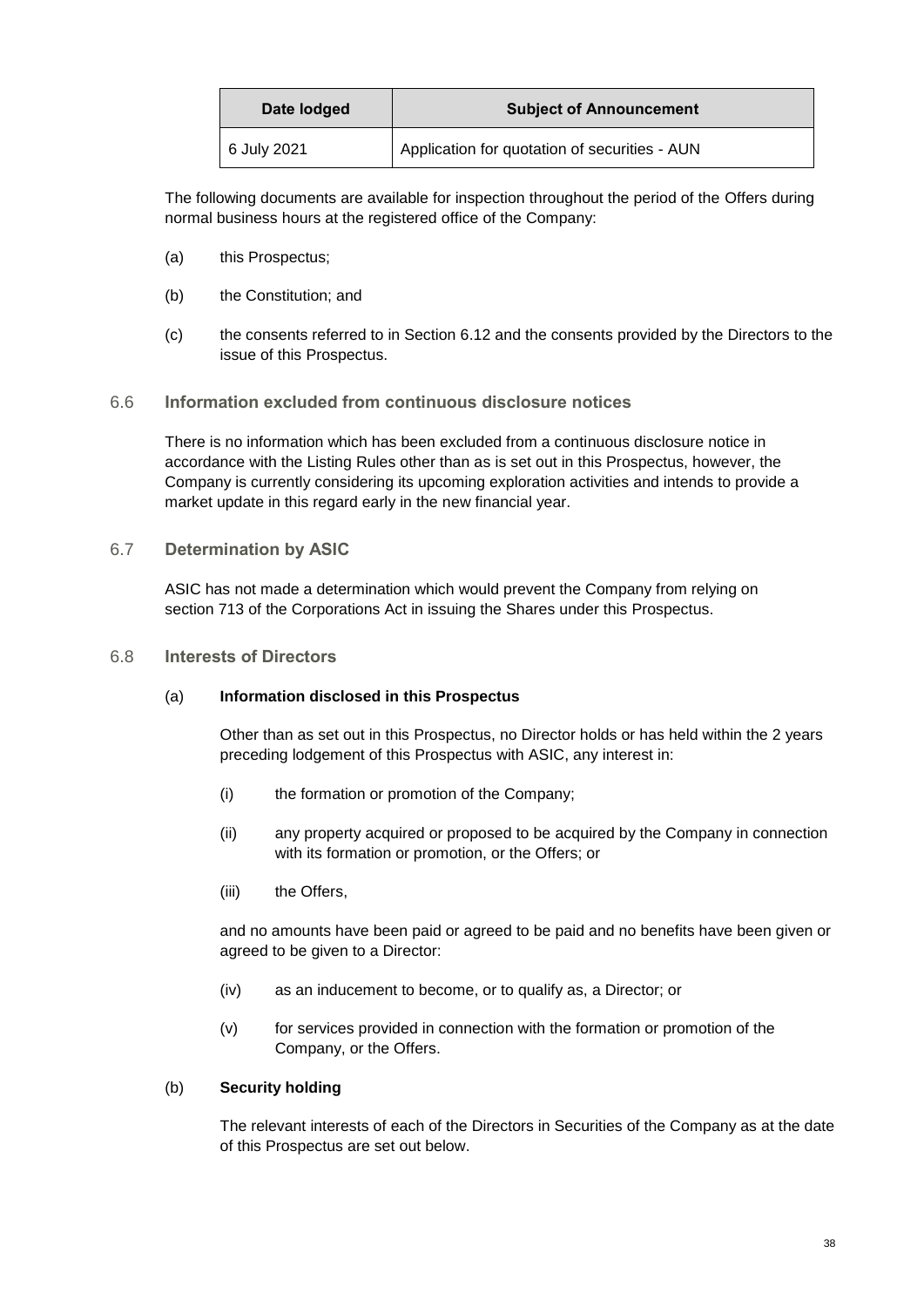| <b>Director</b>                         | <b>Shares</b> | <b>Voting power</b><br>(%) | <b>Options</b> | <b>Entitlement</b><br>(1) |
|-----------------------------------------|---------------|----------------------------|----------------|---------------------------|
| <b>Bradley</b><br>Valiukas <sup>1</sup> | 5,619,643     | 5.66%                      | 4,000,000      | 1,404,911                 |
| Darren<br>$H$ olden <sup>2</sup>        | 355,000       | 0.36%                      | 400,000        | 88,750                    |
| Shaun Day <sup>3</sup>                  | 425,000       | 0.43%                      | 400,000        | 106,250                   |
| Piers Lewis <sup>4</sup>                | 776,219       | 0.78%                      | 500,000        | 194,055                   |

#### **Notes:**

- 1. Mr Valiukas holds his interest in the Securities directly (as trustee for the B & K Valiukas Family Account) and indirectly through BV Mining Pty Ltd, an entity related to Mr Valiukas.
- 2. Mr Holden's Securities are held through Ms Leigh Sinclair (as trustee for the Holden Sinclair Family Account).
- 3. Mr Day's Securities are held through West End Ventures Pty Ltd (as trustee for The West End Account).
- 4. Mr Lewis' Securities are held as follows:
	- (a) 700,000 Shares and 500,000 Options held through Cranley Consulting Pty Ltd (as trustee for the Cranley Consulting Account); and
	- (b) 76,219 Shares held indirectly through SmallCap Corporate Pty Ltd, an entity related to Mr Lewis.

# *It is the intention of all Directors to take up all or part of their Entitlement specified above under the Entitlement Offer*.

### (c) **Remuneration**

The Constitution of the Company provides that the non-executive directors are entitled to be paid an amount of fees which does not in any year exceed in aggregate the amount last fixed by ordinary resolution. The aggregate amount fixed is \$200,000. This aggregate amount is to be allocated among the non-executive directors equally, having regard to the proportion of the relevant year for which each director held office, or as otherwise decided by the Board. The amount may also be provided in a manner the Board decides, which may include provision of non-cash benefits, in which case, the Board must also decide the manner in which the value of those benefits is to be calculated.

The Constitution also provides that:

- (i) the Directors shall be entitled to be paid reasonable travelling, hotel and other expenses incurred by them respectively in or about the performance of their duties as Directors; and
- (ii) if any of the Directors being willing are called upon to perform extra services or make any special exertions on behalf of the Company or its business, the Directors may remunerate this Director in accordance with such services or exertions, and this remuneration may be either in addition to or in substitution for his or her share in the fee-pool described above.

The remuneration of executive directors is to be fixed by the Board. As at the date of this Prospectus, the Company does not have any executive directors.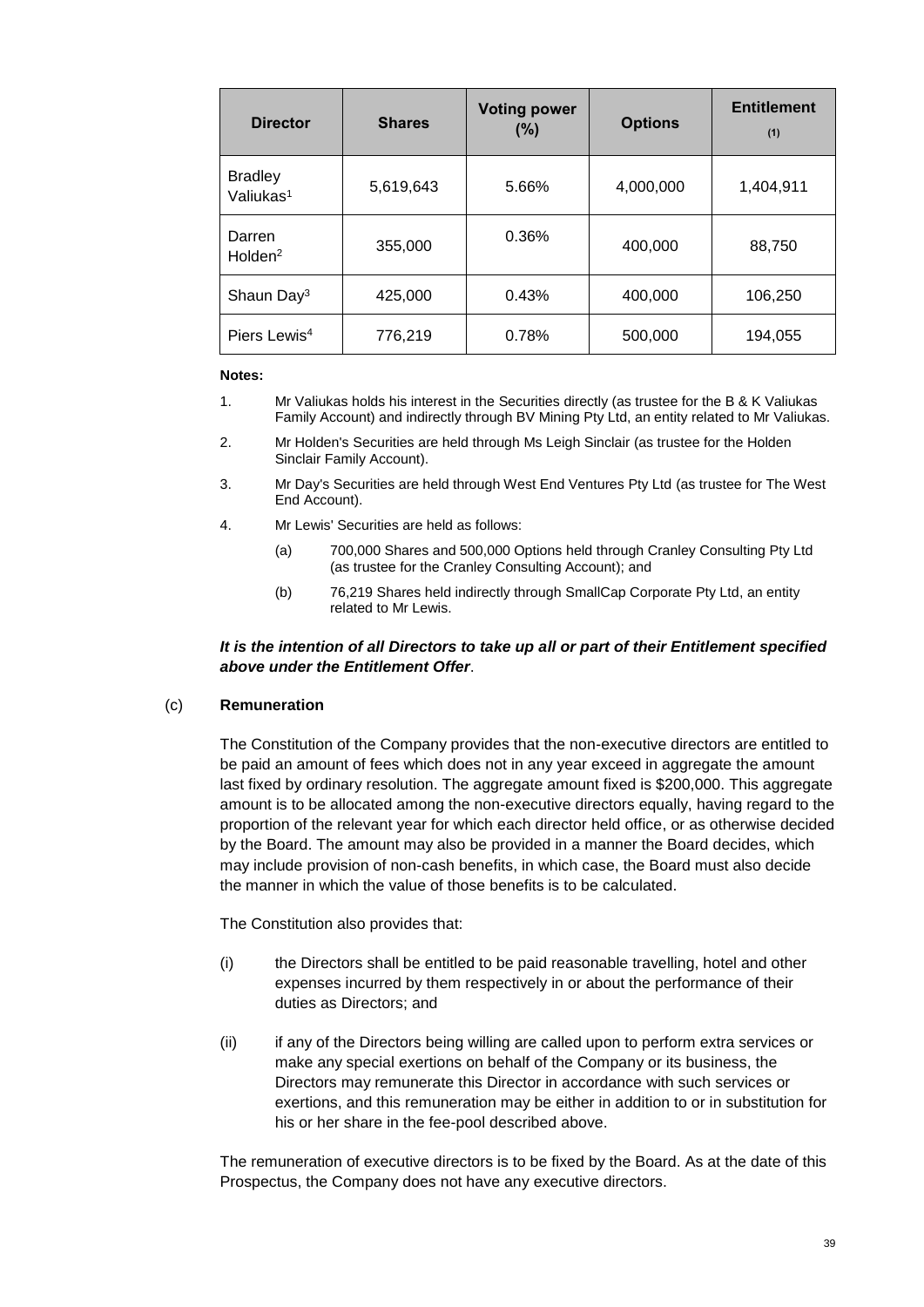The table below sets out the remuneration provided to the Directors of the Company and their associated companies during the last two financial years (**FY**), inclusive of directors fees, consultancy fees, superannuation benefits and share-based payments.

| <b>Director</b>         | FY ended 30 June 2021<br>(\$) | FY ended 30 June 2020<br>$($ \$) |
|-------------------------|-------------------------------|----------------------------------|
| <b>Bradley Valiukas</b> | 712,900                       | Nil                              |
| Darren Holden           | 67,426                        | Nil                              |
| Shaun Day               | 67,208                        | Nil                              |
| Piers Lewis             | 85,968                        | Nil                              |

# 6.9 **Related party transactions**

Except as disclosed in this Prospectus, there are no related party transactions involved in the Offers.

The Company's policy in respect of related party arrangements is:

- (a) a Director with a material personal interest in a matter is required to give notice to the other Directors before such a matter is considered by the Board; and
- (b) for the Board to consider such a matter, the Director who has a material personal interest is not present while the matter is being considered at the meeting, unless it is resolved by the Board of Directors that the Director can be present at the meeting but does not vote on the matter.

# 6.10 **Interests of other persons**

Except as disclosed in this Prospectus, no expert, promoter or other person named in this Prospectus as performing a function in a professional, advisory or other capacity:

- (a) has any interest nor has had any interest in the last two years prior to the date of this Prospectus in the formation or promotion of the Company, the Securities offered under this Prospectus or property acquired or proposed to be acquired by the Company in connection with its formation or promotion or the Securities offered under this Prospectus; or
- (b) has been paid or given or will be paid or given any amount or benefit in connection with the formation or promotion of the Company or the Securities offered under this Prospectus.

#### <span id="page-53-0"></span>6.11 **Expenses of the Offers**

The estimated expenses of the Offers are as follows:

| <b>Estimated expense</b> |       |
|--------------------------|-------|
| ASIC lodgement fees      | 3,206 |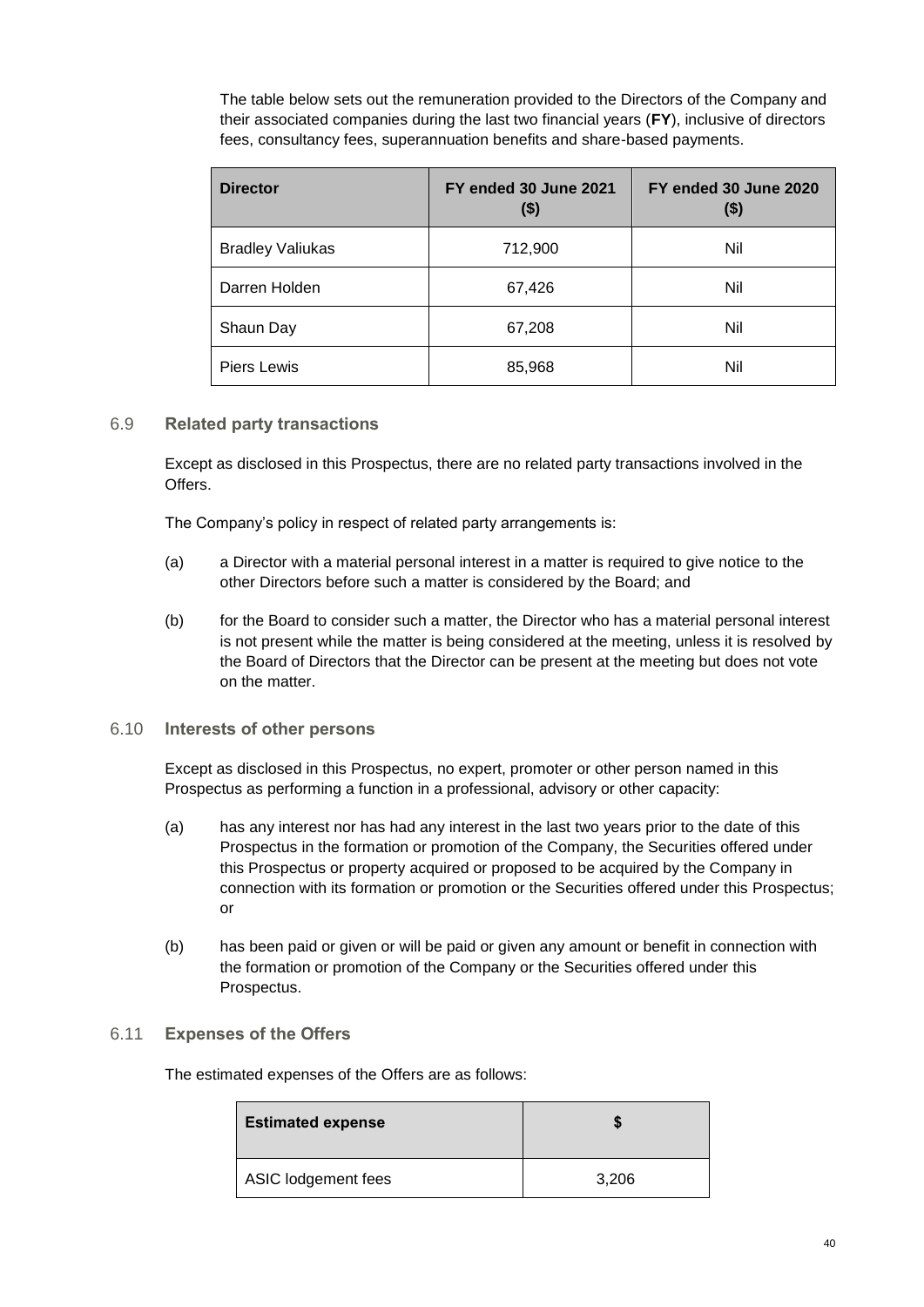| <b>Estimated expense</b>                     | S       |
|----------------------------------------------|---------|
| ASX quotation fees                           | 14,127  |
| Underwriting and shortfall placement<br>fees | 297,721 |
| Legal and preparation expenses               | 15,000  |
| Printing, mailing and other expenses         | 35,000  |
| <b>TOTAL</b>                                 | 365,054 |

# <span id="page-54-0"></span>6.12 **Consents**

Chapter 6D of the Corporations Act imposes a liability regime on the Company (as the offeror of Shares under this Prospectus), the Directors, any persons named in the Prospectus with their consent having made a statement in the Prospectus and persons involved in a contravention in relation to the Prospectus, with regard to misleading and deceptive statements made in the Prospectus. Although the Company bears primary responsibility for the Prospectus, the other parties involved in the preparation of the Prospectus can also be responsible for certain statements made in it.

Each of the parties referred to in this Section:

- (a) does not make, or purport to make, any statement in this Prospectus other than those referred to in this Section; and
- (b) in light of the above, only to the maximum extent permitted by law, expressly disclaim and take no responsibility for any part of this Prospectus other than a reference to its name and a statement included in this Prospectus with the consent of that party as specified in this Section.

HWL Ebsworth Lawyers has given its written consent to being named as the solicitors to the Company in this Prospectus. HWL Ebsworth Lawyers has not withdrawn its consent prior to the lodgment of this Prospectus with ASIC.

Computershare Investor Services Pty Limited has given its written consent to being named as the share registry to the Company in this Prospectus. Computershare Investor Services Pty Limited has not withdrawn its consent prior to the lodgment of this Prospectus with ASIC.

Lazarus has given its written consent to being named as the underwriter to the Company in this Prospectus. Lazarus has not withdrawn its consent prior to the lodgment of this Prospectus with ASIC.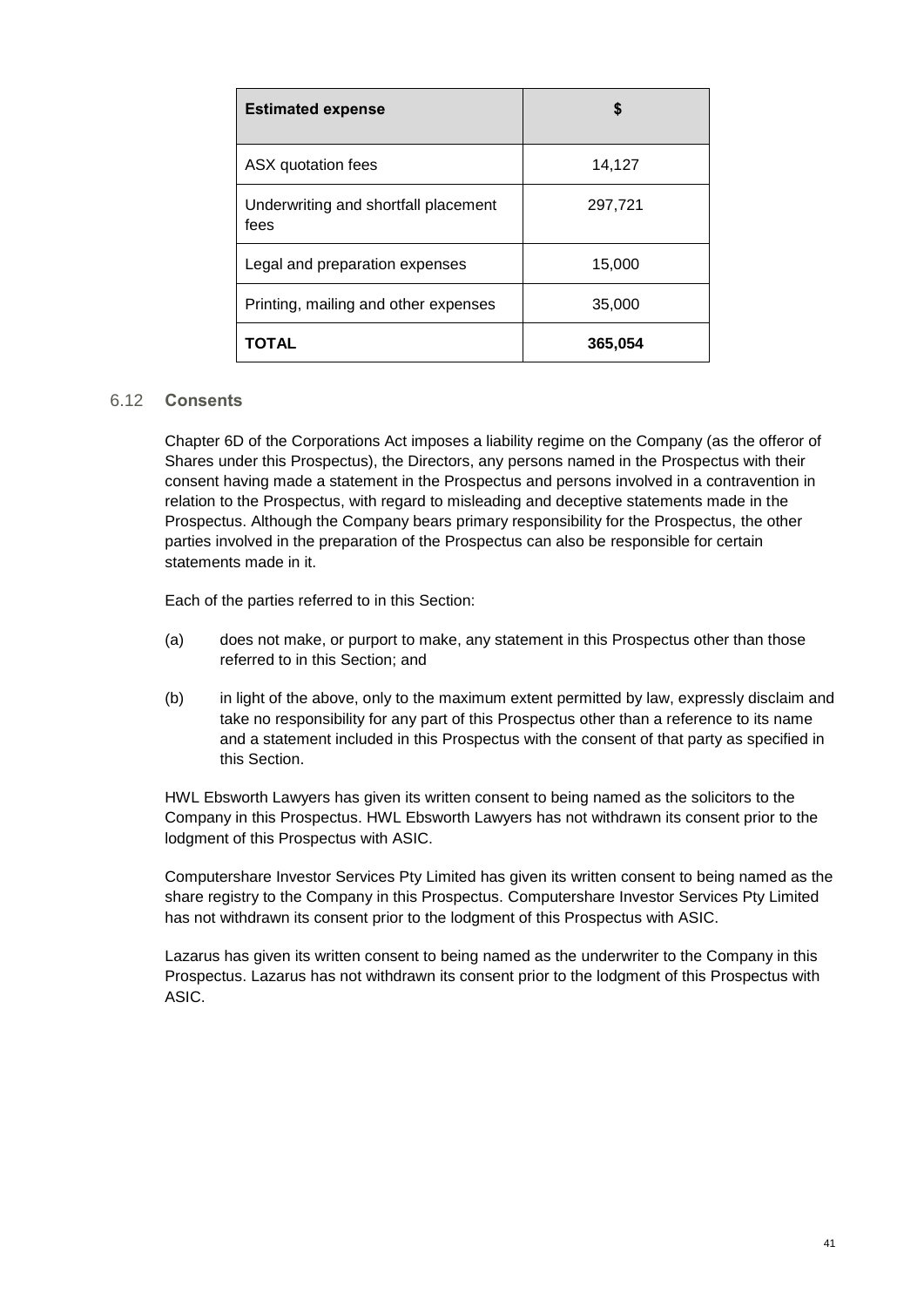# <span id="page-55-0"></span>7. Directors' Statement and Consent

This Prospectus is authorised by each of the Directors of the Company.

This Prospectus is signed for and on behalf of Company by:

Piers Lewis Non-Executive Chairman **Aurumin Limited** Dated: 14 January 2022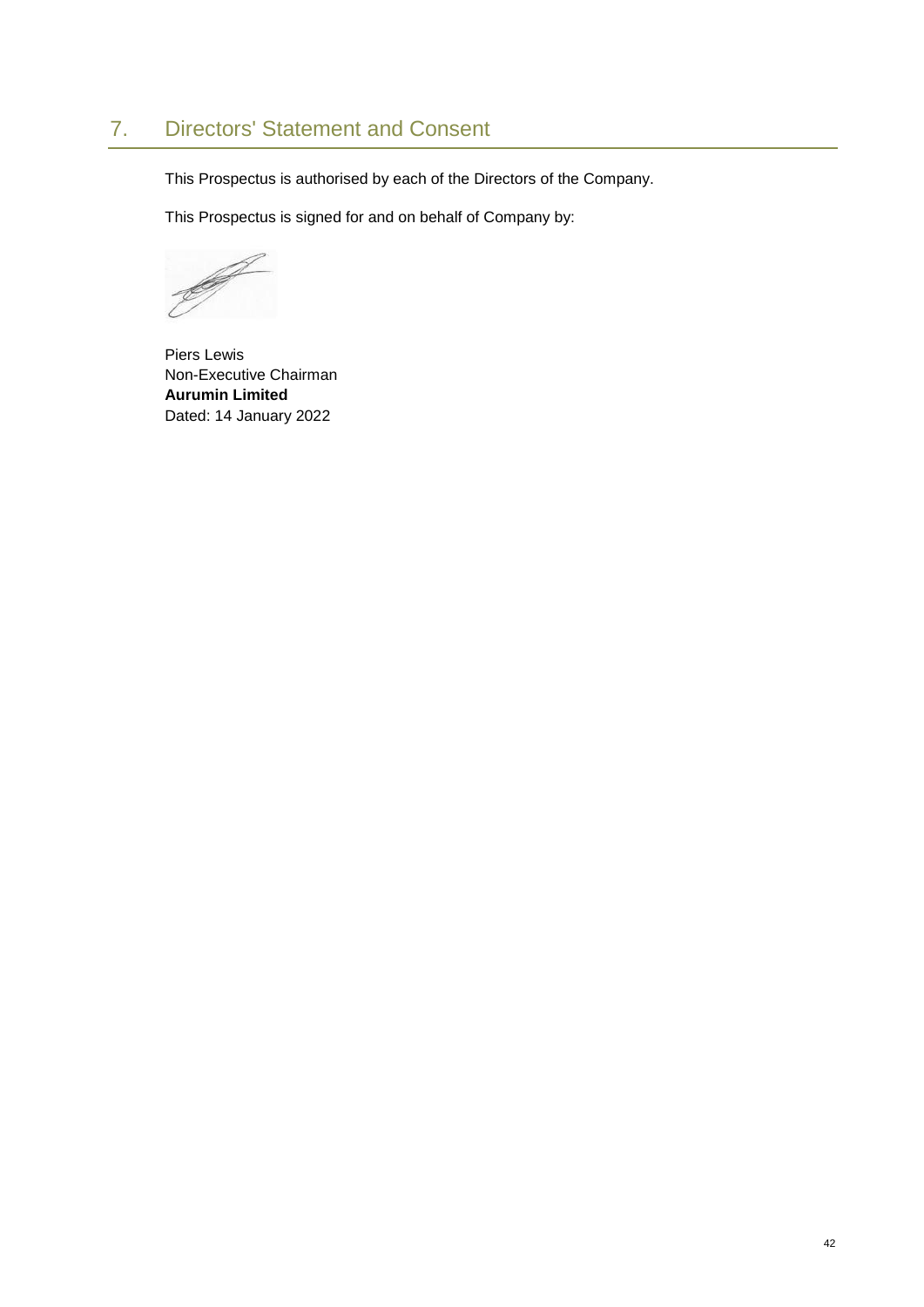# 8. Unaudited Pro Forma Statement of Financial Position

<span id="page-56-0"></span>

|                                     | <b>Aurumin</b>  | <b>Subsequent events</b> |                          | Pro-forma               |                          |                          |                  |            |
|-------------------------------------|-----------------|--------------------------|--------------------------|-------------------------|--------------------------|--------------------------|------------------|------------|
|                                     | 30-Jun-21<br>\$ |                          |                          |                         |                          |                          |                  | Pro-forma  |
|                                     |                 | Expenditure              | Placement                | <b>SOPL acquisition</b> | <b>Stamp duty</b>        | <b>Entitlement Offer</b> | Convertible note | Max        |
| <b>CURRENT ASSETS</b>               |                 |                          |                          |                         |                          |                          |                  |            |
| Cash and cash equivalents           |                 | 3,761,737 - 2,262,828    | 2,500,000 -              | 6,000,000 -             | 612,000                  | 4,664,301                | 5,000,000        | 7,051,210  |
| Trade and other receivables         | 288,662         |                          |                          |                         |                          |                          |                  | 288,662    |
| <b>TOTAL CURRENT ASSETS</b>         | 4,050,399       | 2,262,828<br>$\sim$      | 2,500,000 -              | $6,000,000 -$           | 612,000                  | 4,664,301                | 5,000,000        | 7,339,872  |
| <b>NON-CURRENT ASSETS</b>           |                 |                          |                          |                         |                          |                          |                  |            |
| Other assets                        | 187,543         |                          |                          |                         |                          |                          |                  | 187,543    |
| Plant and equipment                 | 63,720          |                          |                          | 1,900,000               |                          |                          |                  | 1,963,720  |
| Right of use assets                 | 81,589          |                          |                          |                         |                          |                          |                  | 81,589     |
| Capitalised Exploration Expenditure | 1,492,933       |                          |                          | 11,484,900              |                          |                          |                  | 12,977,833 |
| <b>TOTAL NON-CURRENT ASSSETS</b>    | 1,825,785       | $\mathcal{L}$            | $\overline{a}$           | 13,384,900              | $\blacksquare$           | $\overline{a}$           |                  | 15,210,685 |
| <b>TOTAL ASSETS</b>                 | 5,876,184       | 2,262,828<br>$\sim$      | 2,500,000                | 7,384,900 -             | 612,000                  | 4,664,301                | 5,000,000        | 22,550,557 |
| <b>CURRENT LIABILITIES</b>          |                 |                          |                          |                         |                          |                          |                  |            |
| Trade and other payables            | 315,818         |                          |                          |                         |                          |                          |                  | 315,818    |
| Provisions                          | 59,081          |                          |                          | 1,384,900               |                          |                          |                  | 1,443,981  |
| <b>Borrowings</b>                   |                 |                          |                          |                         |                          |                          | 4,521,327        | 4,521,327  |
| Lease liability                     | 85,162          |                          |                          |                         |                          |                          |                  | 85,162     |
| <b>TOTAL CURRENT LIABILITIES</b>    | 460,061         |                          |                          | 1,384,900               | $\blacksquare$           |                          | 4,521,327        | 6,366,288  |
| <b>TOTAL LIABILITIES</b>            | 460,061         | $\blacksquare$           | $\overline{\phantom{a}}$ | 1,384,900               | $\overline{\phantom{a}}$ | $\blacksquare$           | 4,521,327        | 6,366,288  |
| NET ASSETS/(DEFICIENCY)             |                 | 5,416,123 - 2,262,828    | 2,500,000                | 6,000,000 -             | 612,000                  | 4,664,301                | 478,673          | 16,184,269 |
|                                     |                 |                          |                          |                         |                          |                          |                  |            |
| <b>EQUITY</b>                       |                 |                          |                          |                         |                          |                          |                  |            |
| Issued capital                      | 14,650,009      |                          | 2,308,603                | 6,000,000               |                          | 4,425,055                |                  | 27,383,667 |
| Reserves                            | 1,308,199       |                          | 191,397                  |                         |                          | 239,246                  | 2,849,137        | 4,587,979  |
| <b>Accumulated losses</b>           | 10,542,085      |                          |                          |                         |                          |                          |                  | 10,542,085 |
| P&L                                 |                 | $-2,262,828$             |                          |                         | 612,000                  |                          | 2,370,464        | 5,245,292  |
| <b>TOTAL EQUITY</b>                 |                 | 5,416,123 - 2,262,828    | 2,500,000                | 6,000,000 -             | 612,000                  | 4,664,301                | 478,673          | 16,184,269 |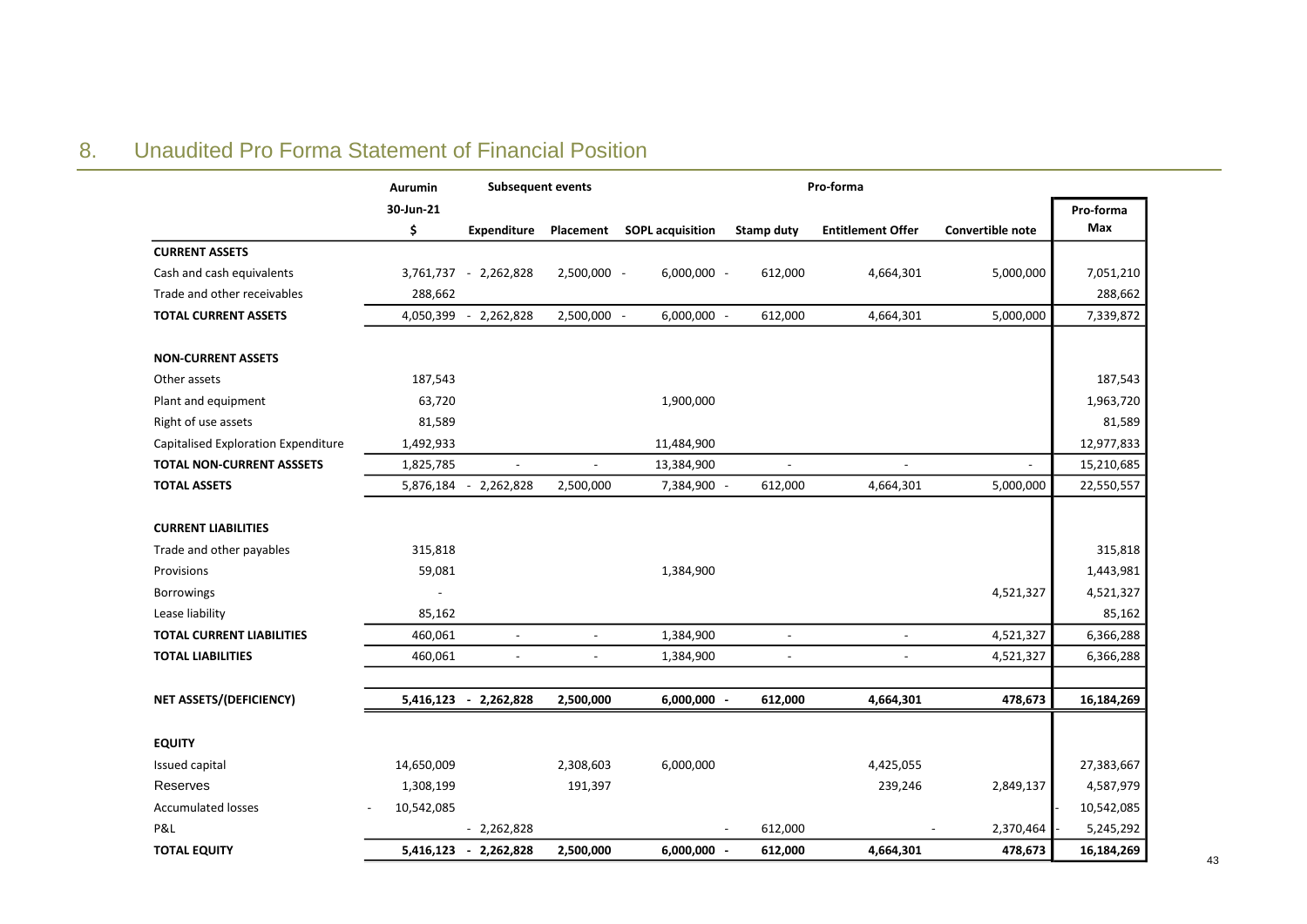#### **Notes**:

The unaudited pro forma statement of financial position has been prepared on the basis of the following assumptions:

- (a) The Pro Forma Historical Financial Information has been prepared by adjusting the statement of financial position of the Group as at 30 June 2021 to reflect the financial effects of the following subsequent events which have occurred since 30 June 2021:
	- (i) incurred expenditure post year end of  $$2,262,828$ ;
	- (ii) the issue of 12,500,000 ordinary shares at \$0.20 per share to raise \$2,500,000 before costs) pursuant to a placement with sophisticated and professional investors qualifying under s708 of the Corporations Act 2001 (Cth); and
	- (iii) capital raising fee of 6% of the proceeds of the Placement.
- (b) The following pro forma transactions which are yet to occur, but are proposed to occur following the completion of the Entitlement Offer:
	- (i) the issue of 2,000,000 options to acquire Shares having an exercise price of \$0.30 per option and exercisable within 36 months of the date of issue;
	- (ii) payment of the consideration under Sandstone SPA comprising of 30,000,000 Shares at a deemed issue price of \$0.20 per Share and \$6,000,000 in cash;
	- (iii) stamp duty payments associated with the acquisition of Sandstone Operations Pty Ltd of \$612,000;
	- (iv) the issue of convertible notes pursuant to which the Noteholder will pay the Company an aggregate subscription price of \$5 million (before costs) in order to acquire convertible notes, which are convertible into Shares on the below material terms:
		- (1) The Convertible Note will have a face value of \$6,413,479 on the date of issue and may be converted into Shares at a conversion price of \$0.30 per Share.
		- (2) The Noteholder will also, subject to the receipt of prior shareholder approval, receive 10 million attaching options which may be converted to Shares at an exercise price of \$0.30 per option within 36 months of the date of issue.
- (c) The issue of up to 24,810,106 Shares to raise up to \$4,962,022 before costs pursuant to the Entitlement Offer of \$297,721 related to Underwriting and Lead Manager fees.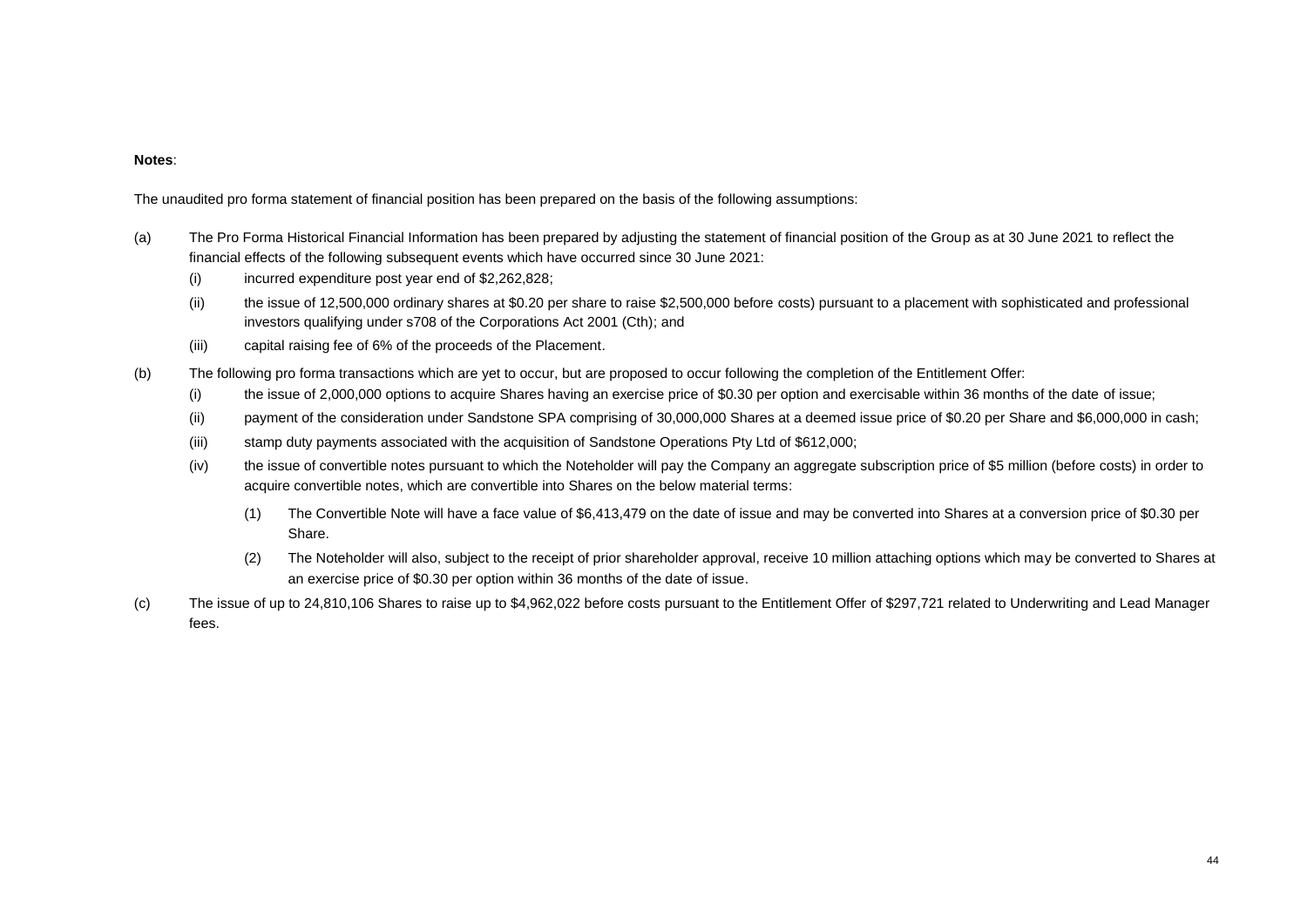# <span id="page-58-0"></span>9. Glossary of Terms

These definitions are provided to assist persons in understanding some of the expressions used in this Prospectus.

| \$                                            | means Australian dollars.                                                                                                                                                                                                                                                                          |
|-----------------------------------------------|----------------------------------------------------------------------------------------------------------------------------------------------------------------------------------------------------------------------------------------------------------------------------------------------------|
| Acceptance                                    | means a valid acceptance of Shares made pursuant to this<br>Prospectus on an Entitlement Form.                                                                                                                                                                                                     |
| <b>Acquisition</b>                            | means the sale and purchase the subject of the Sandstone<br>SPA.                                                                                                                                                                                                                                   |
| <b>Applicant</b>                              | means a person who applies for Shares pursuant to the Offers.                                                                                                                                                                                                                                      |
| <b>Application Form</b>                       | means the application form for New Investors in respect of the<br>Remaining Shortfall Offer.                                                                                                                                                                                                       |
| <b>Application Monies</b>                     | means application monies for Shares received by the Company<br>(which must be paid via BPAY®).                                                                                                                                                                                                     |
| <b>ASIC</b>                                   | means the Australian Securities and Investments Commission.                                                                                                                                                                                                                                        |
| <b>Aurumin Capital</b><br>Raising             | means the Company's capital raising as first announced to ASX<br>on 16 December 2021 to raise an aggregate amount of up to<br>\$12.5 million (before costs), comprising the Placement, the<br>Convertible Note Agreement and the Entitlement Offer (refer<br>announcement dated 16 December 2021). |
| <b>Aurumin Shareholder</b><br><b>Approval</b> | has the meaning given in Section 1.1.                                                                                                                                                                                                                                                              |
| <b>ASX</b>                                    | means ASX Limited (ACN 008 624 691) and where the context<br>permits the Australian Shares Exchange operated by ASX<br>Limited.                                                                                                                                                                    |
| AWST                                          | means Australian Western Standard Time, being the time in<br>Perth, Western Australia.                                                                                                                                                                                                             |
| <b>Board</b>                                  | means the Directors meeting as a board.                                                                                                                                                                                                                                                            |
| <b>Business Day</b>                           | means Monday to Friday inclusive, other than a day that ASX<br>declares is not a business day.                                                                                                                                                                                                     |
| <b>CHESS</b>                                  | means ASX Clearing House Electronic Subregistry System.                                                                                                                                                                                                                                            |
| <b>Closing Date</b>                           | has the meaning given to it in the Proposed Timetable.                                                                                                                                                                                                                                             |
| <b>Company or Aurumin</b>                     | means Aurumin Limited (ACN 639 427 099) (ASX:AUN).                                                                                                                                                                                                                                                 |
| <b>Completion</b>                             | means completion of the Acquisition.                                                                                                                                                                                                                                                               |
| <b>Completion Payment</b>                     | means the payment of \$6 million payable by the Company on<br>Completion.                                                                                                                                                                                                                          |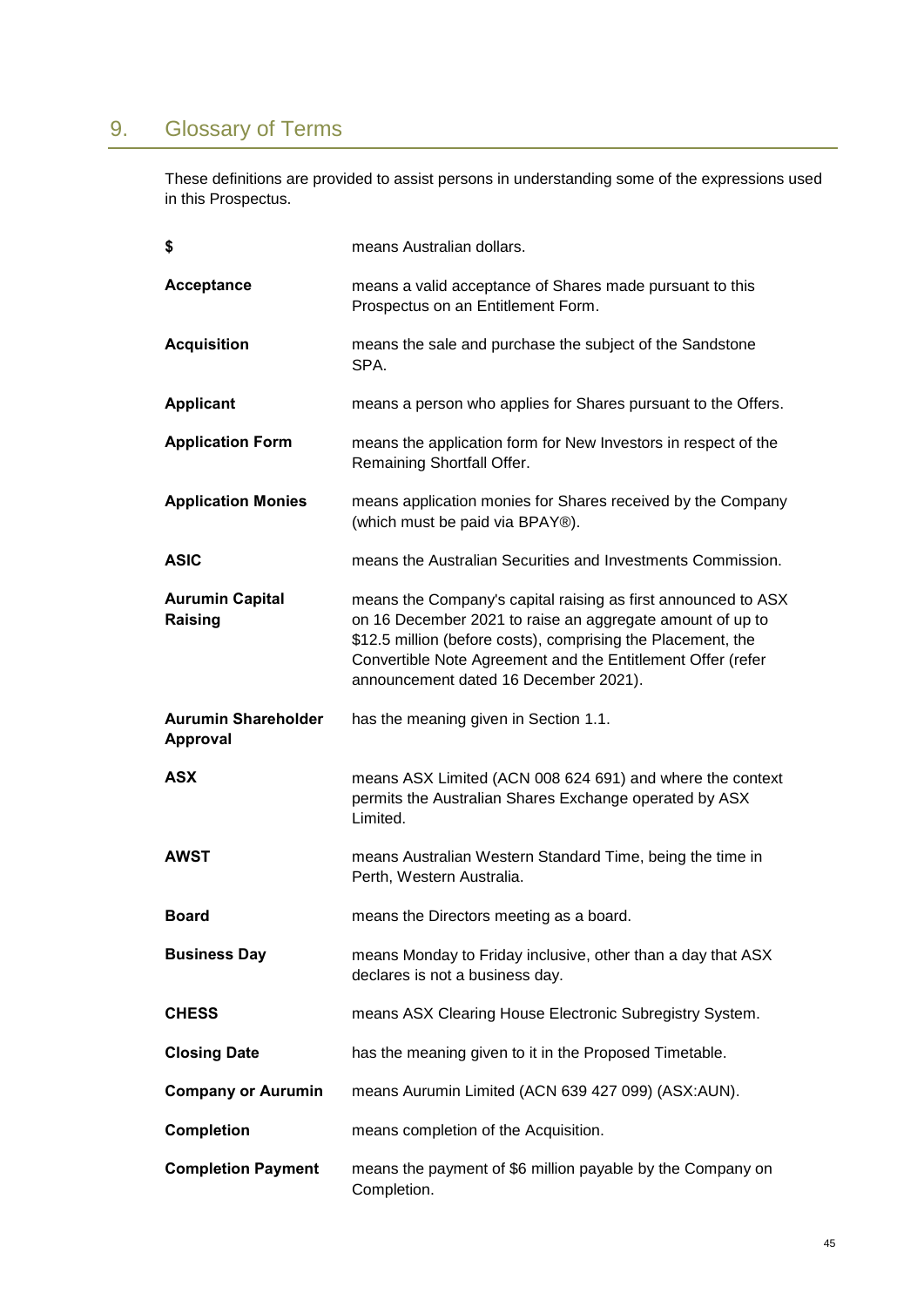| <b>Consideration Shares</b>                 | means 30,000,000 Shares to be issued to Middle Island on<br>Completion.                                                                                                                                                                               |
|---------------------------------------------|-------------------------------------------------------------------------------------------------------------------------------------------------------------------------------------------------------------------------------------------------------|
| <b>Constitution</b>                         | means the constitution of the Company as at the date of this<br>Prospectus.                                                                                                                                                                           |
| <b>Convertible Note</b><br><b>Agreement</b> | means the convertible note agreement between the Company<br>and the Noteholder dated 15 December 2021.                                                                                                                                                |
| <b>Convertible Notes</b>                    | means the 21,378,263 convertible notes to be issued to the<br>Noteholder (subject to Aurumin shareholder approval as<br>contemplated in the Notice of Meeting) pursuant to the<br>Convertible Note Agreement.                                         |
| <b>Corporations Act</b>                     | means Corporations Act 2001 (Cth).                                                                                                                                                                                                                    |
| <b>Directors</b>                            | mean the directors of the Company as at the date of this<br>Prospectus.                                                                                                                                                                               |
| <b>Eligible Shareholder</b>                 | means a person registered as the holder of Shares on the<br>Record Date whose registered address is in Australia, New<br>Zealand, Hong Kong, Malaysia and Singapore.                                                                                  |
| <b>Entitlement</b>                          | means the number of Shares for which an Eligible Shareholder<br>is entitled to subscribe under the Entitlement Offer, being 1 new<br>Share for every 4 Shares held on the Record Date.                                                                |
| <b>Entitlement Form</b>                     | means the entitlement form for Eligible Shareholders in respect<br>of the Entitlement Offer and Top Up Offer.                                                                                                                                         |
| <b>Entitlement Offer</b>                    | means the offer under this Prospectus to Eligible Shareholders<br>of up to approximately 24,810,106 Shares in the proportion of 1<br>new Share for every 4 Shares held on the Record Date to raise<br>up to approximately \$4,962,022 (before costs). |
| <b>Ineligible Foreign</b><br>Shareholder    | means a person registered as the holder of Shares on the<br>Record Date whose registered address is not in Australia or<br>New Zealand.                                                                                                               |
| <b>Issue Date</b>                           | has the meaning given in has the meaning given to it in<br>Section 2.10.                                                                                                                                                                              |
| <b>Issuer Sponsored</b>                     | means Shares issued by an issuer that are held in uncertified<br>form without the holder entering into a sponsorship agreement<br>with a broker or without the holder being admitted as an<br>institutional participant in CHESS.                     |
| <b>JORC Code</b>                            | means the 2012 Edition of the Joint Ore Reserves Committee<br>Australasian Code for Reporting of Exploration Results, Mineral<br>Resources and Ore Reserves.                                                                                          |
| <b>Listing Rules</b>                        | means the listing rules of ASX.                                                                                                                                                                                                                       |
| <b>Middle Island</b>                        | means Middle Island Resources Limited (ACN 142 361 608)<br>(ASX:MDI).                                                                                                                                                                                 |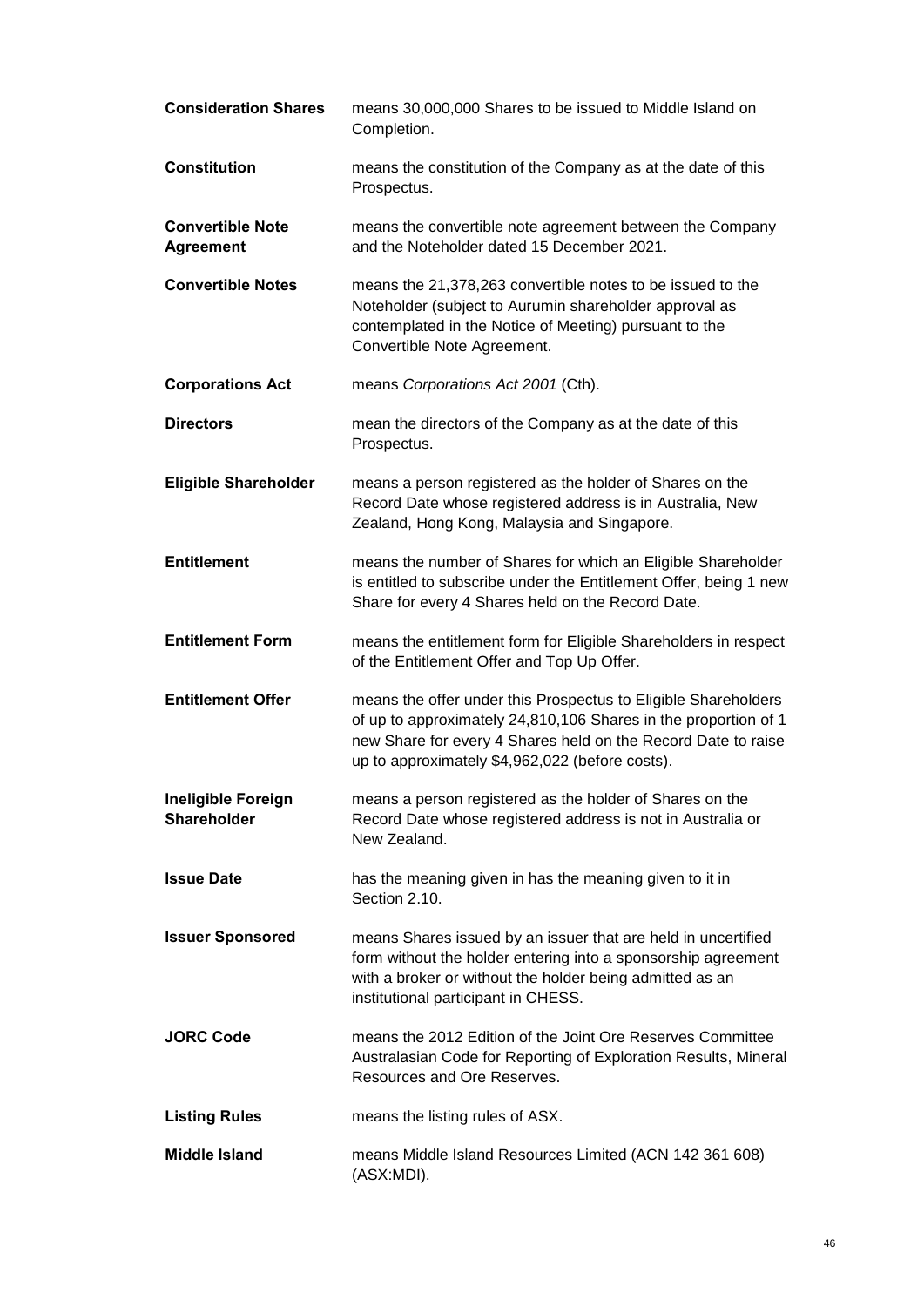| <b>New Investors</b>                        | means such other select investors having a registered address<br>located in Australia who are invited to apply by the Underwriter<br>or the Company to apply for Remaining Shortfall Shares.                                                                                                                                                |
|---------------------------------------------|---------------------------------------------------------------------------------------------------------------------------------------------------------------------------------------------------------------------------------------------------------------------------------------------------------------------------------------------|
| <b>Noteholder</b>                           | means Collins St Asset Management Pty Ltd (ACN 601 897<br>974) (as trustee for the Collins St Value Fund (ABN 16 601 897<br>974).                                                                                                                                                                                                           |
| <b>Notice of Meeting</b>                    | means the Company's notice of extraordinary meeting dated 7<br>January 2022.                                                                                                                                                                                                                                                                |
| <b>Offers</b>                               | means the Entitlement Offer, the Top Up Offer and/ or the<br>Remaining Shortfall Offer, as applicable.                                                                                                                                                                                                                                      |
| Option                                      | means an option to acquire a Share.                                                                                                                                                                                                                                                                                                         |
| <b>Placement</b>                            | means a placement of 12,500,000 Shares to sophisticated and<br>professional investors at an issue price of \$0.20 each to raise a<br>minimum of \$8 million (before costs) and a maximum of \$12.5<br>million (before costs).                                                                                                               |
| <b>Placement Securities</b>                 | means 12,500,000 Shares issued pursuant to the Placement.                                                                                                                                                                                                                                                                                   |
| <b>Prospectus</b>                           | means this prospectus dated 14 January 2022.                                                                                                                                                                                                                                                                                                |
| <b>Record Date</b>                          | means 5:00pm (AWST) on the date identified in the proposed<br>timetable.                                                                                                                                                                                                                                                                    |
| <b>Remaining Shortfall</b><br><b>Offer</b>  | means the offer under this Prospectus to New Investors to apply<br>for Remaining Shortfall Shares, further details in respect of<br>which are set out in Section 2.4.                                                                                                                                                                       |
| <b>Remaining Shortfall</b><br><b>Shares</b> | means those of the Shares proposed to be issued pursuant to<br>the Remaining Shortfall Offer, being comprised of those Shares<br>proposed to be issued pursuant to the Entitlement Offer and Top<br>Up Offer, less the Underwritten Shares, for which valid<br>applications have not been received by 5:00pm (AWST) on the<br>Closing Date. |
| <b>Sandstone Gold Project</b>               | means the mining leases M57/128 and M57/129, exploration<br>licence 57/1102 and prospecting licences P57/1384, P57/1395<br>and P57/1442 (and related mining information), processing<br>infrastructure and freehold tenure in the town of Sandstone, WA.                                                                                    |
| <b>Sandstone SPA</b>                        | means the Share Purchase Agreement between the Company,<br>Middle Island and SOPL dated 7 December 2021, pursuant to<br>which the Company agreed to acquire SOPL (which in turn<br>owns the Sandstone Gold Project) from Middle Island.                                                                                                     |
| <b>Section</b>                              | means a section of this Prospectus.                                                                                                                                                                                                                                                                                                         |
| <b>Securities</b>                           | means Shares and/or Options.                                                                                                                                                                                                                                                                                                                |
| <b>Share</b>                                | means a fully paid ordinary share in the capital of the Company.                                                                                                                                                                                                                                                                            |
| Shareholder                                 | means a holder of Shares.                                                                                                                                                                                                                                                                                                                   |